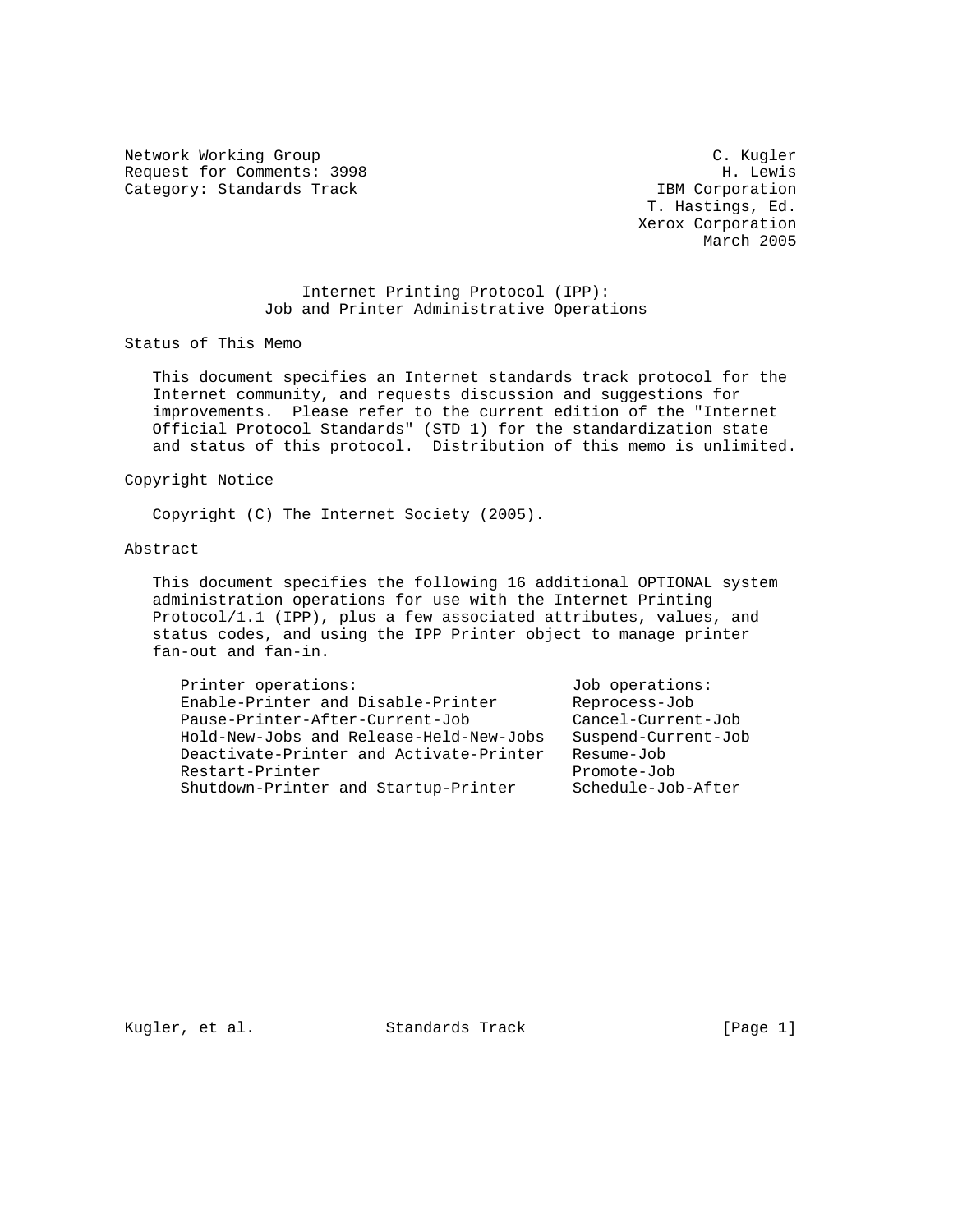| Table of Contents |  |
|-------------------|--|
|-------------------|--|

| 1. | $\overline{4}$                                                                              |                |  |  |  |  |
|----|---------------------------------------------------------------------------------------------|----------------|--|--|--|--|
| 2. |                                                                                             | $\overline{4}$ |  |  |  |  |
|    | Conformance Terminology<br>2.1.                                                             | $\overline{4}$ |  |  |  |  |
|    | 2.2.                                                                                        | 5              |  |  |  |  |
| 3. | Definition of the Printer Operations                                                        | $\overline{6}$ |  |  |  |  |
|    | The Disable and Enable Printer Operations<br>3.1.                                           | $\overline{7}$ |  |  |  |  |
|    | Disable-Printer Operation<br>3.1.1.                                                         | 7              |  |  |  |  |
|    | Enable-Printer Operation<br>3.1.2.                                                          | $\,8\,$        |  |  |  |  |
|    | The Pause and Resume Printer Operations<br>3.2.                                             | $\,8\,$        |  |  |  |  |
|    | 3.2.1.<br>Pause-Printer-After-Current-Job Operation                                         | 9              |  |  |  |  |
|    | Hold and Release New Jobs Operations<br>11<br>3.3.                                          |                |  |  |  |  |
|    | Hold-New-Jobs Operation<br>11<br>3.3.1.                                                     |                |  |  |  |  |
|    | Release-Held-New-Jobs Operation 12<br>3.3.2.                                                |                |  |  |  |  |
|    | Deactivate and Activate Printer Operations 12<br>3.4.                                       |                |  |  |  |  |
|    | Deactivate-Printer Operation 13                                                             |                |  |  |  |  |
|    | 3.4.1.                                                                                      |                |  |  |  |  |
|    | 3.4.2.<br>Activate-Printer Operation 13                                                     |                |  |  |  |  |
|    | Restart-Printer, Shutdown-Printer,<br>3.5.                                                  |                |  |  |  |  |
|    | and Startup-Printer Operations 14                                                           |                |  |  |  |  |
|    | Restart-Printer Operation 14<br>3.5.1.                                                      |                |  |  |  |  |
|    | 3.5.2.<br>Shutdown-Printer Operation 14                                                     |                |  |  |  |  |
|    | Startup-Printer Operation 15<br>3.5.3.                                                      |                |  |  |  |  |
| 4. | Definition of the Job Operations 16                                                         |                |  |  |  |  |
|    | Reprocess-Job Operation 17<br>4.1.                                                          |                |  |  |  |  |
|    | Cancel-Current-Job Operation 17<br>4.2.                                                     |                |  |  |  |  |
|    | 4.3.<br>Suspend and Resume Job Operations 18                                                |                |  |  |  |  |
|    | Suspend-Current-Job Operation 19<br>4.3.1.                                                  |                |  |  |  |  |
|    | 4.3.2.<br>Resume-Job Operation 20                                                           |                |  |  |  |  |
|    | Job Scheduling Operations 20<br>4.4.                                                        |                |  |  |  |  |
|    | 4.4.1.<br>Promote-Job Operation 20                                                          |                |  |  |  |  |
|    | Schedule-Job-After Operation 21<br>4.4.2.                                                   |                |  |  |  |  |
| 5. |                                                                                             |                |  |  |  |  |
|    | 5.1. 'server-error-printer-is-deactivated' (0x050A) 23                                      |                |  |  |  |  |
| б. | Use of Operation Attributes                                                                 |                |  |  |  |  |
|    | That Are Messages from the Operator 23                                                      |                |  |  |  |  |
| 7. | New Printer Description Attributes 26                                                       |                |  |  |  |  |
|    | subordinate-printers-supported (1setOf uri) 26<br>7.1.                                      |                |  |  |  |  |
|    | parent-printers-supported (1setOf uri) 26<br>7.2.                                           |                |  |  |  |  |
| 8. | Additional Values for                                                                       |                |  |  |  |  |
|    | the "printer-state-reasons" Printer Description Attribute 26                                |                |  |  |  |  |
|    | 8.1.                                                                                        |                |  |  |  |  |
|    | 8.2.                                                                                        |                |  |  |  |  |
| 9. | Additional Values for                                                                       |                |  |  |  |  |
|    | the "job-state-reasons" Job Description attribute 27                                        |                |  |  |  |  |
|    |                                                                                             |                |  |  |  |  |
|    |                                                                                             |                |  |  |  |  |
|    | 10. Use of the Printer Object to Represent<br>IPP Printer Fan-Out and IPP Printer Fan-In 27 |                |  |  |  |  |
|    |                                                                                             |                |  |  |  |  |
|    |                                                                                             |                |  |  |  |  |

Kugler, et al. Standards Track [Page 2]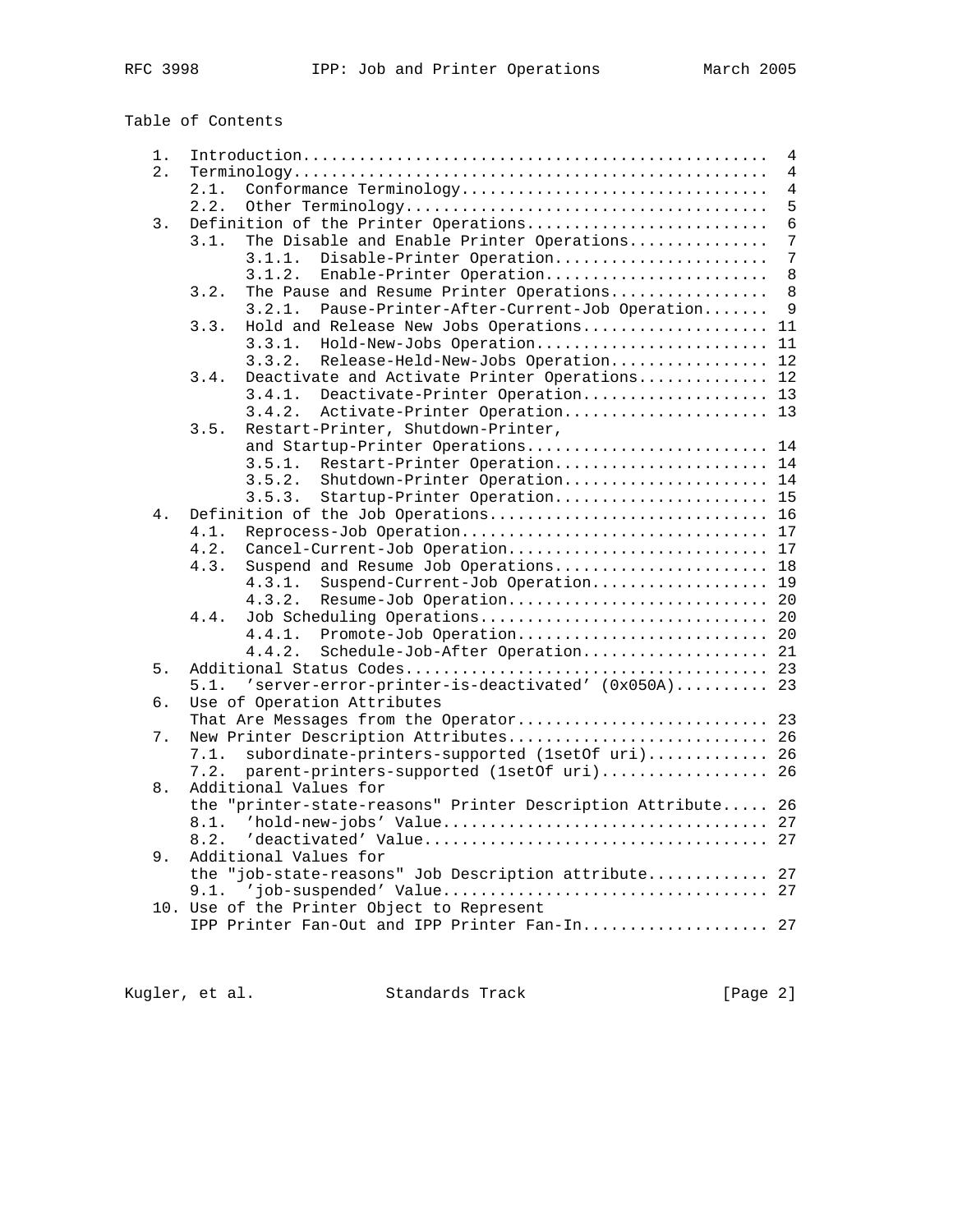|                                                        |                                                                                        | 10.3. Printer Object Attributes Used                                                   |  |  |  |  |
|--------------------------------------------------------|----------------------------------------------------------------------------------------|----------------------------------------------------------------------------------------|--|--|--|--|
|                                                        | to Represent Printer Fan-Out and Printer Fan-In 29<br>10.4. Subordinate Printer URI 29 |                                                                                        |  |  |  |  |
|                                                        |                                                                                        | 10.5. Printer Object Attributes Used                                                   |  |  |  |  |
|                                                        |                                                                                        | to Represent Output Device Fan-Out 30                                                  |  |  |  |  |
|                                                        |                                                                                        | 10.6. Figures to Show All Possible Configurations 30                                   |  |  |  |  |
|                                                        |                                                                                        |                                                                                        |  |  |  |  |
|                                                        |                                                                                        | 10.7.1. Forwarding Requests                                                            |  |  |  |  |
|                                                        |                                                                                        | that Affect Printer Objects 33                                                         |  |  |  |  |
|                                                        |                                                                                        | 10.7.2. Forwarding Requests that Affect Jobs 35                                        |  |  |  |  |
|                                                        |                                                                                        | 10.8. Additional Attributes to Help with Fan-Out 37                                    |  |  |  |  |
|                                                        |                                                                                        | 10.8.1. output-device-assigned (name(127))                                             |  |  |  |  |
|                                                        |                                                                                        | Job Description Attribute - from [RFC2911] 37                                          |  |  |  |  |
|                                                        |                                                                                        | 10.8.2. original-requesting-user-name (name(MAX))                                      |  |  |  |  |
|                                                        |                                                                                        | Operation and Job Description Attribute 37<br>10.8.3. requesting-user-name (name(MAX)) |  |  |  |  |
|                                                        |                                                                                        | Operation Attribute - Additional Semantics 38                                          |  |  |  |  |
|                                                        |                                                                                        | 10.8.4. job-originating-user-name (name(MAX))                                          |  |  |  |  |
|                                                        |                                                                                        | Job Description Attribute -                                                            |  |  |  |  |
|                                                        |                                                                                        | Additional Semantics 38                                                                |  |  |  |  |
|                                                        |                                                                                        |                                                                                        |  |  |  |  |
|                                                        |                                                                                        |                                                                                        |  |  |  |  |
|                                                        |                                                                                        |                                                                                        |  |  |  |  |
|                                                        |                                                                                        |                                                                                        |  |  |  |  |
|                                                        |                                                                                        | 14.1. Attribute Registrations 41                                                       |  |  |  |  |
|                                                        |                                                                                        | 14.2. Attribute Value Registrations 41                                                 |  |  |  |  |
| 14.3. Additional Enum Attribute Value Registrations 41 |                                                                                        |                                                                                        |  |  |  |  |
|                                                        |                                                                                        | 14.4. Operation Registrations 42                                                       |  |  |  |  |
| 14.5. Status Code Registrations 43                     |                                                                                        |                                                                                        |  |  |  |  |
|                                                        |                                                                                        | 15. Internationalization Considerations 43                                             |  |  |  |  |
|                                                        |                                                                                        | 17. Summary of Base IPP Documents 44                                                   |  |  |  |  |
|                                                        |                                                                                        |                                                                                        |  |  |  |  |
|                                                        |                                                                                        |                                                                                        |  |  |  |  |
|                                                        |                                                                                        |                                                                                        |  |  |  |  |

## List of Tables

|  | Table 1. Printer Operation Operation-Id Assignments 6          |  |
|--|----------------------------------------------------------------|--|
|  |                                                                |  |
|  | Table 3. State Transition Table for                            |  |
|  | Pause-Printer-After-Current-Job Operation 10                   |  |
|  | Table 4. Job Operation Operation-Id Assignments 16             |  |
|  | Table 5. Operation Attribute Support for Printer Operations 24 |  |
|  | Table 6. Operation Attribute Support for Job Operations 25     |  |
|  | Table 7. Forwarding Operations that Affect Printer Objects 34  |  |
|  | Table 8. Forwarding Operations that Affect Jobs Objects 36     |  |
|  |                                                                |  |

Kugler, et al. Standards Track [Page 3]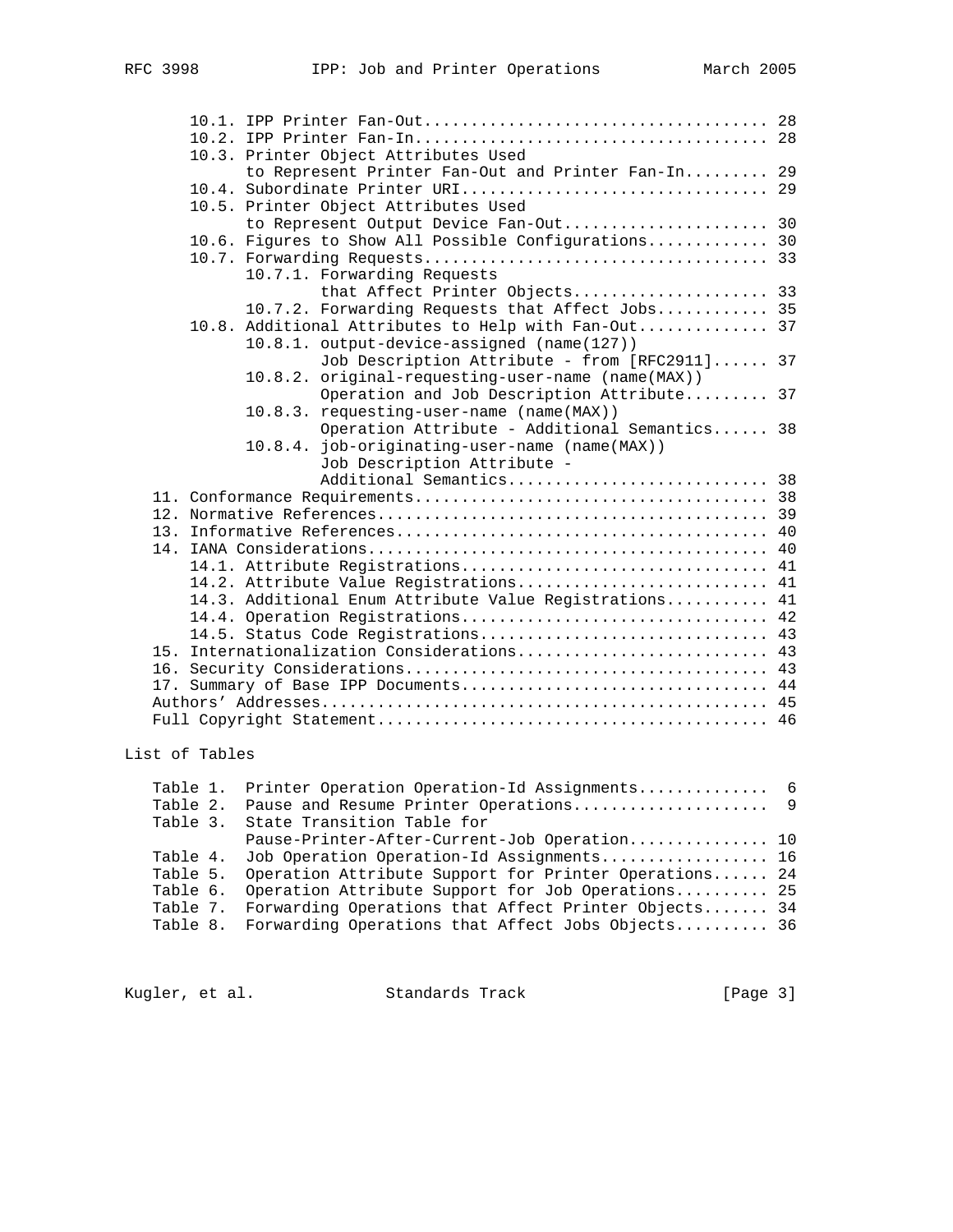|  | Table 9. Conformance Requirement Dependencies for Operations 38 |  |
|--|-----------------------------------------------------------------|--|
|  | Table 10. Conformance Requirement Dependencies                  |  |
|  | for "printer-state-reasons" Values 39                           |  |
|  | Table 11. Conformance Requirement Dependencies                  |  |
|  |                                                                 |  |
|  |                                                                 |  |

#### List of Figures

#### 1. Introduction

 The Internet Printing Protocol (IPP) is an application level protocol that can be used for distributed printing using Internet tools and technologies. IPP version 1.1 ([RFC2911, RFC2910]) focuses on end user functionality, with a few administrative operations included. This document defines additional OPTIONAL end user, operator, and administrator operations used to control Jobs and Printers. In addition, this document extends the semantic model of the Printer object by allowing them to be configured into trees and/or inverted trees that represent Printer object Fan-Out and Printer object Fan- In, respectively. The special case of a tree with only a single Subordinate node represents Chained Printers. This document is a registration proposal for an extension to IPP/1.0 and IPP/1.1 following the registration procedures in those documents.

 The requirements and use cases for this document are defined in [RFC3239].

2. Terminology

This section defines the terminology used throughout this document.

2.1. Conformance Terminology

 Capitalized terms such as MUST, MUST NOT, REQUIRED, SHOULD, SHOULD NOT, MAY, NEED NOT, and OPTIONAL have special meaning relating to conformance as defined in RFC 2119 [RFC2119] and [RFC2911], section 12.1. If an implementation supports the extension defined in this document, then these terms apply; otherwise, they do not. These terms define conformance to this document only; they do not affect conformance to other documents, unless explicitly stated otherwise.

Kugler, et al. Standards Track [Page 4]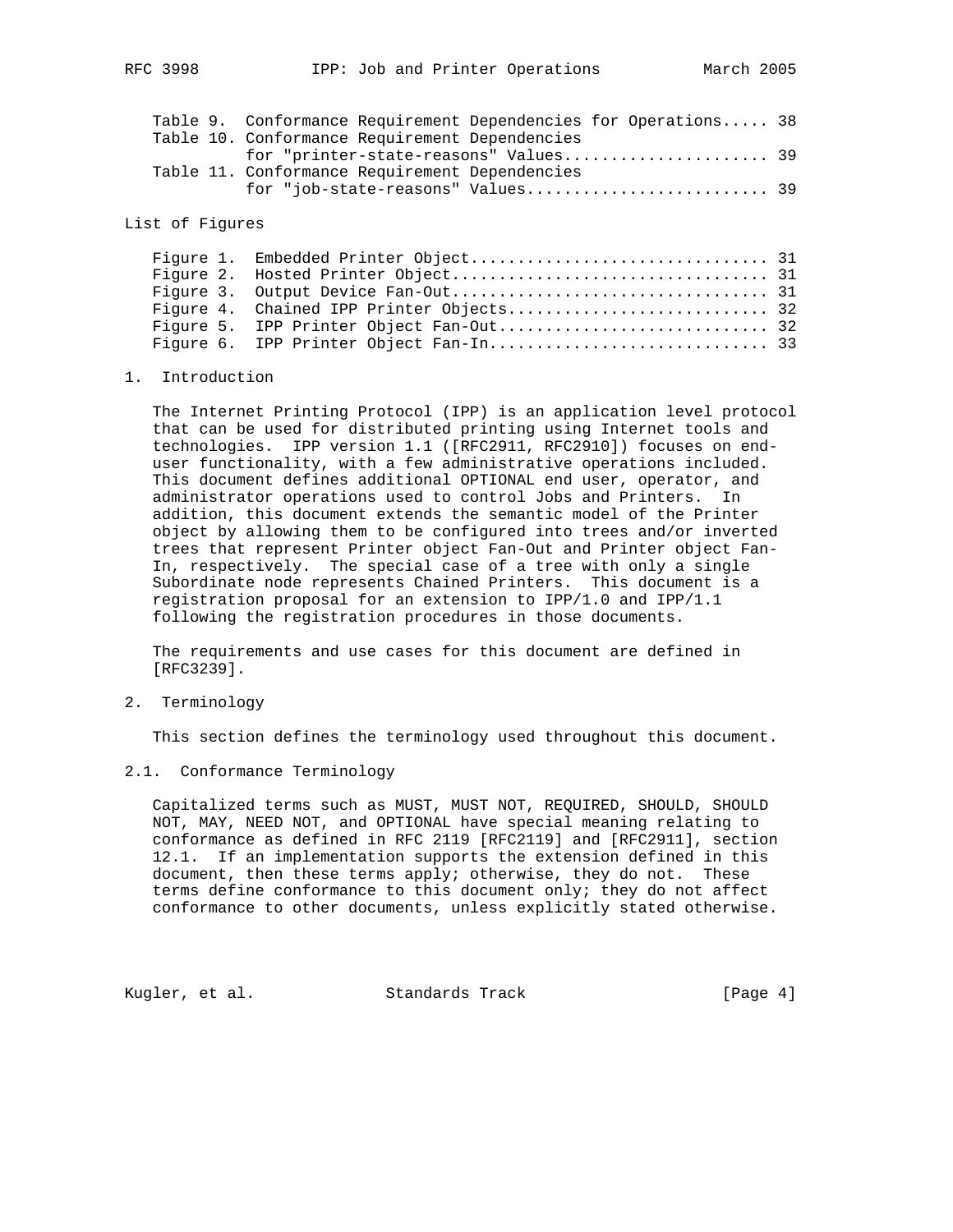#### 2.2. Other Terminology

 This document uses terms such as "client", "Printer", "Job", "attributes", "keywords", "operation", and "support". These terms have special meaning and are defined in the model terminology ([RFC2911], section 12.2).

In addition, the following capitalized terms are defined:

 IPP Printer object (or Printer for short) - A software abstraction defined by [RFC2911].

 Printer Operation - An operation whose target is an IPP Printer object and whose effect is on the Printer object.

 Output Device - The physical imaging mechanism that an IPP Printer controls. Note: although this term is capitalized in this specification (but not in [RFC2911]), there is no formal object called an Output Device defined in this document (or in [RFC2911]).

 Output Device Fan-Out - A configuration in which an IPP Printer controls more than one Output Device.

 Printer Fan-Out - A configuration in which an IPP Printer object controls more than one Subordinate IPP Printer object.

 Printer Fan-In - A configuration in which an IPP Printer object is controlled by more than one IPP Printer object.

 Subordinate Printer - An IPP Printer object that is controlled by another IPP Printer object. Such a Subordinate Printer MAY have zero or more Subordinate Printers.

 Leaf Printer - An IPP Printer object that has no Subordinate Printers.

 Non-Leaf Printer - An IPP Printer object that has one or more Subordinate Printers. A Non-Leaf Printer is also called a Parent Printer.

 Chained Printer - a Non-Leaf Printer that has exactly one Subordinate Printer.

 Job Creation operations - IPP operations that create a Job object: Print-Job, Print-URI, and Create-Job.

Kugler, et al. Standards Track [Page 5]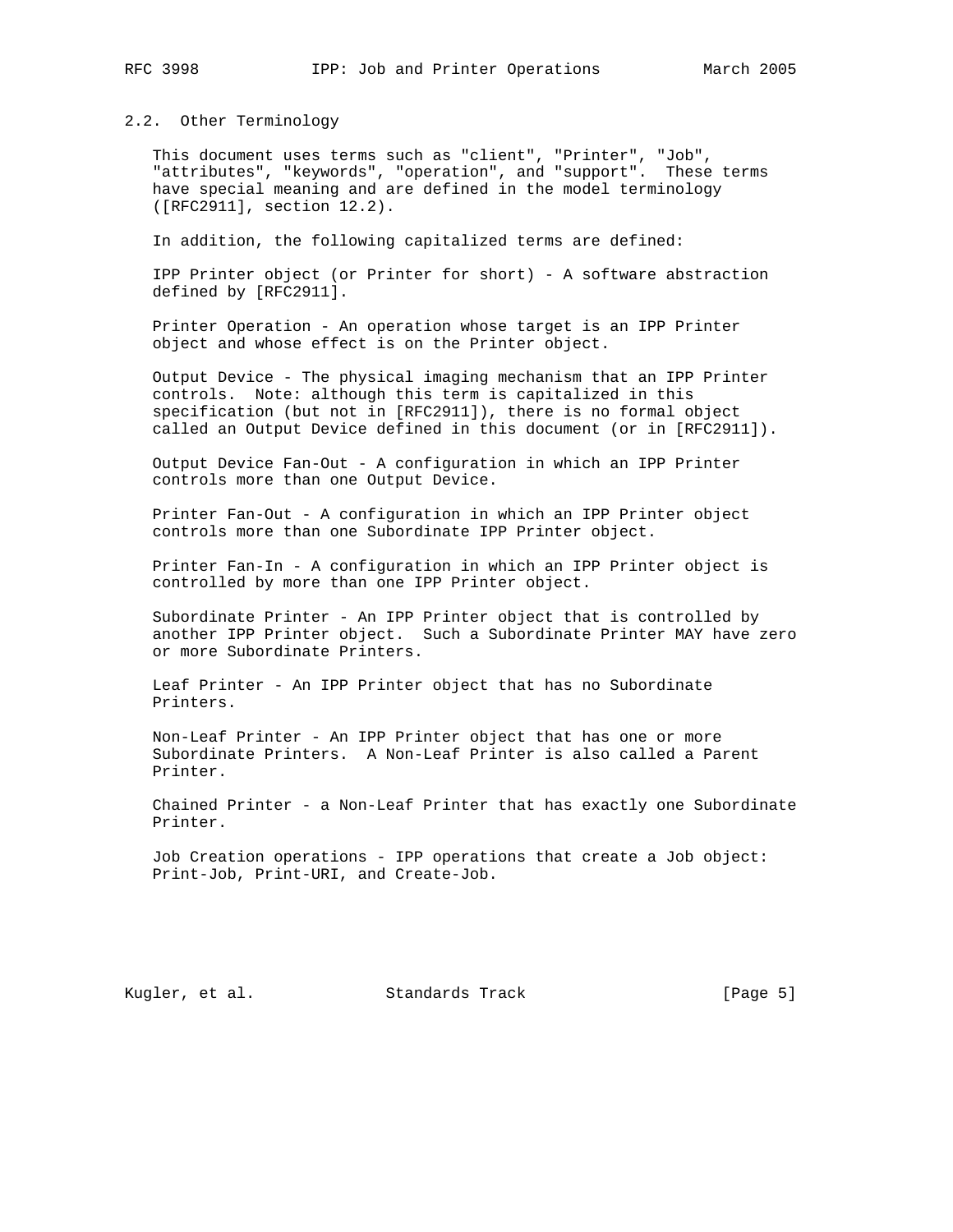## 3. Definition of the Printer Operations

 All Printer Operations are directed at Printer objects. A client MUST always supply the "printer-uri" operation attribute in order to identify the correct target of the operation. These descriptions assume all of the common semantics of the IPP/1.1 Model and Semantics document ([RFC2911], section 3.1).

 The Printer Operations defined in this document are summarized in Table 1.

Table 1. Printer Operation Operation-Id Assignments

|                                         |               | Operation Name Operation-Id Brief Description                                                                                                                                              |
|-----------------------------------------|---------------|--------------------------------------------------------------------------------------------------------------------------------------------------------------------------------------------|
| Enable-Printer                          | 0x22          | Allows the target Printer to accept<br>Job Creation operations.                                                                                                                            |
| Disable-Printer                         | $0 \times 23$ | Prevents the target Printer from<br>accepting Job Creation operations.                                                                                                                     |
| Pause-Printer-<br>After-Current-<br>Job | $0 \times 24$ | Pauses the Printer after the current<br>job has been sent to the Output<br>Device.                                                                                                         |
| Hold-New-Jobs                           | 0x25          | Finishes processing all currently<br>pending jobs. Any new jobs are<br>placed in the 'pending-held' state.                                                                                 |
| Release-Held-<br>New-Jobs               | $0 \times 26$ | Releases all jobs to the 'pending'<br>state that had been held by the<br>effect of a previous Hold-New-Jobs<br>operation and condition the Printer<br>so that it no longer holds new jobs. |
| Deactivate-<br>Printer                  | $0 \times 27$ | Puts the Printer into a read-only<br>deactivated state.                                                                                                                                    |
| Activate-<br>Printer                    | 0x28          | Restores the Printer to normal<br>activity.                                                                                                                                                |
| Restart-Printer                         | 0x29          | Restarts the target Printer and re-<br>initializes the software.                                                                                                                           |
| Shutdown-<br>Printer                    | 0x2A          | Shuts down the target Printer so that<br>it cannot be restarted or queried.                                                                                                                |

Kugler, et al. Standards Track [Page 6]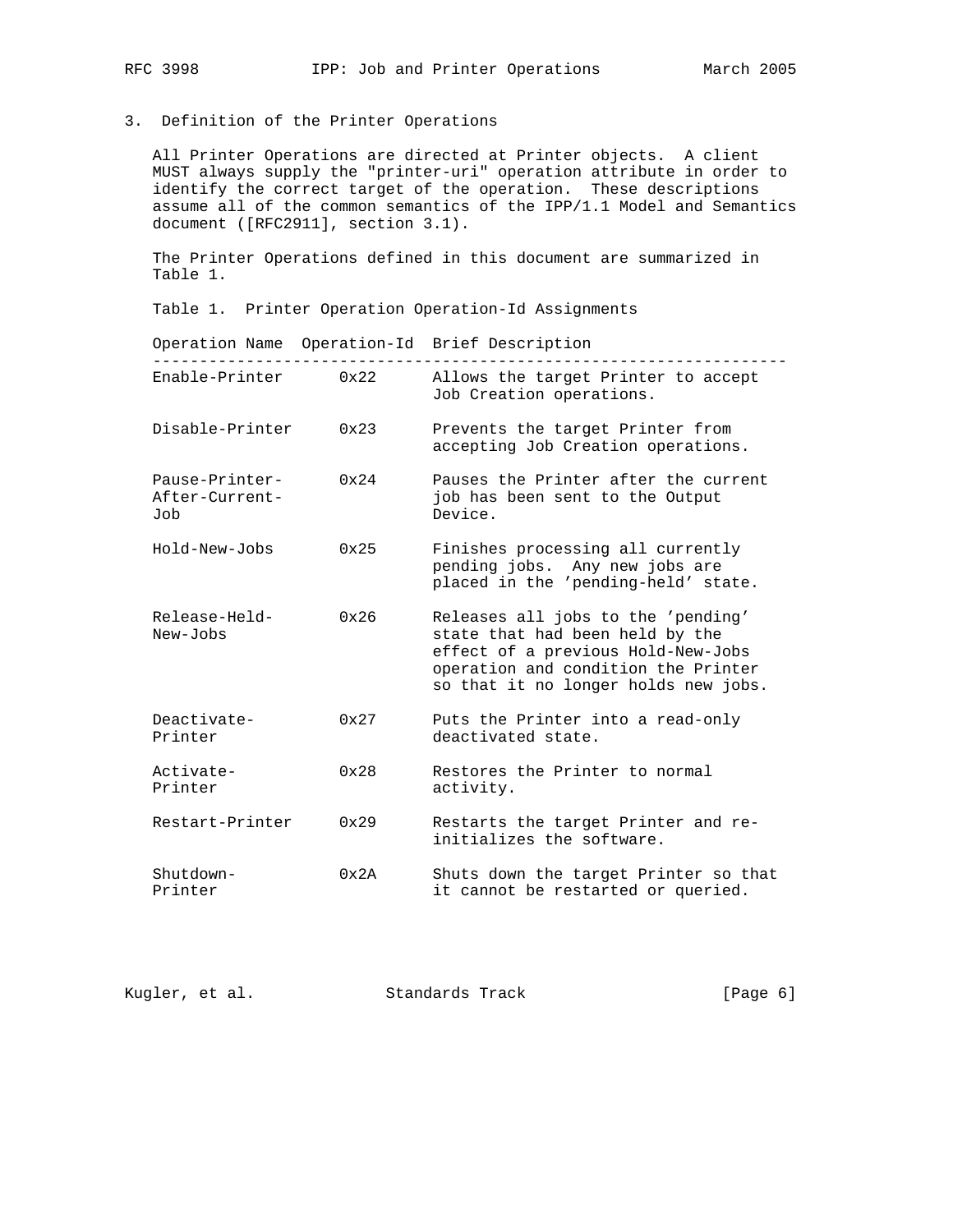Startup-Printer 0x2B Starts up the instance of the Printer object.

 All of the operations in this document are OPTIONAL for an IPP object to support. Unless the specification of an OPTIONAL operation requires support of another OPTIONAL operation, conforming implementations may support any combination of these operations. Many of the operations come in pairs, so both are REQUIRED if either one is implemented.

3.1. The Disable and Enable Printer Operations

 This section defines the OPTIONAL Disable-Printer and Enable-Printer operations that stop and start the IPP Printer object from accepting new IPP jobs. If either of these operations are supported, both MUST be supported.

 These operations allow the operator to control whether the Printer will accept new Job Creation (Print-Job, Print-URI, and Create-Job) operations. These operations have no other effect on the Printer, so the Printer continues to accept all other operations and continues to schedule and process jobs normally. In other words, these operations control the "input of new jobs" to the IPP Printer, and the Pause and Resume operations (see section 3.2) independently control the "output of new jobs" from the IPP Printer to the Output Device.

3.1.1. Disable-Printer Operation

 This OPTIONAL operation allows a client to stop the Printer object from accepting new jobs; i.e., it causes the Printer to reject subsequent Job Creation operations and return the 'server-error-not accepting-jobs' status code. The Printer still accepts all other operations, including Validate-Job, Send-Document, and Send-URI operations. Thus a Disable-Printer operation allows a client to continue submitting multiple documents of a multiple document job if the Create-Job operation had already been accepted. All previously created or submitted Jobs and all Jobs currently processing continue unaffected.

 The IPP Printer MUST accept the request in any state. The Printer sets the value of its "printer-is-accepting-jobs" READ-ONLY Printer Description attribute to 'false' (see [RFC2911], section 4.4.20), no matter what the previous value was. This operation has no immediate or direct effect on the Printer's "printer-state" and "printer state-reasons" attributes.

Kugler, et al. Standards Track [Page 7]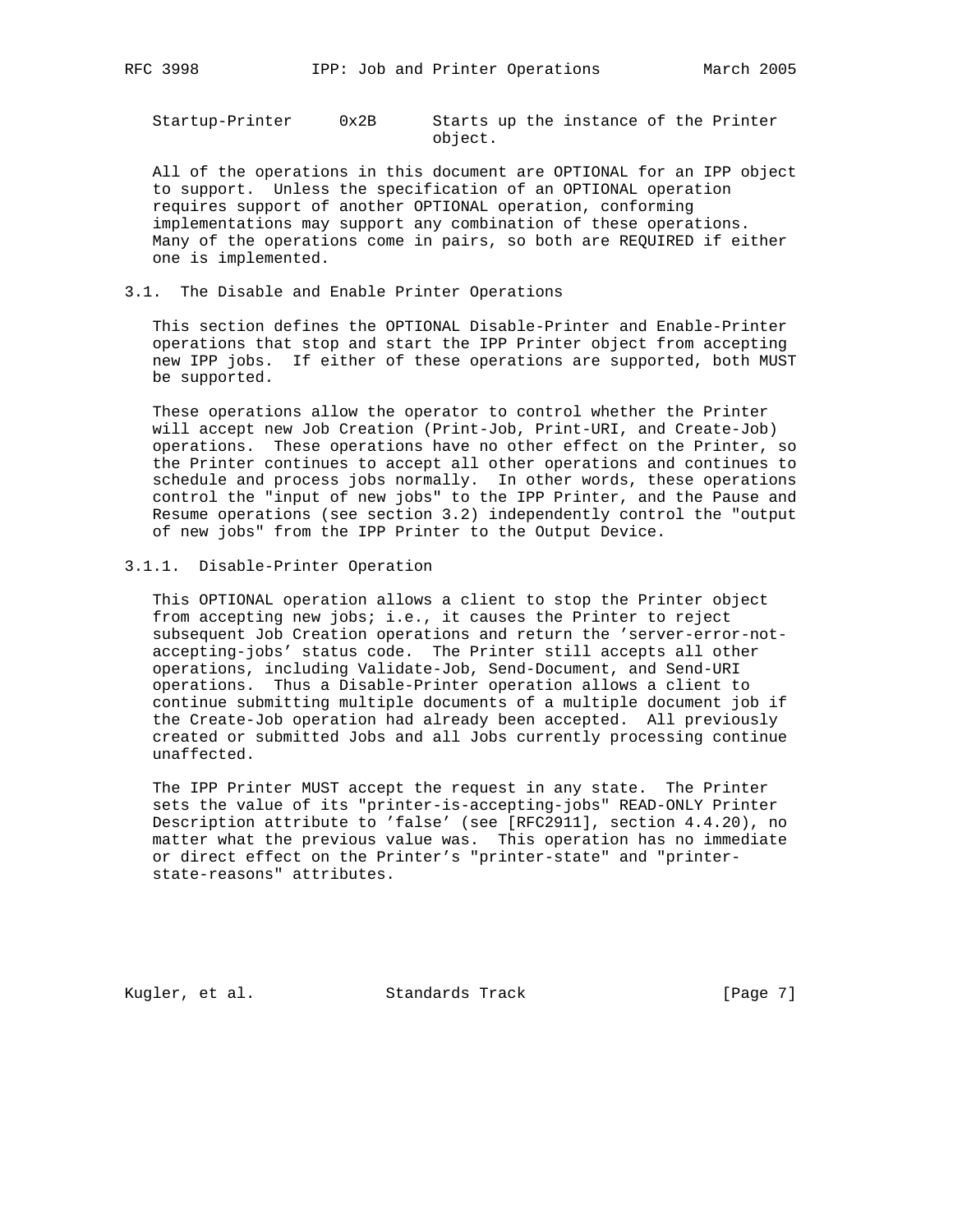Access Rights: The authenticated user (see [RFC2911], section 8.3) performing this operation must be an operator or administrator of the Printer object (see [RFC2911] sections 1 and 8.5).

 The Disable-Printer Request and Disable-Printer Response have the same attribute groups and attributes as do the Pause-Printer operation (see [RFC2911], sections 3.2.7.1 and 3.2.7.2), including the new "printer-message-from-operator" operation attribute (see section 6).

## 3.1.2. Enable-Printer Operation

 This OPTIONAL operation allows a client to start the Printer object accepting jobs; i.e., it causes the Printer to accept subsequent Job Creation operations. The Printer still accepts all other operations. All previously submitted and currently processing Jobs continue unaffected.

 The IPP Printer MUST accept the request in any state. The Printer sets the value of its "printer-is-accepting-jobs" READ-ONLY Printer Description attribute to 'true' (see [RFC2911], section 4.4.20), no matter what the previous value was. This operation has no immediate or direct effect on the Printer's "printer-state" and "printer state-reasons" attributes.

 Access Rights: The authenticated user (see [RFC2911], section 8.3) performing this operation must be an operator or administrator of the Printer object (see [RFC2911] sections 1 and 8.5).

 The Enable-Printer Request and Enable-Printer Response have the same attribute groups and attributes as does the Pause-Printer operation (see [RFC2911], sections 3.2.8.1 and 3.2.8.2), including the new "printer-message-from-operator" operation attribute (see section 6).

#### 3.2. The Pause and Resume Printer Operations

 This section leaves the OPTIONAL IPP/1.1 Pause-Printer (see [RFC2911], sections 3.2.7) ambiguous as to whether it stops the Printer immediately or after the current job. It also defines the OPTIONAL Pause-Printer-After-Current-Job operation as following the current job. These operations affect the scheduling of IPP jobs. If either of these Pause Printer operations are supported, then the Resume-Printer operation MUST be supported.

 These operations allow the operator to control whether the Printer will send new IPP jobs to the associated Output Device(s) that the IPP Printer object represents. These operations have no other effect on the Printer, so the Printer continues to accept all operations.

Kugler, et al. Standards Track [Page 8]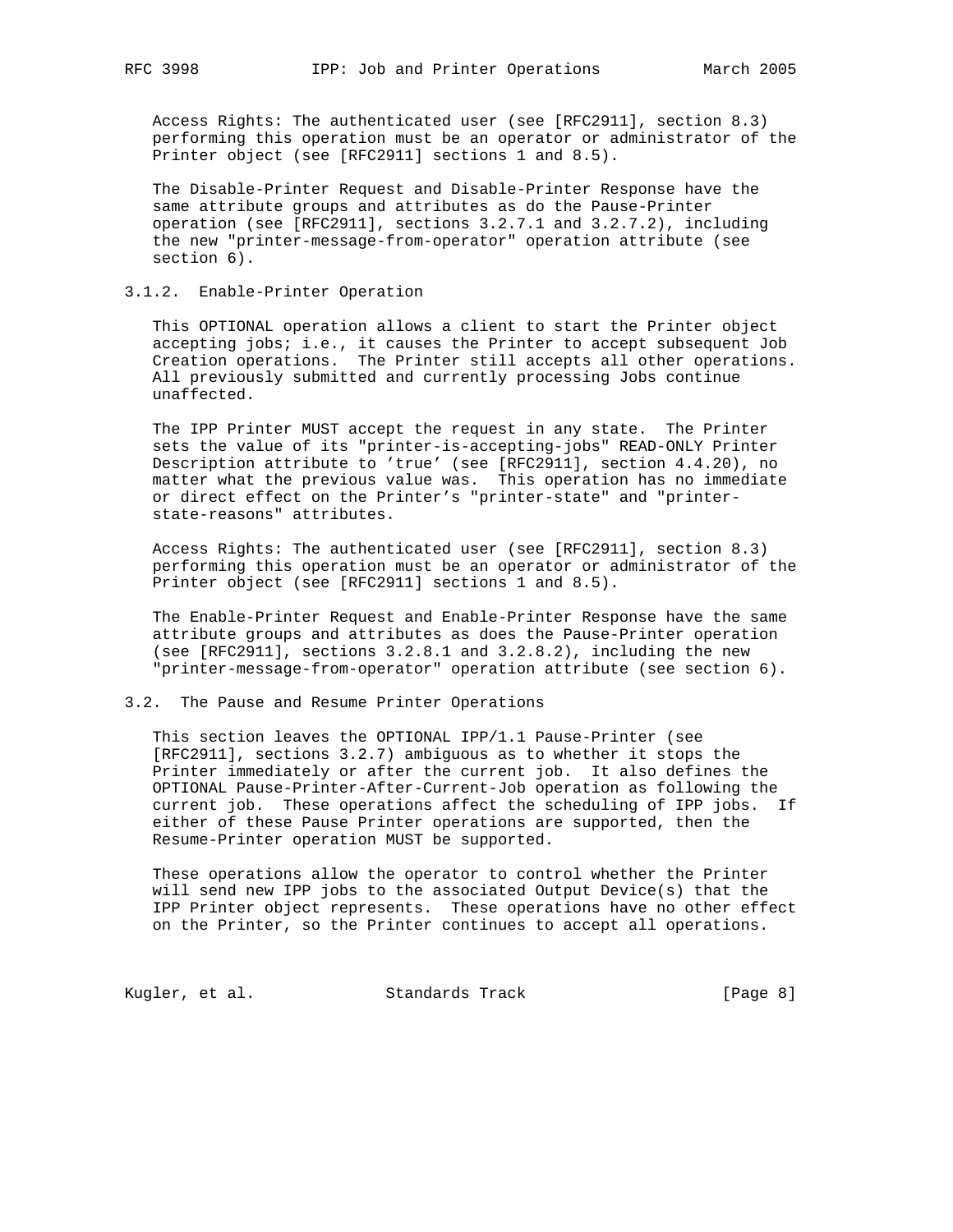In other words, these operations control the "output of new jobs" to the Output Device(s), and the Disable and Enable Printer Operations (see section 3.1) independently control the "input of new jobs" to the IPP Printer.

Table 2. Pause and Resume Printer Operations

Pause and Resume Printers Description

--------------------------------------------------------------------

| IPP/1.1 Pause Printer               | Stops the IPP Printer from sending<br>new IPP Jobs to the Output Device(s)<br>either immediately or after the<br>current job completes, depending on<br>implementation, as defined in<br>[RFC2911]. |
|-------------------------------------|-----------------------------------------------------------------------------------------------------------------------------------------------------------------------------------------------------|
| Pause-Printer-After-<br>Current-Job | Stops the IPP Printer from sending<br>new IPP Jobs to the Output Device(s)<br>after the current jobs finish.                                                                                        |
| Resume-Printer                      | Starts the IPP Printer sending IPP<br>Jobs to the Output Device again.                                                                                                                              |

## 3.2.1. Pause-Printer-After-Current-Job Operation

 This OPTIONAL operation allows a client to stop the Printer object from sending IPP jobs to any of its Output Devices or Subordinate Printers. If the IPP Printer is in the middle of sending an IPP job to an Output Device or Subordinate Printer, the IPP Printer MUST complete sending that Job. However, after receiving this operation, the IPP Printer MUST NOT send any additional IPP jobs to any of its Output Devices or Subordinate Printers. In addition, after having received this operation, the IPP Printer MUST NOT start processing any more jobs, so additional jobs MUST NOT enter the 'processing' state.

 If the IPP Printer is not sending an IPP Job to the Output Device or Subordinate Printer (whether or not the Output Device or Subordinate Printer is busy processing any jobs), the IPP Printer object transitions immediately to the 'stopped' state by setting its "printer-state" attribute to 'stopped', removing the 'moving-to paused' value, if present, from its "printer-state-reasons" attribute, and adding the 'paused' value to its "printer-state reasons" attribute.

 If the implementation will take appreciable time to complete sending an IPP job that it has started sending to an Output Device or Subordinate Printer, the IPP Printer adds the 'moving-to-paused'

Kugler, et al. Standards Track [Page 9]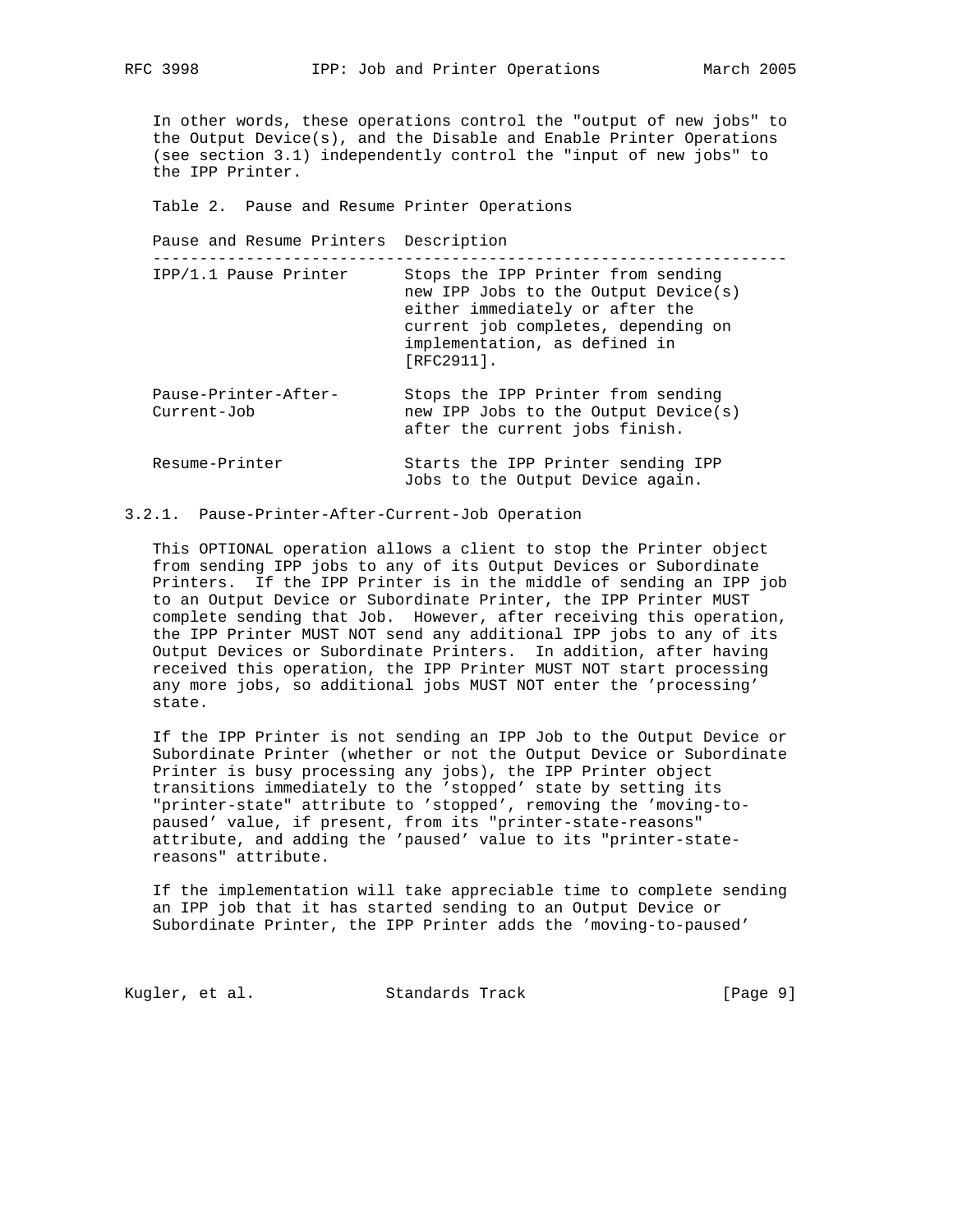value to the Printer object's "printer-state-reasons" attribute (see section [RFC2911], 4.4.12). When the IPP Printer has completed sending IPP jobs that it was in the process of sending, the Printer object transitions to the 'stopped' state by setting its "printer state" attribute to 'stopped', removing the 'moving-to-paused' value, if present, from its "printer-state-reasons" attribute, and adding the 'paused' value to its "printer-state-reasons" attribute.

 This operation MUST NOT affect the acceptance of Job Creation requests (see Disable-Printer Operation, section 3.1.1).

 For any jobs that are 'pending' or 'pending-held', the 'printer stopped' values of the jobs' "job-state-reasons" attribute also apply. However, the IPP Printer NEED NOT update those jobs' "job state-reasons" attributes and only have to return the 'printer stopped' value when those jobs are queried by using the Get-Job- Attributes or Get-Jobs operations (so-called "lazy evaluation").

 The IPP Printer MUST accept the request in any state and transition the Printer to the indicated new "printer-state", and it MUST add the indicated value to "printer-state-reasons" attribute before returning as follows:

|  |           |  | Table 3. State Transition Table for Pause-Printer-After-Current-Job |
|--|-----------|--|---------------------------------------------------------------------|
|  | Operation |  |                                                                     |

| Current<br>state"      | New<br>"printer- "printer-<br>state" |                         | "printer IPP Printer's response status<br>-state- code and action (REQUIRED/<br>reasons" OPTIONAL state transition for<br>a Printer to support):                                                                                                                                                                    |
|------------------------|--------------------------------------|-------------------------|---------------------------------------------------------------------------------------------------------------------------------------------------------------------------------------------------------------------------------------------------------------------------------------------------------------------|
| 'idle'                 |                                      |                         | 'stopped' 'paused' REQUIRED: 'successful-ok'                                                                                                                                                                                                                                                                        |
|                        |                                      | $\text{to}-$<br>paused' | 'processing' 'processing' 'moving- OPTIONAL: 'successful-ok';<br>Later, when the IPP Printer<br>has finished sending IPP jobs<br>to an Output Device, the<br>"printer-state" becomes<br>'stopped', and the 'paused'<br>value replaces the 'moving-to-<br>paused' value in the "printer-<br>state-reasons" attribute |
| 'processing' 'stopped' |                                      | 'paused'                | REQUIRED: 'successful-ok';<br>the IPP Printer wasn't in the<br>middle of sending an IPP job<br>to an Output Device                                                                                                                                                                                                  |

Kugler, et al. Standards Track [Page 10]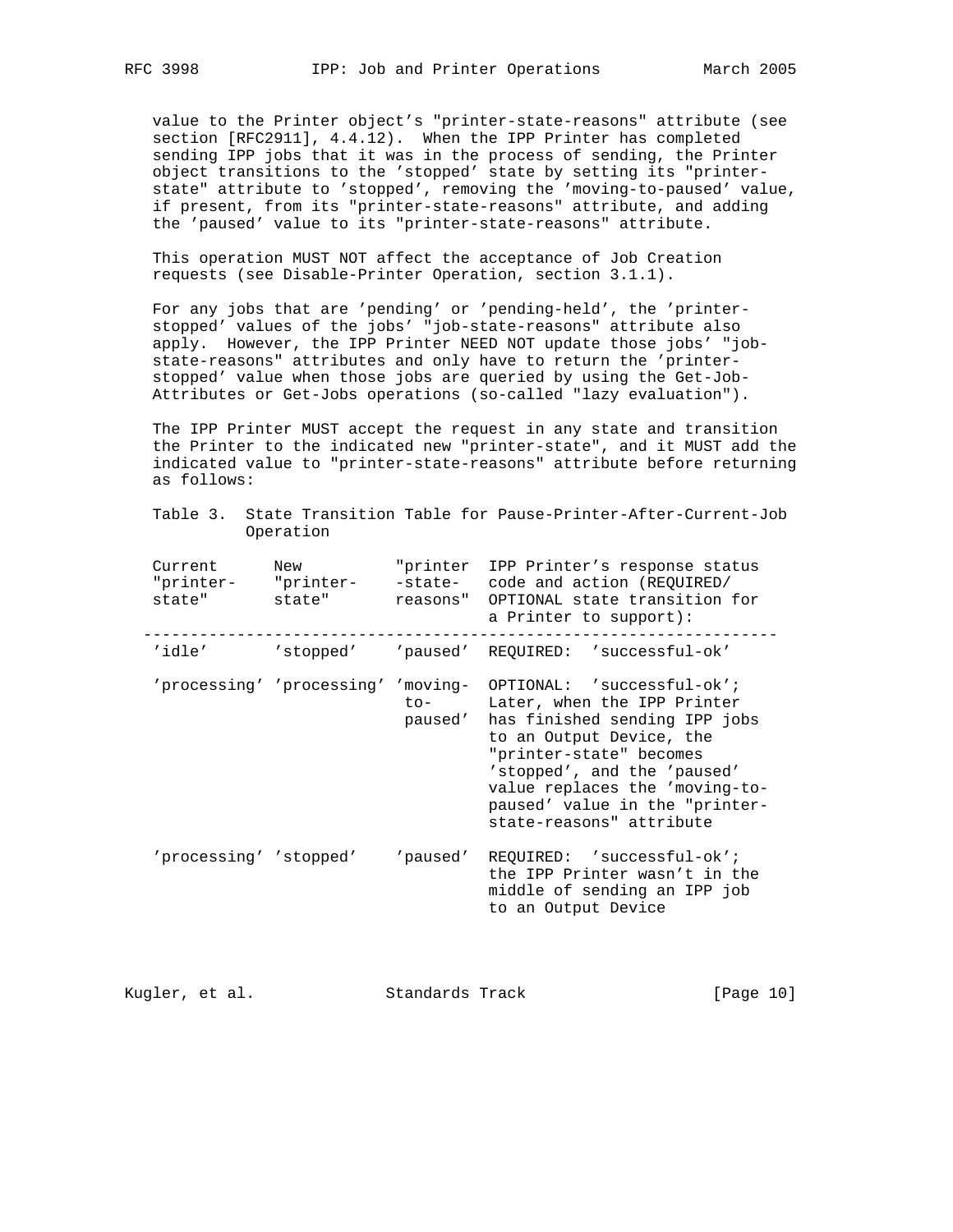'stopped' 'stopped' 'paused' REQUIRED: 'successful-ok'

 Access Rights: The authenticated user (see [RFC2911], section 8.3) performing this operation must be an operator or administrator of the Printer object (see [RFC2911], sections 1 and 8.5).

 The Pause-Printer-After-Current-Job Request and Pause-Printer-After- Current-Job Response have the same attribute groups and attributes as does the Pause-Printer operation (see [RFC2911], sections 3.2.7.1 and 3.2.7.2), including the new "printer-message-from-operator" operation attribute (see section 6).

3.3. Hold and Release New Jobs Operations

 This section defines operations to condition the Printer to hold any new jobs and to release them.

3.3.1. Hold-New-Jobs Operation

 This OPTIONAL operation allows a client to condition the Printer to complete the current 'pending' and 'processing' IPP Jobs but not to start processing any subsequently created IPP Jobs. If the IPP Printer is in the middle of sending an IPP job to an Output Device or Subordinate Printer, the IPP Printer MUST complete sending that Job. Furthermore, the IPP Printer MUST send all of the current 'pending' IPP Jobs to the Output Device(s) or Subordinate IPP Printer object(s). Any subsequently received Job Creation operations will cause the IPP Printer to put the Job into the 'pending-held' state, with the 'job-held-on-create' value being added to the job's "job state-reasons" attribute. Thus all newly accepted jobs will be automatically held by the Printer.

 When the Printer completes all the 'pending' and 'processing' jobs, it enters the 'idle' state as usual. An operator monitoring Printer state changes will know when the Printer has completed all current jobs because the Printer enters the 'idle' state.

 This operation MUST NOT affect the acceptance of Job Creation requests (see Disable-Printer Operation, section 3.1.1), except to put the Jobs into the 'pending-held' state, instead of the 'pending' or 'processing' state.

 The IPP Printer MUST accept the request in any state, MUST NOT transition the Printer to any other "printer-state", and MUST add the 'hold-new-jobs' value to the Printer's "printer-state-reasons" attribute (whether the value was present or not).

Kugler, et al. Standards Track [Page 11]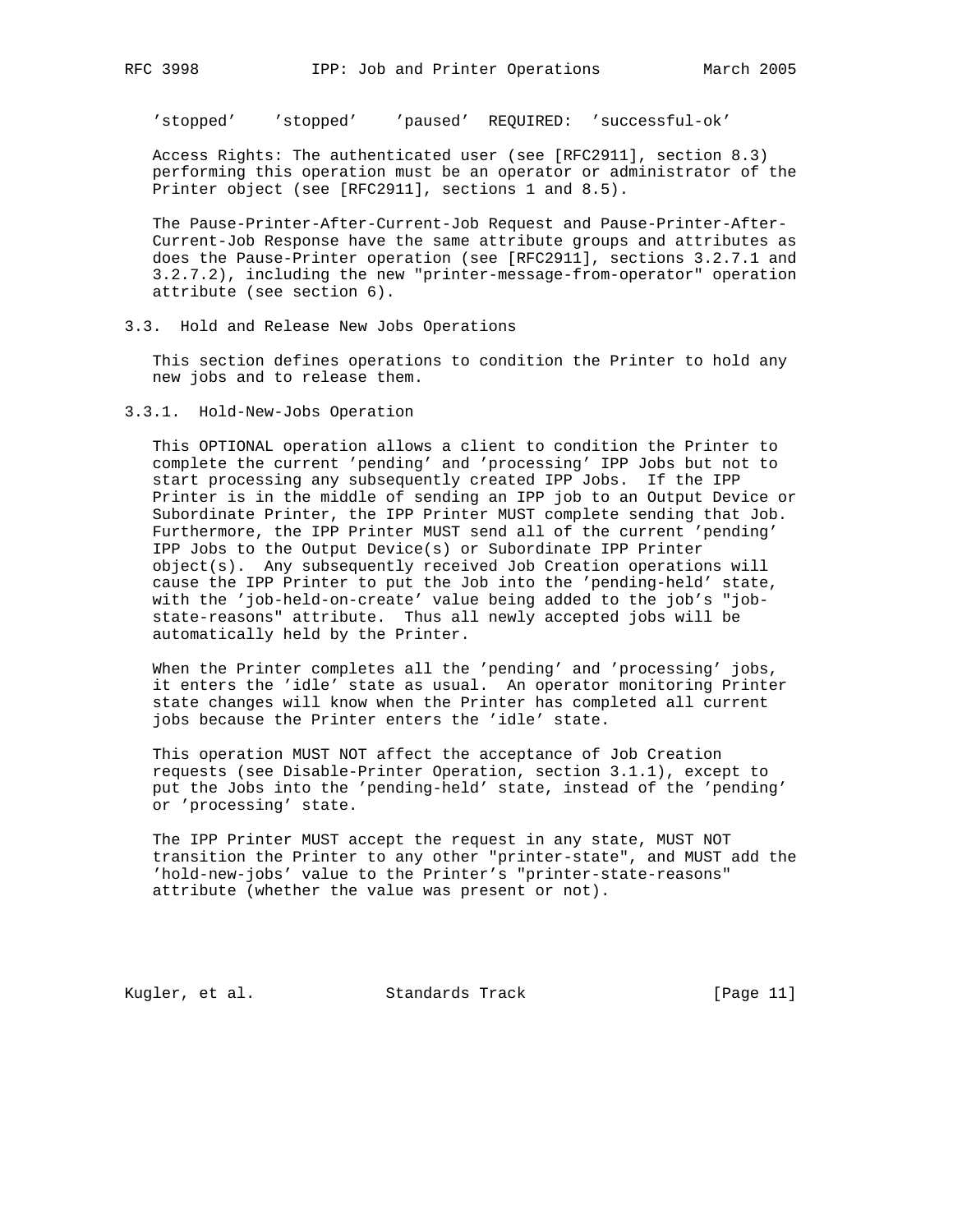Access Rights: The authenticated user (see [RFC2911], section 8.3) performing this operation must be an operator or administrator of the Printer object (see [RFC2911], sections 1 and 8.5).

 The Hold-New-Jobs Request and Hold-New-Jobs Response have the same attribute groups and attributes as does the Pause-Printer operation (see [RFC2911], sections 3.2.7.1 and 3.2.7.2), including the new "printer-message-from-operator" operation attribute (see section 6).

## 3.3.2. Release-Held-New-Jobs Operation

 This OPTIONAL operation allows a client to undo the effect of a previous Hold-New-Jobs operation. In particular, the Printer releases all the jobs that it held as a consequence of a Hold-New- Jobs operations; i.e., while the 'hold-new-jobs' value was present in the Printer's "printer-state-reasons" attribute. In addition, the Printer MUST accept this request in any state, MUST NOT transition the Printer to any other "printer-state", and MUST remove the 'hold new-jobs' value from its "printer-state-reasons" attribute (whether the value was present or not) so that the Printer no longer holds newly created jobs.

 Access Rights: The authenticated user (see [RFC2911], section 8.3) performing this operation must be an operator or administrator of the Printer object (see [RFC2911], sections 1 and 8.5).

 The Release-Held-New-Jobs Request and Release-Held-New-Jobs Response have the same attribute groups and attributes as the Pause-Printer operation (see [RFC2911], sections 3.2.7.1 and 3.2.7.2), including the new "printer-message-from-operator" operation attribute (see section 6).

#### 3.4. Deactivate and Activate Printer Operations

 This section defines the OPTIONAL Deactivate-Printer and Activate- Printer operations that stop and start the IPP Printer object from accepting all requests except queries and performing work. If either of these operations are supported, both MUST be supported.

 These operations allow the operator to put the Printer into a dormant read-only condition and to take it out of this condition.

Kugler, et al. Standards Track [Page 12]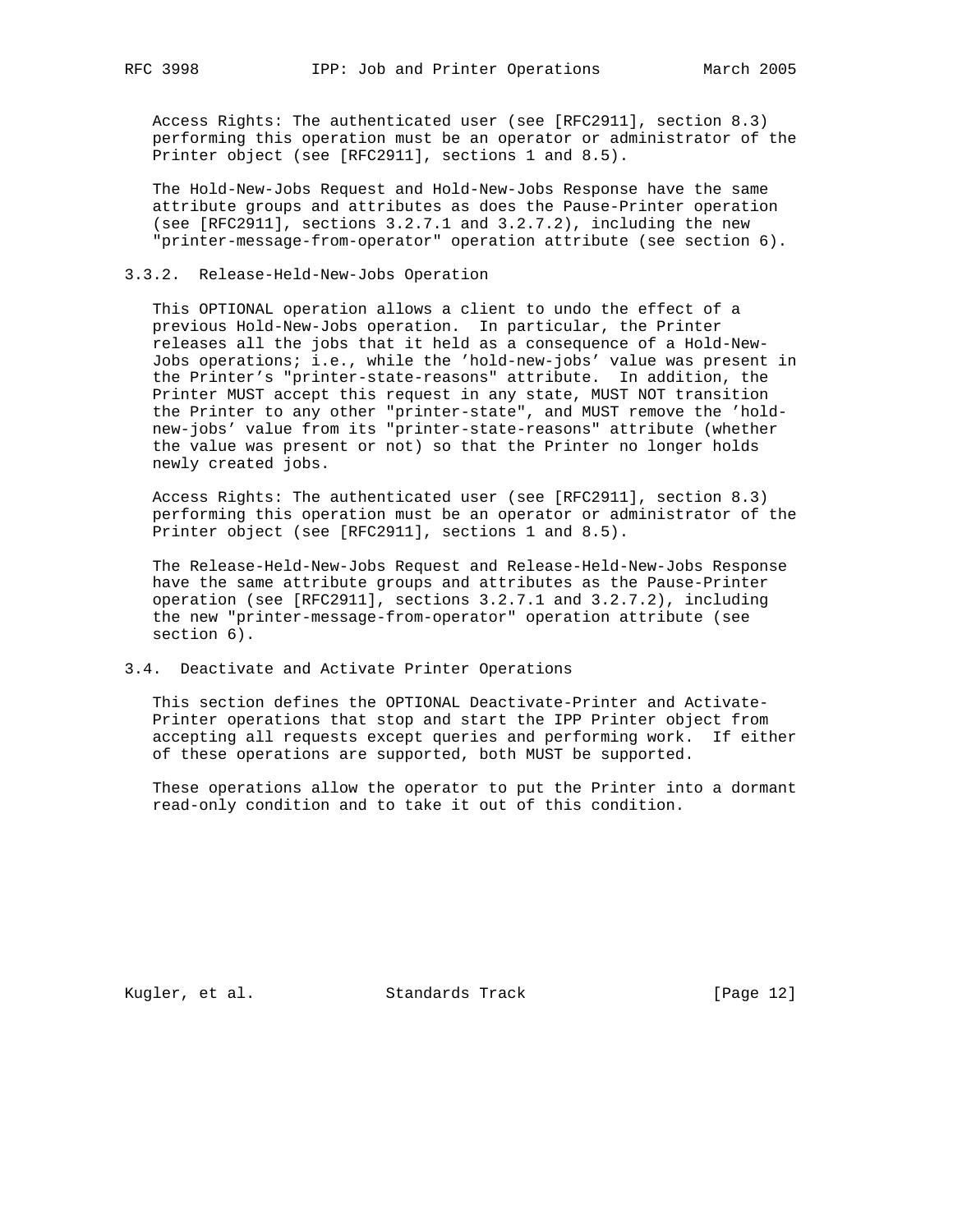#### 3.4.1. Deactivate-Printer Operation

 This OPTIONAL operation allows a client to stop the Printer object from sending IPP jobs to any of its Output Devices or Subordinate Printers (Pause-Printer-After-Current-Job) and to stop the Printer object from accepting any requests but query requests. The Printer performs a Disable-Printer and a Pause-Printer-After-Current-Job operation immediately. If these two operations cannot be completed immediately, it includes use of all of the "printer-state-reasons". In addition, the Printer MUST immediately reject all requests, except for Activate-Printer, queries (Get-Printer-Attributes, Get-Job- Attributes, Get-Jobs, etc.), Send-Document, and Send-URI (so that partial job submission can be completed, see section 3.1.1). The Printer MUST then return the 'server-error-service-unavailable' status code.

 The IPP Printer MUST accept the request in any state. Immediately, the Printer MUST set the 'deactivated' value in its "printer-state reasons" attribute. Note: neither the Disable-Printer nor the Pause-Printer-After-Current-Job set the 'deactivated' value.

 Access Rights: The authenticated user (see [RFC2911], section 8.3) performing this operation must be an operator or administrator of the Printer object (see [RFC2911], sections 1 and 8.5).

 The Deactivate-Printer Request and Deactivate-Printer Response have the same attribute groups and attributes as does the Pause-Printer operation (see [RFC2911], sections 3.2.7.1 and 3.2.7.2), including the new "printer-message-from-operator" operation attribute (see section 6).

#### 3.4.2. Activate-Printer Operation

 This OPTIONAL operation allows a client to undo the effects of the Deactivate-Printer; i.e., it allows the Printer object to start sending IPP jobs to any of its Output Devices or Subordinate Printers (Pause-Printer-After-Current-Job) and starts the Printer object from accepting any requests. The Printer performs an Enable-Printer and a Resume-Printer operation immediately. In addition, the Printer MUST immediately start accepting all requests.

 The IPP Printer MUST accept the request in any state. The Printer MUST immediately remove the 'deactivated' value from its "printer state-reasons" attribute (whether it is present or not).

 Access Rights: The authenticated user (see [RFC2911], section 8.3) performing this operation must be an operator or administrator of the Printer object (see [RFC2911], sections 1 and 8.5).

Kugler, et al. Standards Track [Page 13]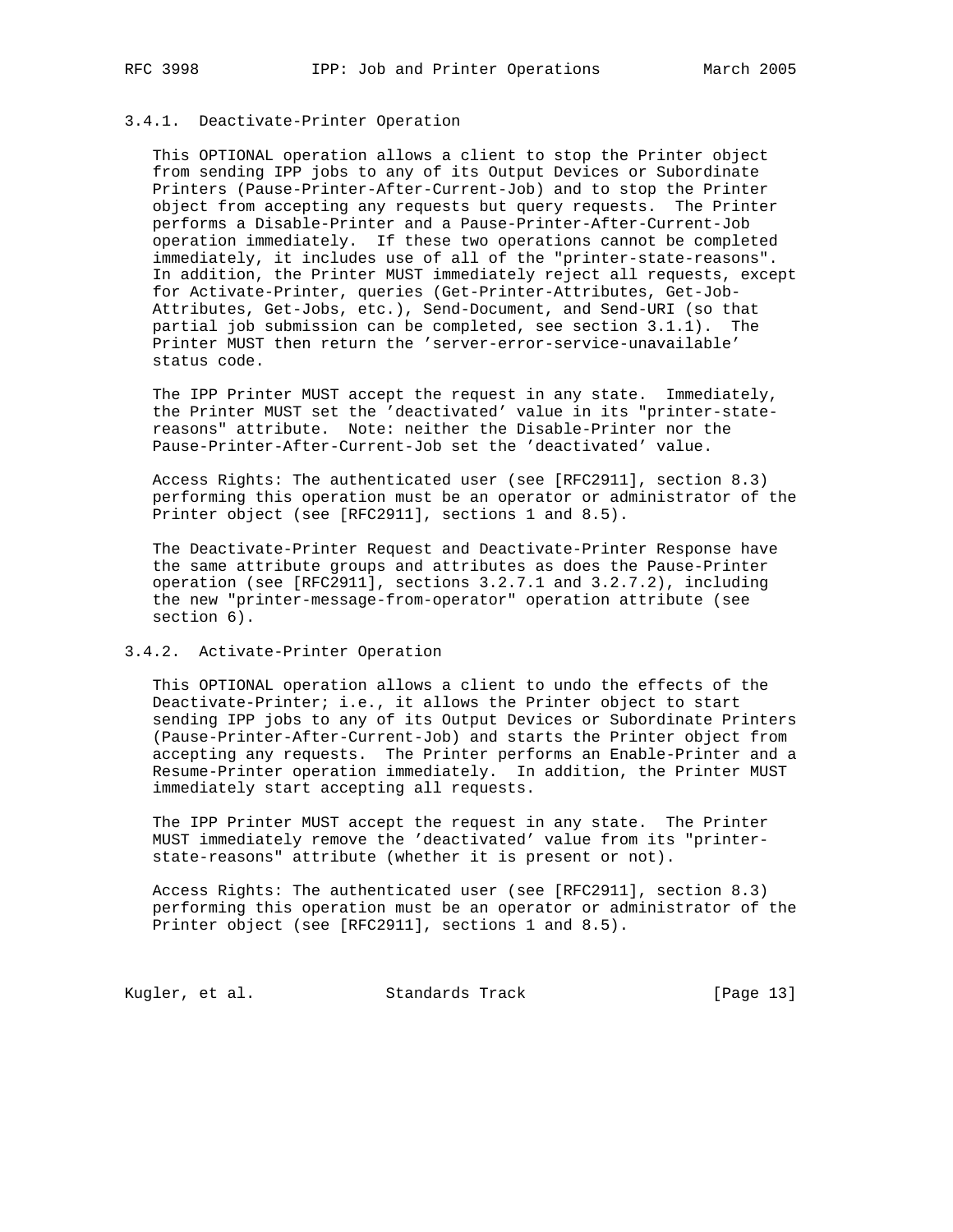The Activate-Printer Request and Activate-Printer Response have the same attribute groups and attributes as the Pause-Printer operation (see [RFC2911], sections 3.2.7.1 and 3.2.7.2), including the new "printer-message-from-operator" operation attribute (see section 6).

#### 3.5. Restart-Printer, Shutdown-Printer, and Startup-Printer Operations

 This section defines the OPTIONAL Restart-Printer, Shutdown-Printer, and Startup-Printer operations that initialize, shutdown, and start up the Printer object, respectively. Each of these operations is OPTIONAL, and any combination MAY be supported.

#### 3.5.1. Restart-Printer Operation

 This OPTIONAL operation allows a client to restart a Printer object whose operation is in need of initialization because of incorrect or erratic behavior; i.e., perform the effect of a software re-boot. The implementation MUST attempt to save any information about Jobs and the Printer object before re-initializing. However, this operation MAY have drastic consequences on the running system, so the client SHOULD first try the Deactivate-Printer operation to minimize the effect on the current state of the system. The effects of previous Disable-Printer, Pause Printer, and Deactivate-Printer operations are lost.

 The IPP Printer MUST accept the request in any state. The Printer object MUST initialize its Printer's "printer-state" to 'idle', remove the state reasons from its "printer-state-reasons" attribute, and change its "printer-is-accepting-jobs" attribute to 'true'.

 Access Rights: The authenticated user (see [RFC2911], section 8.3) performing this operation must be an operator or administrator of the Printer object (see [RFC2911], sections 1 and 8.5).

 The Restart-Printer Request and Restart-Printer Response have the same attribute groups and attributes as does the Pause-Printer operation (see [RFC2911], sections 3.2.8.1 and 3.2.8.2), including the new "printer-message-from-operator" operation attribute (see section 6).

## 3.5.2. Shutdown-Printer Operation

This OPTIONAL operation allows a client to shutdown a Printer; i.e., to stop processing jobs without losing any jobs and to make the Printer object unavailable for any operations using the IPP protocol. There is no way to bring the instance of the Printer object back to being used, except for the Startup-Printer (see section 3.5.3), which starts up a new instance of the Printer object for hosted

Kugler, et al. Standards Track [Page 14]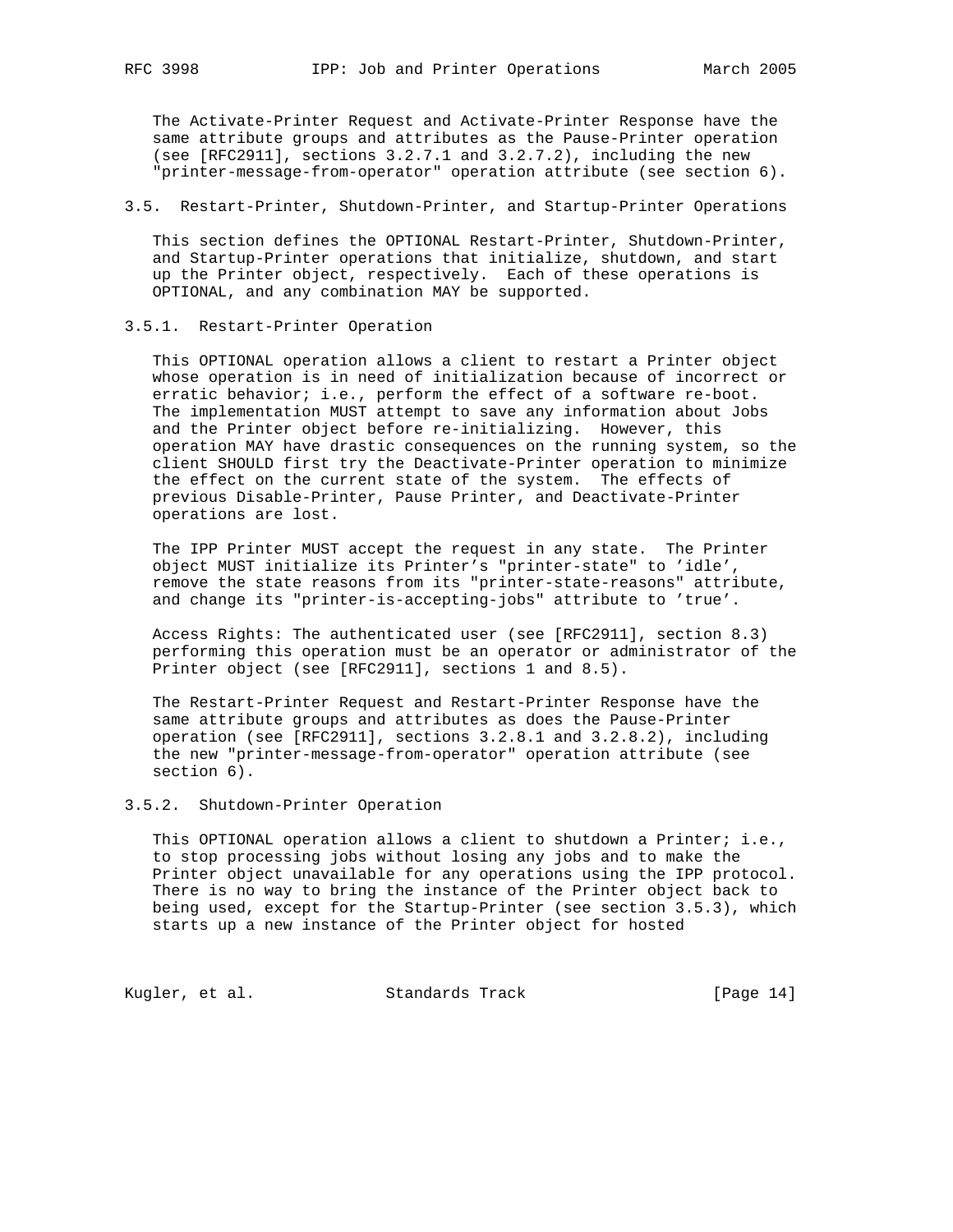implementations. The purpose of Shutdown-Printer is to shutdown the Printer for an extended period, not to reset the device(s) or modify a Printer attribute. See Restart-Printer (section 3.5.1) and Startup-Printer (section 3.5.3) for the way to initialize the software. See the Disable-Printer operation (section 3.1) for a way for the client to stop the Printer from accepting Job Creation requests without stopping processing or shutting down.

 The Printer MUST add the 'shutdown' value (see [RFC2911], section 4.4.11) immediately to its "printer-state-reasons" Printer Description attribute. It then performs a Deactivate-Printer operation (see section 3.4.1), which in turn performs Disable-Printer and Pause-Printer-After-Current-Job operations).

 Note: To shutdown the Printer after all the currently submitted jobs have completed, the operator issues a Disable-Printer operation (see section 3.1.1) and then waits until all the jobs have completed. The Printer goes into the 'idle' state before issuing the Shutdown- Printer operation.

 The Printer object MUST accept this operation in any state and transition the Printer object through the "printer-states" and "printer-state-reasons" defined for the Pause-Printer-After-Current- Job operation until the activity is completed and the Printer object disappears.

 Access Rights: The authenticated user (see [RFC2911], section 8.3) performing this operation must be an operator or administrator of the Printer object (see [RFC2911], sections 1 and 8.5).

 The Shutdown-Printer Request and Shutdown-Printer Response have the same attribute groups and attributes as does the Pause-Printer operation (see [RFC2911], sections 3.2.7.1 and 3.2.7.2), including the new "printer-message-from-operator" operation attribute (see section 6).

#### 3.5.3. Startup-Printer operation

 This OPTIONAL operation allows a client to start up an instance of a Printer object, provided that there isn't one already initiated. The purpose of Startup-Printer is to allow a hosted implementation of the IPP Printer object (i.e., a Server that implements an IPP Printer on behalf of a networked or local Output Device) to be started after the host is available (by means outside this document). See section 3.5.1 for the way to initialize the software or reset the Output Device(s) when the IPP Printer object has already been initiated.

Kugler, et al. Standards Track [Page 15]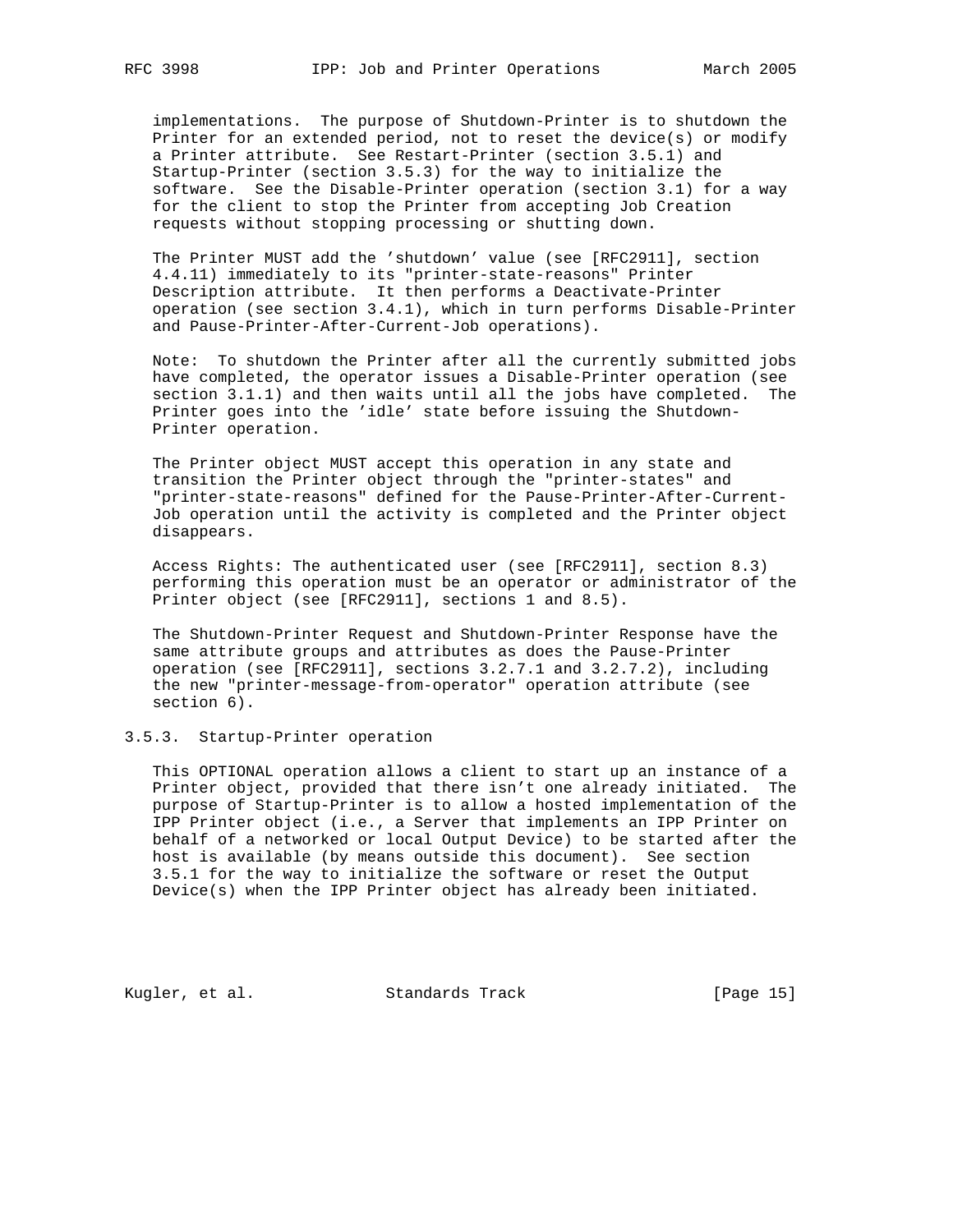The host MUST accept this operation only when the Printer object has not been initiated. If the Printer object already exists, the host must return the 'client-error-not-possible' status code.

 The result of this operation MUST be with the Printer object's "printer-state" set to 'idle', the state reasons removed from its "printer-state-reasons" attribute, and its "printer-is-accepting jobs" attribute set to 'false'. Then the operator can reconfigure the Printer before performing an Enable-Printer operation. However, when a Printer is first powered up, it is RECOMMENDED that its "printer-is-accepting-jobs" attribute be set to 'true' in order to achieve easy "out of the box" operation.

 Access Rights: The authenticated user (see [RFC2911], section 8.3) performing this operation must be an operator or administrator of the Printer object (see [RFC2911], sections 1 and 8.5).

 The Shutdown-Printer Request and Shutdown-Printer Response have the same attribute groups and attributes as does the Pause-Printer operation (see [RFC2911] sections 3.2.7.1 and 3.2.7.2), including the new "printer-message-from-operator" operation attribute (see section 6).

4. Definition of the Job Operations

 All Job operations are directed at Job objects. A client MUST always supply some means to identify the Job object in order to select the correct target of the operation. That job identification MAY either be a single Job URI or a combination of a Printer URI and a Job ID. The IPP object implementation MUST support both forms of identification for every job.

 The Job Operations defined in this document are summarized in Table 4.

Table 4. Job Operation Operation-Id Assignments

 Operation Name Operation-Id Brief description -------------------------------------------------------------------- Reprocess-Job 0x2C Creates a copy of a completed target job with a new Job ID and processes it. Cancel-Current- 0x2D Cancels the current job on the target Job Printer or the specified job if it is the current job.

| [Page 16]<br>Standards Track<br>Kugler, et al. |
|------------------------------------------------|
|------------------------------------------------|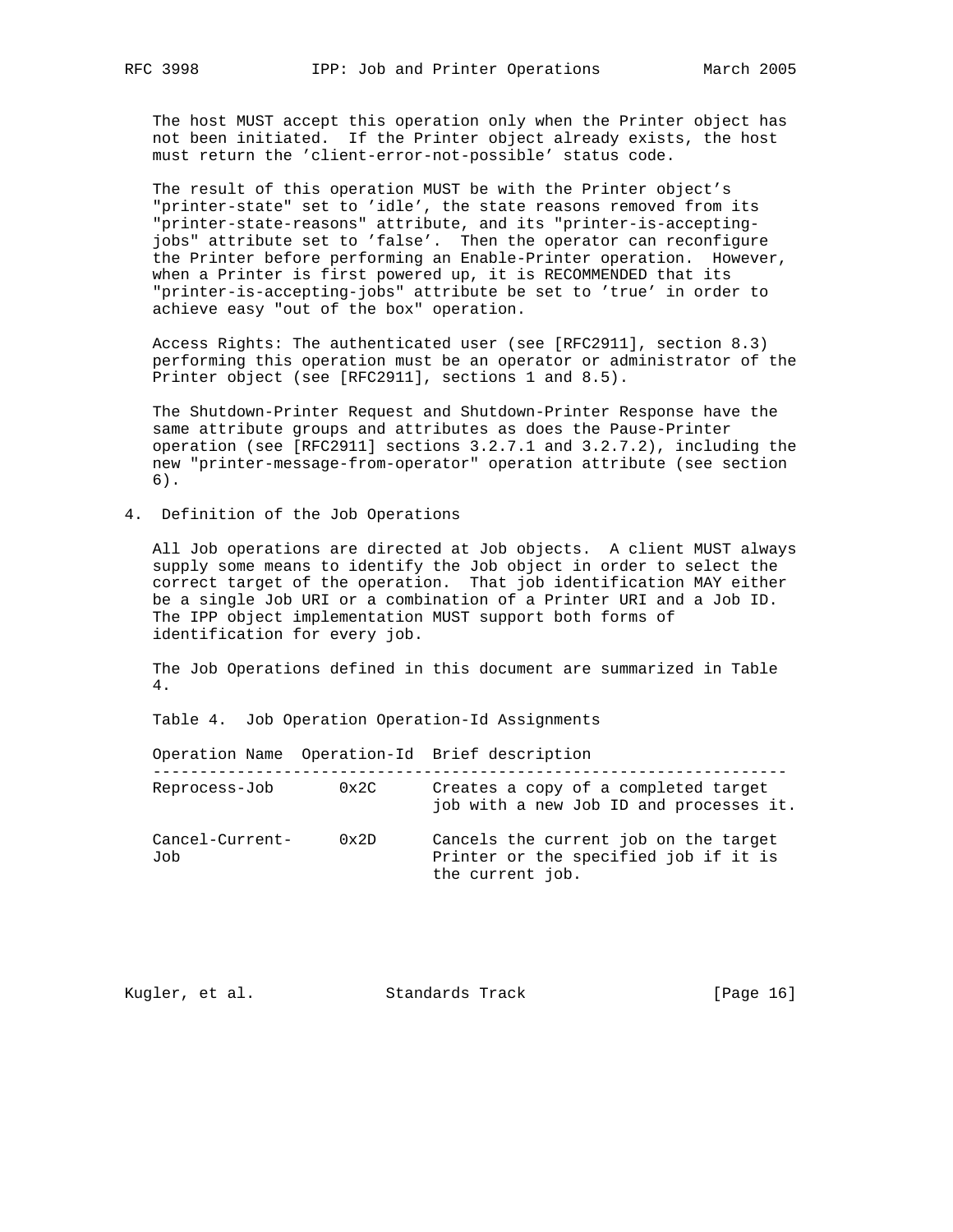| Suspend-<br>Current-Job | $0 \times 2F$ | Suspends the current processing job on<br>the target Printer or the specified<br>job if it is the current job, allowing<br>other jobs to be processed instead. |
|-------------------------|---------------|----------------------------------------------------------------------------------------------------------------------------------------------------------------|
| Resume-Job              | $0 \times 2F$ | Resumes the suspended target job.                                                                                                                              |
| Promote-Job             | $0 \times 30$ | Promotes the pending target job to be<br>next after the current job(s) complete.                                                                               |
| Schedule-Job-<br>After  | $0 \times 31$ | Schedules the target job immediately<br>after the specified job, all other<br>scheduling factors being equal.                                                  |

#### 4.1. Reprocess-Job Operation

 This OPTIONAL operation is a create job operation that allows a client to re-process a copy of a job that had been retained in the queue after processing was completed, canceled, or aborted (see [RFC2911], section 4.3.7.2). This operation is the same as the Restart-Job operation (see [RFC2911], section 3.3.7), except that the Printer creates a new job that is a copy of the target job and the target job is unchanged. New values are assigned to the "job-uri" and "job-id" attributes. The new job's Job Description attributes that track job progress, such as "job-impressions-completed", "job media-sheets-completed", and "job-k-octets-processed", are initialized to 0, as with any create job operation. The target job moves to the Job History after a suitable period, independent of whether one or more Reprocess-Job operations have been performed upon it.

 If the Set-Job-Attributes operation is supported, then the "job hold-until" operation attribute MUST be supported with at least the 'indefinite' value, so that a client can modify the new job before it is scheduled for processing by using the Set-Job-Attributes operation. After modifying the job, the client can release the job for processing by using the Release-Job operation specifying the newly assigned "job-uri" or "job-id" for the new job.

## 4.2. Cancel-Current-Job Operation

 This OPTIONAL operation allows a client to cancel the current job on the target Printer or the specified job if it is the current job on the Printer. See [RFC2911], section 3.3.3, for the semantics of canceling a job. Since a Job might already be marking by the time a Cancel-Current-Job is received, some media sheet pages might print before the job is actually terminated.

Kugler, et al. Standards Track [Page 17]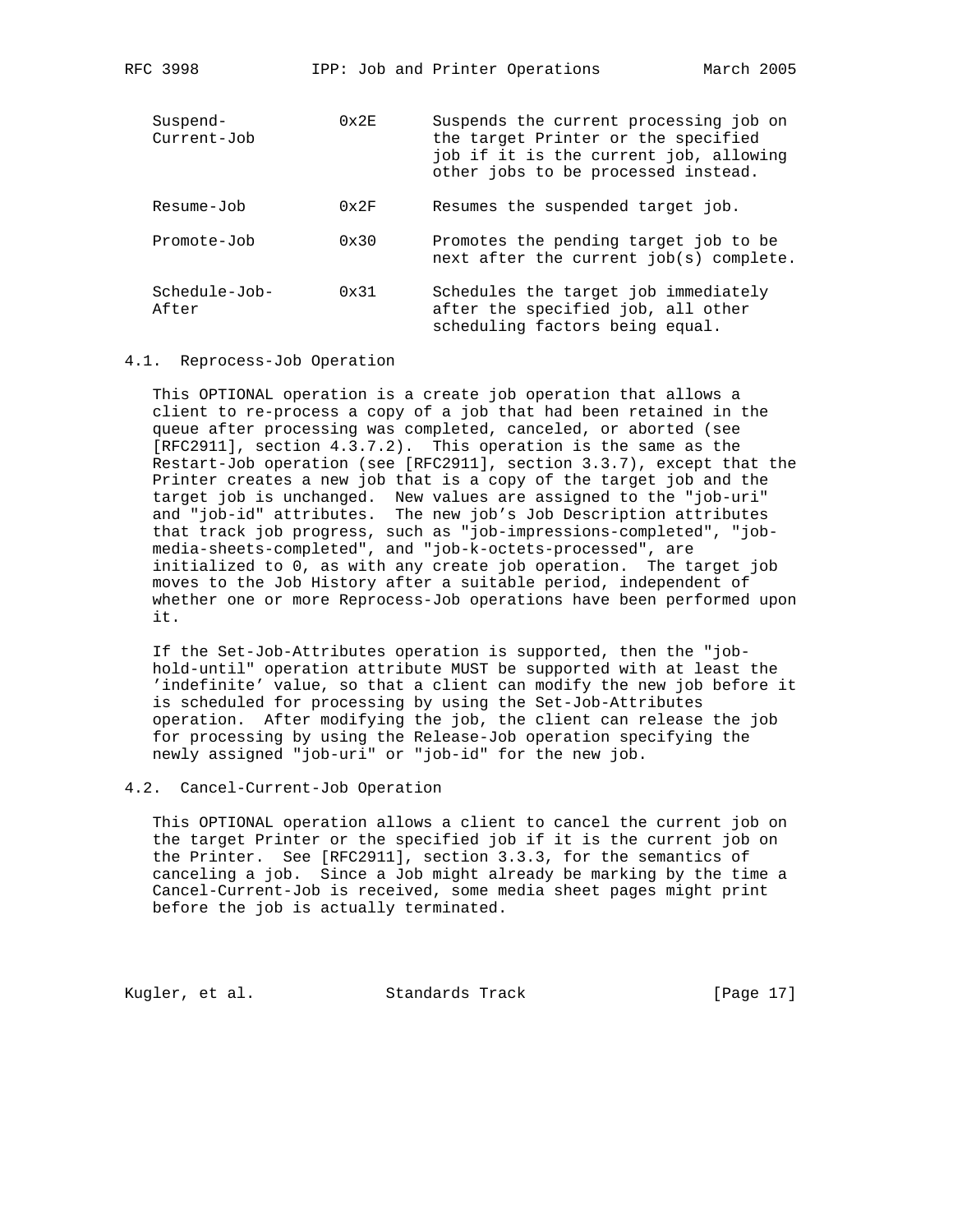If the client does not supply a "job-id" operation attribute, the Printer MUST accept the request and cancel the current job if there is a current job in the 'processing' or 'processing-stopped' state; otherwise, it MUST reject the request and return the 'client-error not-possible' status code. If more than one job is in the 'processing' or 'processing-stopped' state, the one that is marking is canceled, and the others are unaffected.

 Warning: On a shared printer, there is a race condition. Between the time when a user issues this operation and the time of its acceptance, the current job might change to a different job. If the user or operator is authenticated to cancel the new job, the wrong job is canceled. To prevent this race from canceling the wrong job, the client MAY supply the "job-id" operation attribute, which is checked against the current job's job-id. If the job identified by the "job-id" attribute is not the current job on the Printer (i.e., is not in the 'processing' or 'processing-stopped' state), the Printer MUST reject this operation and return the 'client-error-not possible' status code. Otherwise, the Printer cancels the specified job.

 Access Rights: The authenticated user (see [RFC2911], section 8.3) performing this operation must either be the job owner (as determined in the Job Creation operation) or an operator or administrator of the Printer object (see [RFC2911], sections 1 and 8.5).

 The Cancel-Current-Job Request and Cancel-Current-Job Response have the same attribute groups and attributes as does the Resume-Printer operation (see [RFC2911], section 3.2.8), including the new "job message-from-operator" operation attribute (see section 6), with the addition of the following Group 1 Operation attribute in the request:

"job-id" (integer(1:MAX)):

 The client OPTIONALLY supplies this Operation attribute to verify that the identified job is still the current job on the target Printer object. The IPP object MUST support this operation attribute if it supports this operation.

4.3. Suspend and Resume Job Operations

 This section defines the Suspend-Current-Job and Resume-Job operations. These operations allow an operator or user to suspend a job while it is processing, allowing other jobs to be processed, and to resume the suspended job at a later point without losing any of the output.

Kugler, et al. Standards Track [Page 18]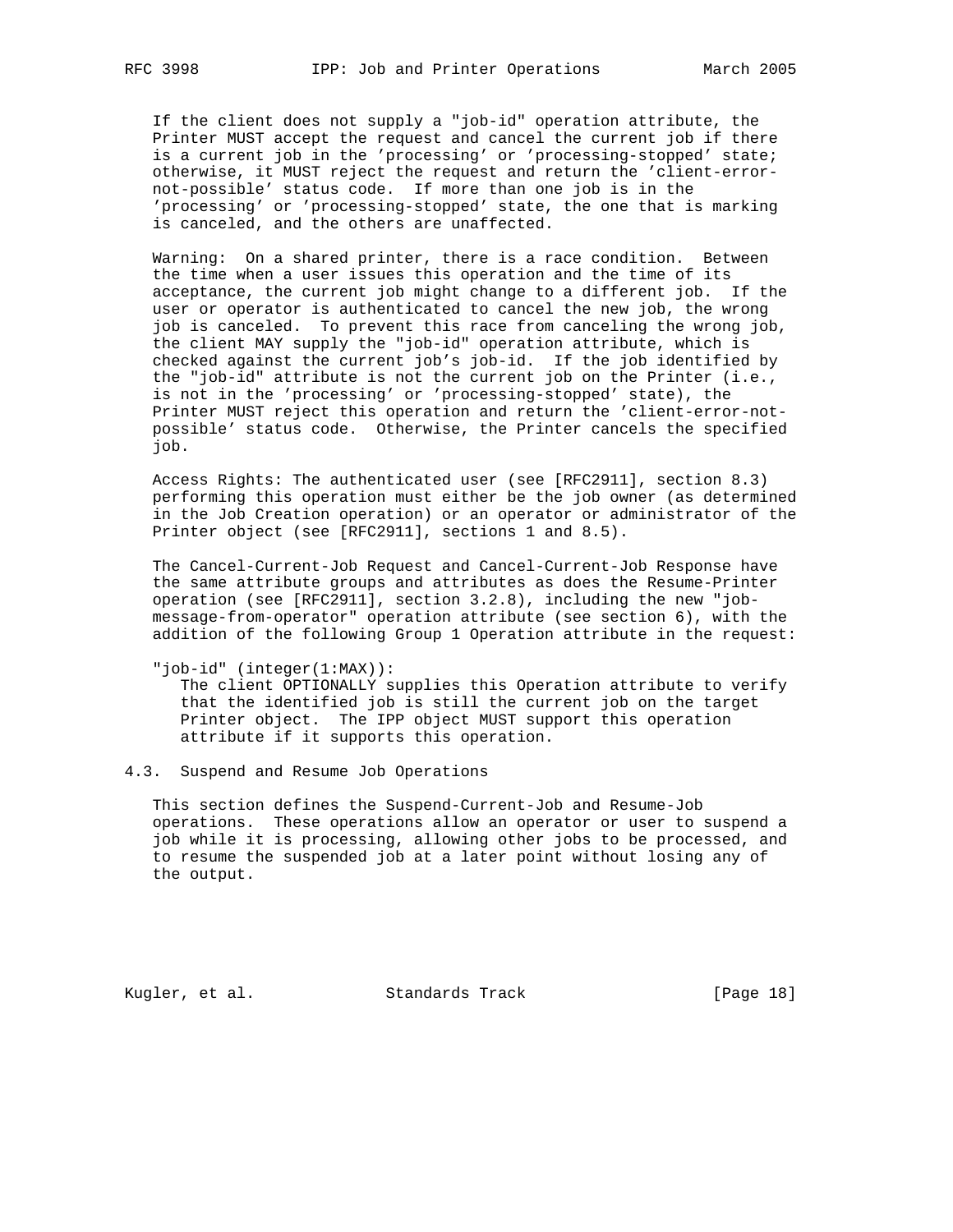If either of these operations is supported, both MUST be supported.

 The Hold-Job and Release-Job operations ([RFC2911], section 3.3.5) are for holding and releasing held jobs, not suspending and resuming suspended jobs.

#### 4.3.1. Suspend-Current-Job Operation

 This OPTIONAL operation allows a client to stop the current job on the target Printer or the specified job if it is the current job on the Printer, to allow other jobs to be processed instead. The Printer moves the current job or the target job to the 'processing stopped' state and sets the 'job-suspended' value (see section 9.1) in the job's "job-state-reasons" attribute and processes other jobs.

 If the client does not supply a "job-id" operation attribute, the Printer MUST accept the request and suspend the current job if there is a current job in the 'processing' or 'processing-stopped' state. Otherwise, it MUST reject the request and return the 'client-error not-possible' status code. If more than one job is in the 'processing' or 'processing-stopped' state, all of them are suspended.

 Warning: On a shared printer, there is a race condition. Between the time when a user issues this operation and the time of its acceptance, the current job might change to a different job. If the user or operator is authenticated to suspend the new job, the wrong job is suspended. To prevent this race from pausing the wrong job, the client MAY supply the "job-id" operation attribute, which is checked against the current job's job-id. If the job identified by the "job-id" attribute is not the current job on the Printer (i.e., is not in the 'processing' or 'processing-stopped' state), the Printer MUST reject this operation and return the 'client-error-not possible' status code. Otherwise, the Printer suspends the specified job and processed other jobs.

 The Printer MUST reject a Suspend-Current-Job request (and return the 'client-error-not-possible') for a job that has been suspended, i.e., for a job in the 'processing-stopped' state, with the 'job-suspended' value in its "job-state-reasons" attribute.

 Access Rights: The authenticated user (see [RFC2911], section 8.3) performing this operation must be either the job owner (as determined in the Job Creation operation) or an operator or administrator of the Printer object (see [RFC2911], sections 1 and 8.5).

Kugler, et al. Standards Track [Page 19]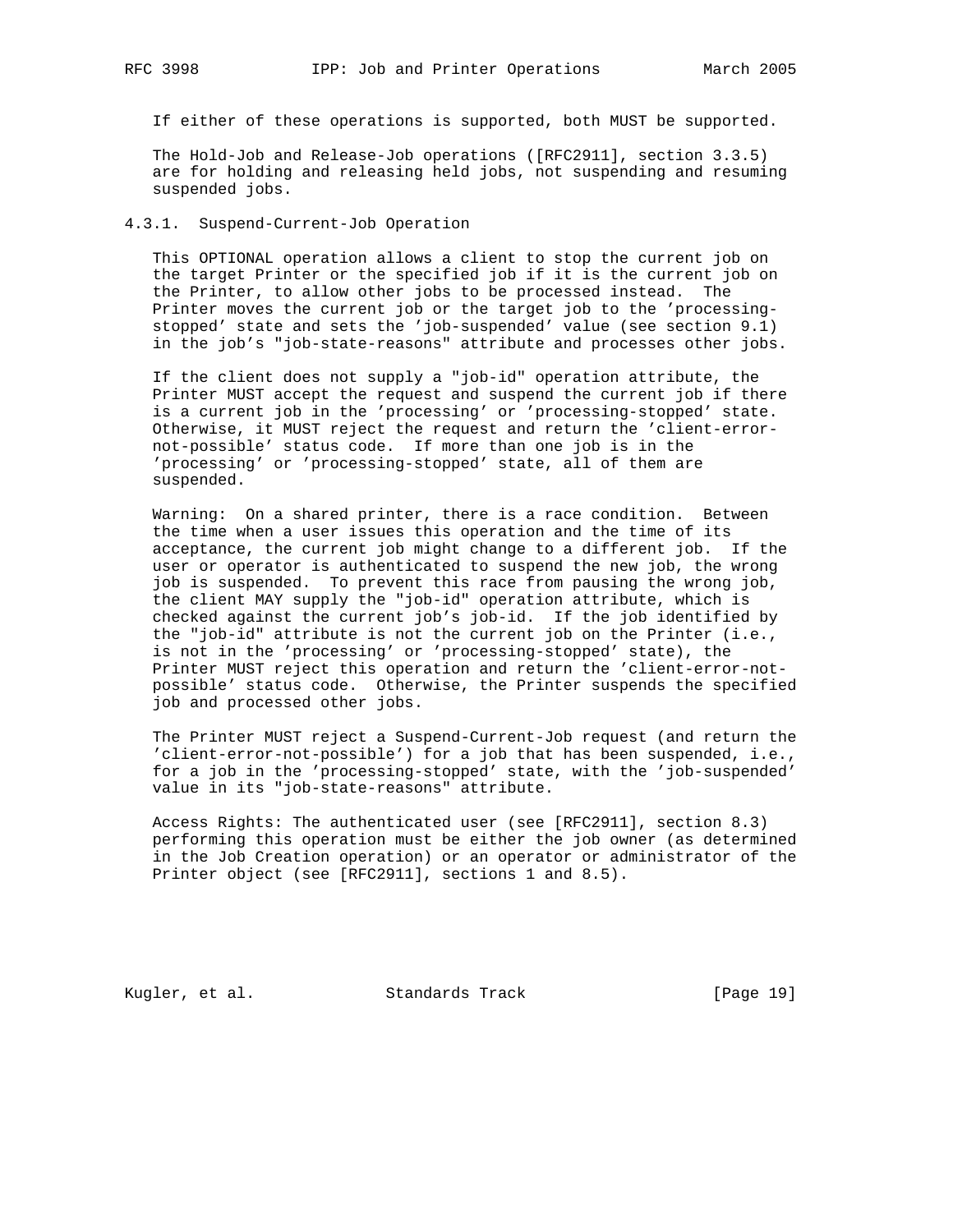The Suspend-Current-Job Request and Suspend-Current-Job Response have the same attribute groups and attributes as does the Pause-Printer operation (see [RFC2911], section 3.2.8 ), including the new "job message-from-operator" operation attribute (see section 6), with the addition of the following Group 1 Operation attribute in the request:

 "job-id" (integer(1:MAX)): The client OPTIONALLY supplies this Operation attribute to verify that the identified job is still the current job on the target Printer object. The IPP object MUST support this operation attribute if it supports this operation.

#### 4.3.2. Resume-Job Operation

 This OPTIONAL operation allows a client to resume the target job at the point where it was suspended. The Printer moves the target job to the 'pending' state and removes the 'job-suspended' value from the job's "job-state-reasons" attribute.

 If the target job is not in the 'processing-stopped' state, with the 'job-suspended' value in the job's "job-state-reasons" attribute, the Printer MUST reject the request and return the 'client-error-not possible' status code, since the job was not suspended.

 Access Rights: The authenticated user (see [RFC2911], section 8.3) performing this operation must be either the job owner (as determined in the Job Creation operation) or an operator or administrator of the Printer object (see [RFC2911], sections 1 and 8.5).

 The Resume-Job Request and Resume-Job Response have the same attribute groups and attributes as the Release-Job operation (see [RFC2911], section 3.3.6), including the new "job-message-from operator" operation attribute (see section 6).

## 4.4. Job Scheduling Operations

 This section defines jobs that allow an operator to control the scheduling of jobs.

#### 4.4.1. Promote-Job Operation

 This OPTIONAL operation allows a client to make the pending target job be processed next after the current job completes. This operation is especially useful in a production printing environment where the operator is involved in job scheduling.

Kugler, et al. Standards Track [Page 20]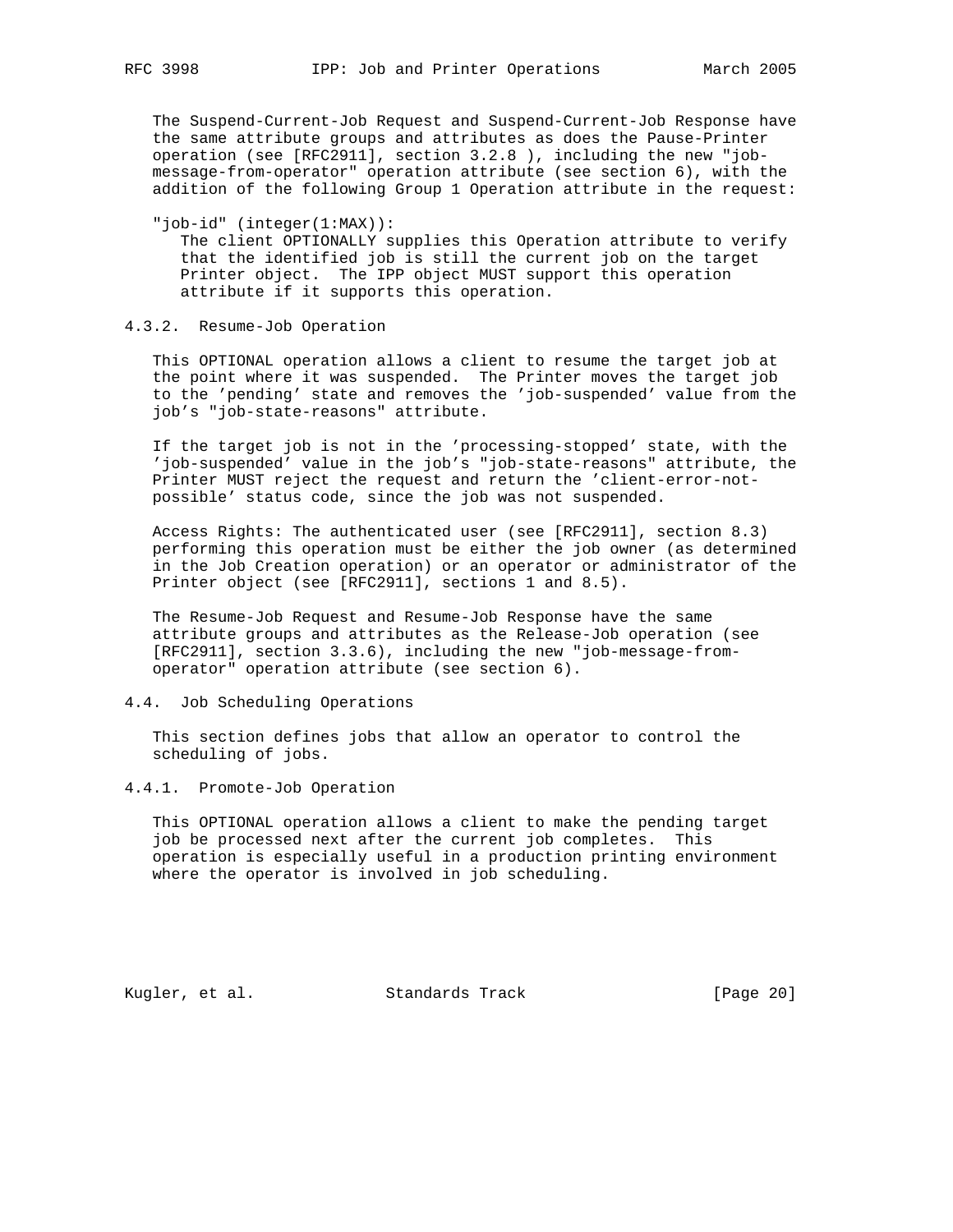If the target job is in the 'pending' state, this operation does not change the job's state but causes the job to be processed after the current job(s) complete. If the target job is not in the 'pending' state, the Printer MUST reject the request and return the 'client error-not-possible' status code.

 If the Printer implements the "job-priority" Job Template attribute (see [RFC2911], section 4.2.1), the Printer sets the job's "job priority" to the highest value supported (so that the job will print before any of the other pending jobs). The Printer returns the target job immediately after the current job(s) in a Get-Jobs response (see [RFC2911], section 3.2.6) for the 'not-completed' jobs.

 When the current job is completed, canceled, suspended (see section 4.3.1), or aborted, the target of this operation is processed next.

 If a client issues this request (again) before the target of the operation of the original request started processing, the target of this new request is processed first.

 IPP is specified not to require queues for job scheduling, as there are other implementation techniques for scheduling multiple jobs, such as re-evaluating a criteria function for each job on a scheduling cycle. However, if an implementation does implement queues for jobs, then the Promote-Job operation puts the specified job at the front of the queue. A subsequent Promote-Job operation prior to the processing of the first job puts that specified job at the front of the queue, so that it is "in front" of the previously promoted job.

 Access Rights: The authenticated user (see [RFC2911], section 8.3) performing this operation must be an operator or administrator of the Printer object (see [RFC2911], sections 1 and 8.5).

 The Promote-Job Request and Promote-Job Response have the same attribute groups and attributes as does the Cancel-Job operation (see [RFC2911], section 3.3.3), including the new "job-message-from operator" operation attribute (see section 6).

#### 4.4.2. Schedule-Job-After Operation

 This OPTIONAL operation allows a client to request that the Printer schedule the target job so that it will be processed immediately after the specified predecessor job, all other scheduling factors being equal. This operation is specially useful in a production printing environment where the operator is involved in job scheduling.

Kugler, et al. Standards Track [Page 21]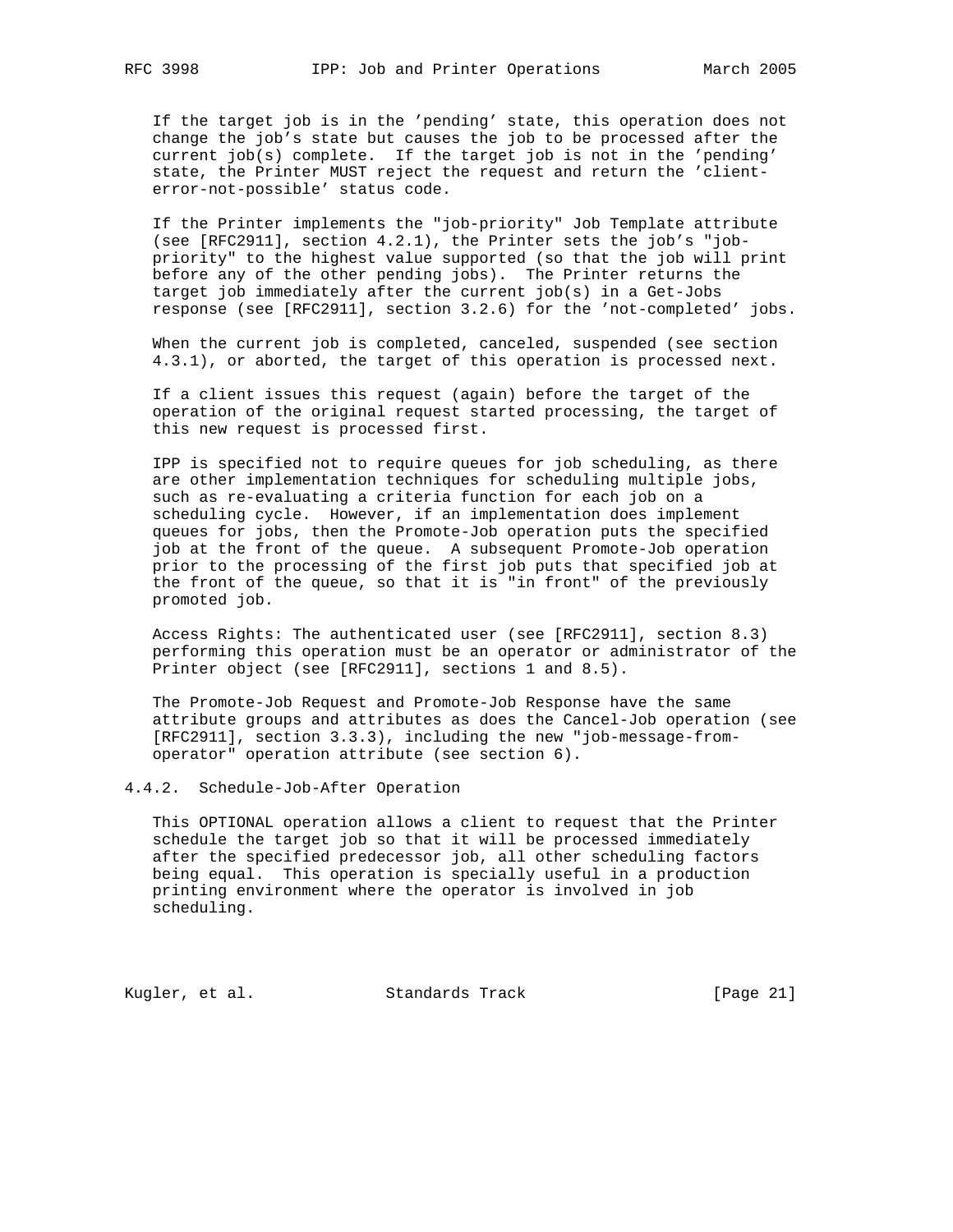If the target job is in the 'pending' state, this operation does not change the job's state but causes the job to be processed after the preceding job completes. The preceding job can be in the target 'pending', 'processing', or 'processing-stopped' state. If the target job is not in the 'pending' state, or if the predecessor job is not in the 'pending', 'processing', or 'processing-stopped' state, the Printer MUST reject the request, and it returns the 'client error-not-possible' status code, as the job cannot have its position changed.

 If the Printer implements the "job-priority" Job Template attribute (see [RFC2911], section 4.2.1), the Printer sets the job's "job priority" to that of the predecessor job (so that the job will print after the predecessor job). The Printer returns the target job immediately after the predecessor in a Get-Jobs response (see [RFC2911], section 3.2.6) for the 'not-completed' jobs.

 When the predecessor job completes processing or is canceled or aborted while processing, the target of this operation is processed next.

 If the client does not supply a predecessor job, this operation has the same semantics as Promote-Job (see section 4.4).

 IPP is specified not to require queues for job scheduling, as there are other implementation techniques for scheduling multiple jobs, such as re-evaluating a criteria function for each job on a scheduling cycle. However, if an implementation does implement queues for jobs, then the Schedule-Job-After operation puts the specified job immediately after the specified job in the queue. A subsequent Schedule-Job-After operation specifying the same job will cause its target job to be placed after that job, even though it is between the first target job and the specified job. For example, suppose the job queue consisted of jobs A, B, C, D, and E, in that order. A Schedule-Job-After with job E as the target and B as the specified job would result in the following queue: A, B, E, C, D. A subsequent Schedule-Job-After with Job D as the target and B as the specified job would result in the following queue: A, B, D, E, C.

 In other words, the link between the two jobs in a Schedule-Job-After operation is not retained; i.e., there is no attribute on either job that points to the other job as a result of this operation.

 Access Rights: The authenticated user (see [RFC2911], section 8.3) performing this operation must be an operator or administrator of the Printer object (see [RFC2911], sections 1 and 8.5).

Kugler, et al. Standards Track [Page 22]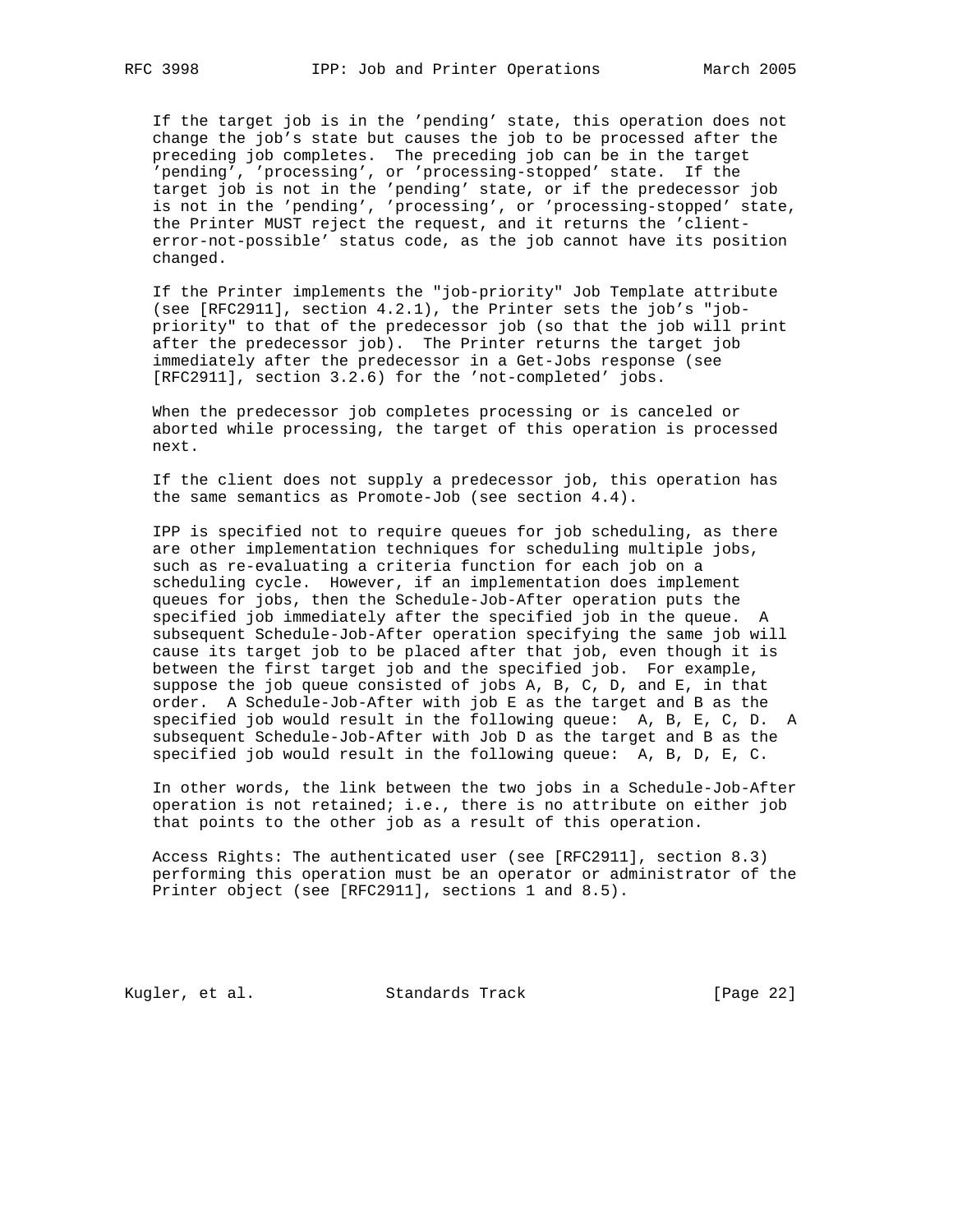The Schedule-Job-After Request have the same attribute groups and attributes as does the Cancel-Job operation (see [RFC2911], section 3.3.3), plus the new "job-message-from-operator" operation attribute (see section 6). In addition, the following operation attribute is defined:

 "predecessor-job-id": The client OPTIONALLY supplies this attribute. The Printer MUST support it, if it supports this operation. This attribute specifies the job after which the target job is to be processed. If the client omits this attribute, the Printer MUST process the target job next, i.e., after the current job, if there is one.

 The Schedule-Job-After Response has the same attribute groups, attributes, and status codes as does the Cancel-Job operation (see [RFC2911], section 3.3.3). The following status codes have particular meaning for this operation:

 'client-error-not-possible' - The target job was not in the 'pending' state, or the predecessor job was not in the 'pending', 'processing', or 'processing-stopped' state.

 'client-error-not-found' - Either the target job or the predecessor job was not found.

5. Additional Status Codes

 This section defines new status codes used by the operations defined in this document.

5.1. 'server-error-printer-is-deactivated' (0x050A)

 The Printer has been deactivated by the Deactivate-Printer operation and is only accepting the Activate-Printer (see section 3.5.1), Get- Job-Attributes, Get-Jobs, Get-Printer-Attributes, and any other Get- Xxxx operations. An operator can perform the Activate-Printer operation to allow the Printer to accept other operations.

6. Use of Operation Attributes That Are Messages from the Operator

 This section summarizes the usage of the "printer-message-from operator" and "job-message-from-operator" operation attributes [RFC3380] that set the corresponding Printer and Job Description attributes (see [RFC2911] for the definition of these). These operation attributes are defined for most of the Printer and Job operations that operators are likely to perform, respectively, so that operators can indicate the reasons for their actions.

Kugler, et al. Standards Track [Page 23]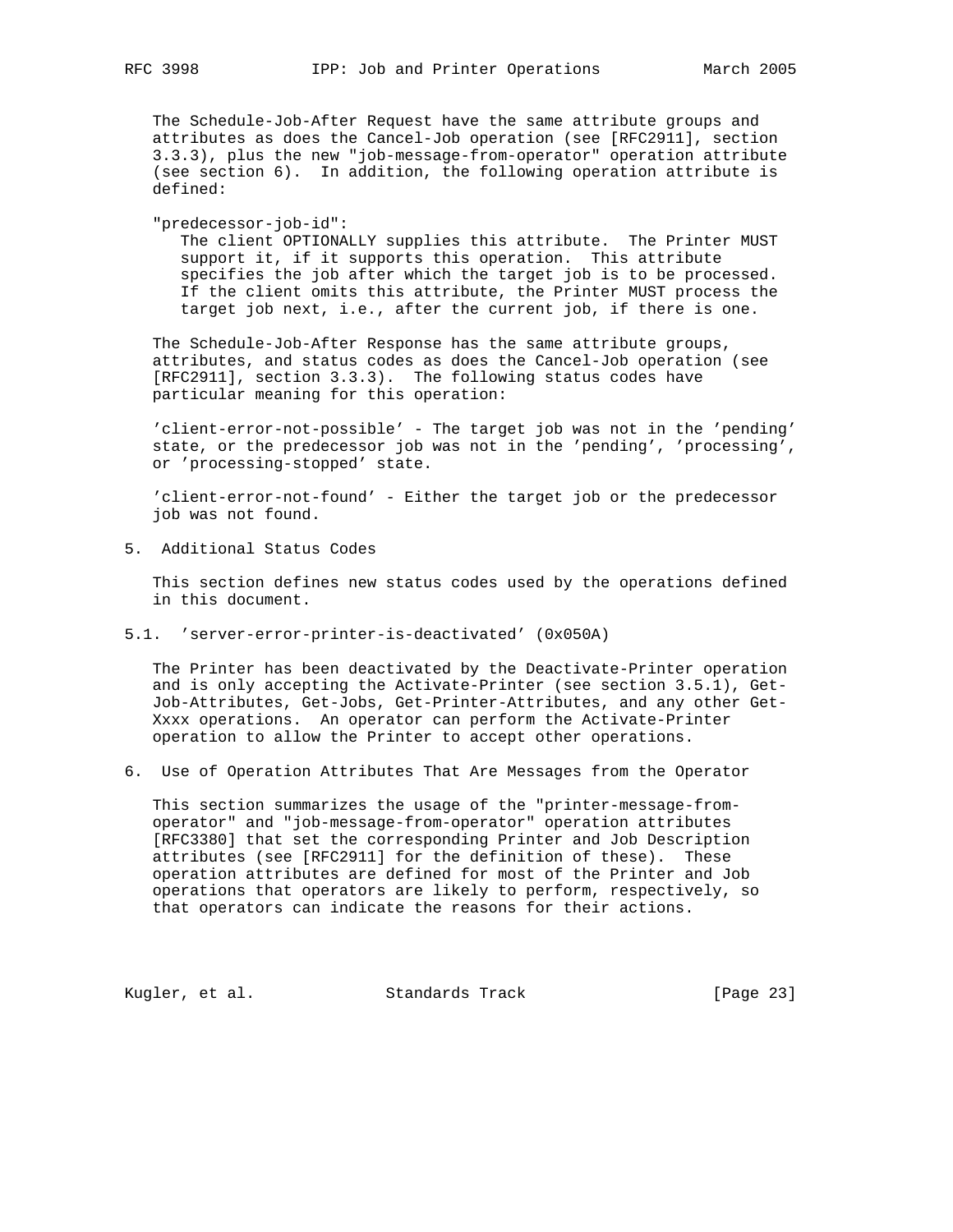Table 5 shows the operation attributes defined for use with the Printer Operations.

Table 5. Operation Attribute Support for Printer Operations

| Operation Attribute           |            |     |
|-------------------------------|------------|-----|
| attributes-charset            | REO        | REO |
| attributes-natural-language   | REO        | REO |
| printer-uri                   | REO        | REO |
| requesting-user-name          | <b>REO</b> | REO |
| printer-message-from-operator | Note       | OPT |

Legend:

A: Get-Printer-Attributes, Set-Printer-Attributes

- B: All other Printer administrative operations, including, but not limited to, Pause-Printer, Pause-Printer-After-Current- Job, Resume-Printer, Hold-New-Jobs, Release-Held-New-Jobs, Purge-Jobs, Enable-Print, Disable-Printer, Restart- Printer, Shutdown-Printer, and Startup-Printer.
- REQ: REQUIRED for a Printer to support.
- OPT: OPTIONAL for a Printer to support; the Printer ignores the attribute if it is not supported.
- Note: According to [RFC3380], the Client MUST NOT supply the "printer-message-from-operator" operation attribute in a Get-Printer-Attributes or Set-Printer-Attributes operation; the Printer MUST ignore this operation attribute in these two operations. Instead, when it is used by an operator, the client MUST supply the "printer-message-from-operator" as (one of the) explicit attributes being set on the Printer object with the Set-Printer-Attributes operation.

Kugler, et al. Standards Track [Page 24]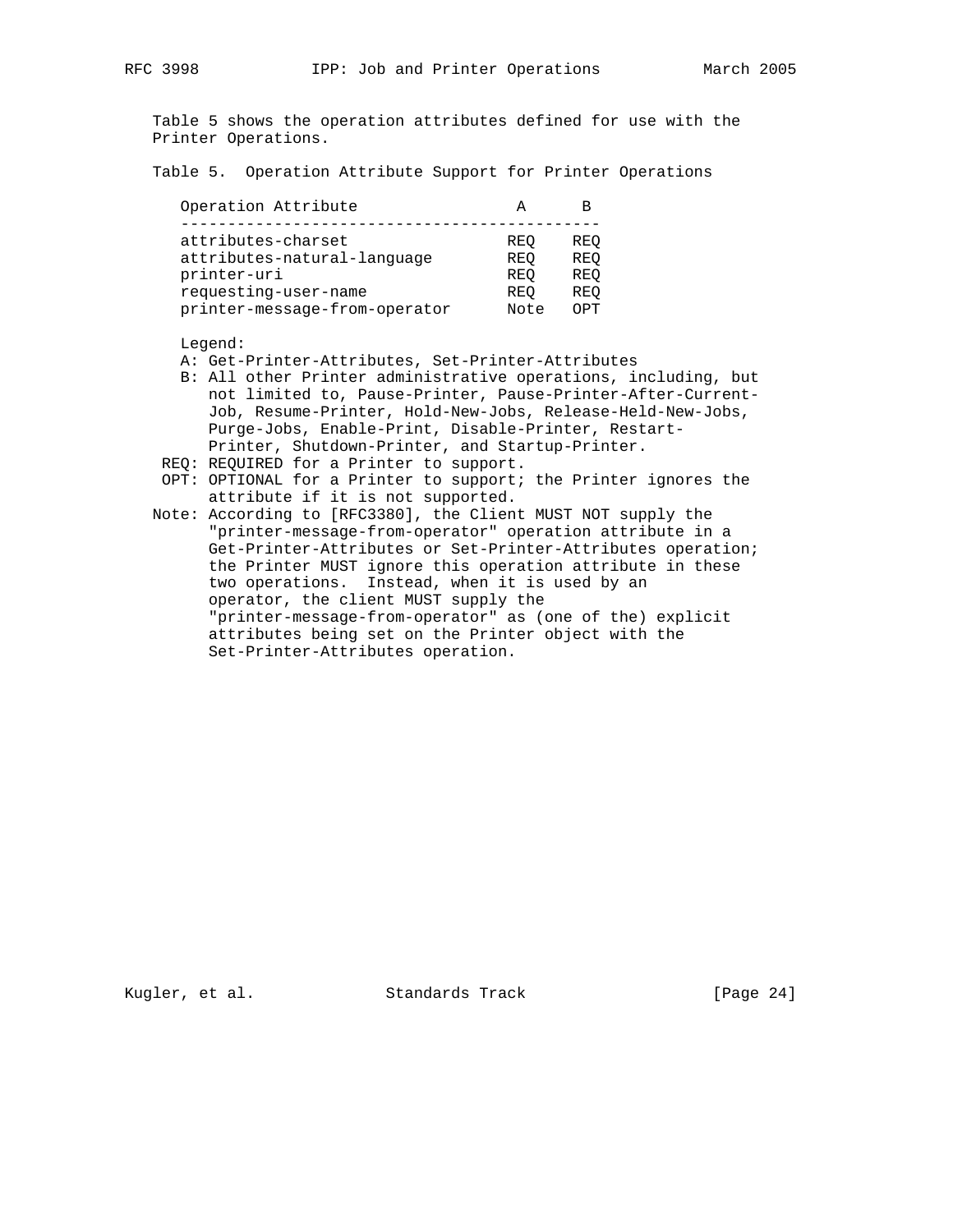Table 6 shows the operation attributes defined for use with the Job operations.

Table 6. Operation Attribute Support for Job Operations

| Operation Attribute         | А   | В   |                  | F    |
|-----------------------------|-----|-----|------------------|------|
|                             |     |     |                  |      |
| attributes-charset          | REO | REO | REO              | REO  |
| attributes-natural-language | REO | REO | REO              | REO  |
| printer-uri                 | REO | REO | REO              | REO  |
| job-uri                     | REO |     | REO              | REO  |
| job-id                      | REO | REO | REO              | REO  |
| requesting-user-name        | REO | REO | REO              | REO  |
| job-message-from-operator   | OPT | OPT | OPT              | Note |
| $messaqe**$                 | OPT | OPT | OPT              | n/a  |
| iob-hold-until              | n/a | n/a | OPT <sup>*</sup> | n/a  |

Legend:

- A: Cancel-Job, Resume-Job, Restart-Job, Promote-Job, Schedule-Job- After
- B: Cancel-Current-Job, Suspend-Current-Job
- C: Hold-Job, Release-Job, Reprocess-Job
- F: Get-Job-Attributes, Set-Job-Attributes

REQ; REQUIRED for a Printer to support.

- OPT: OPTIONAL for a Printer to support; the Printer ignores the attribute if it is supplied, but not supported.
- n/a: not applicable for use with the operation; the Printer ignores the attribute.
- Note: According to [RFC3380], the Client MUST NOT supply the "job message-from-operator" operation attribute in a Get-Job- Attributes or Set-Job-Attributes operation; the Printer MUST ignore this operation attribute in these two operations. Instead, when used by an operator, the client MUST supply the "job-message-from-operator" as (one of the) explicit attributes being set on the Job object with the Set-Job-Attributes operation.
	- \*: The Printer MUST support the "job-hold-until" operation attribute if it supports the "job-hold-until" Job Template attribute. For the Reprocess-Job operation, the client can hold the job and then modify the job before releasing it to be processed.
	- \*\*: In [RFC2911], the "message" operation attribute is defined to contain a message to the operator, but [RFC2911] does not define a Job Description attribute to store the message.

Kugler, et al. Standards Track [Page 25]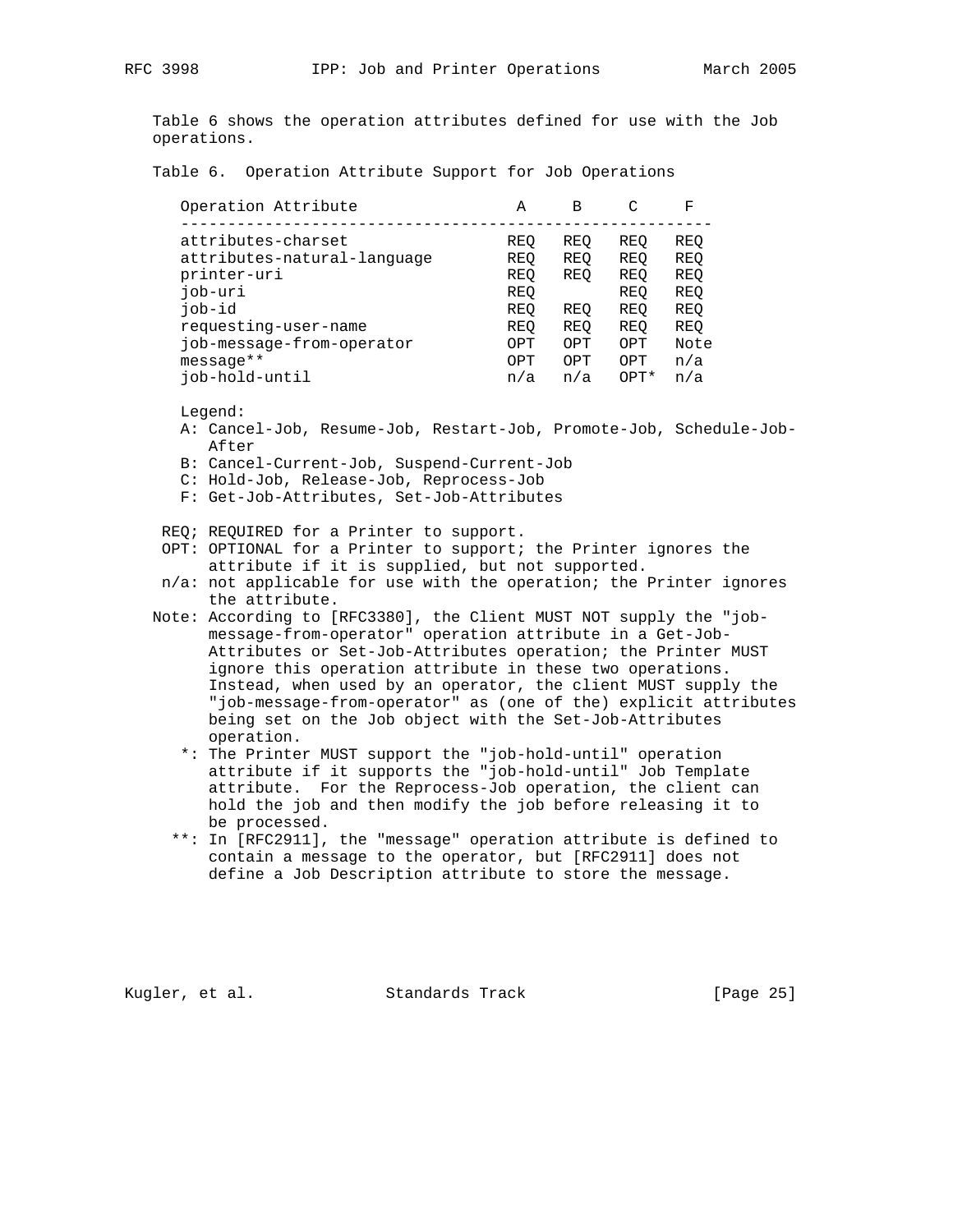- 
- 7. New Printer Description Attributes

 The following new Printer Description attributes are needed to support the new operations defined in this document and the concepts of Printer Fan-Out (see section 10).

7.1. subordinate-printers-supported (1setOf uri)

 This Printer attribute is REQUIRED if an implementation supports Subordinate Printers (see section 10) and contains the URIs of the immediate Subordinate Printer object(s) associated with this Printer object. Each Non-Leaf Printer object MUST support this Printer Description attribute. A Leaf Printer object either does not support the "subordinate-printers-supported" attribute or does so with the 'no-value' out-of-band value (see [RFC2911], section 4.1), depending on the implementation.

 The precise format of the Subordinate Printer URIs is implementation dependent (see section 10.4).

 If the Printer object does not have an associated Output Device, the Printer MAY automatically copy the value of the Subordinate Printer object's "printer-name" attribute to the Job object's "output device-assigned" attribute (see [RFC2911], section 4.3.13). The "output-device-assigned" Job attribute identifies the Output Device to which the Printer object has assigned a job; for example, when a single Printer object is supporting Device Fan-Out or Printer Fan- Out.

7.2. parent-printers-supported (1setOf uri)

 This Printer attribute is REQUIRED if an implementation supports Subordinate Printers (see section 10) and contains the URI of the Non-Leaf printer object(s) for which this Printer object is the immediate Subordinate; i.e., this Printer's immediate "parent" or "parents". Each Subordinate Printer object MUST support this Printer Description attribute. A Printer that has no parents either does not support the "parent-printers-supported" attribute or does so with the 'no-value' out-of-band value (see [RFC2911], section 4.1), depending on the implementation.

8. Additional Values for the "printer-state-reasons" Printer Description Attribute

 This section defines additional values for the "printer-state reasons" Printer Description attribute.

Kugler, et al. Standards Track [Page 26]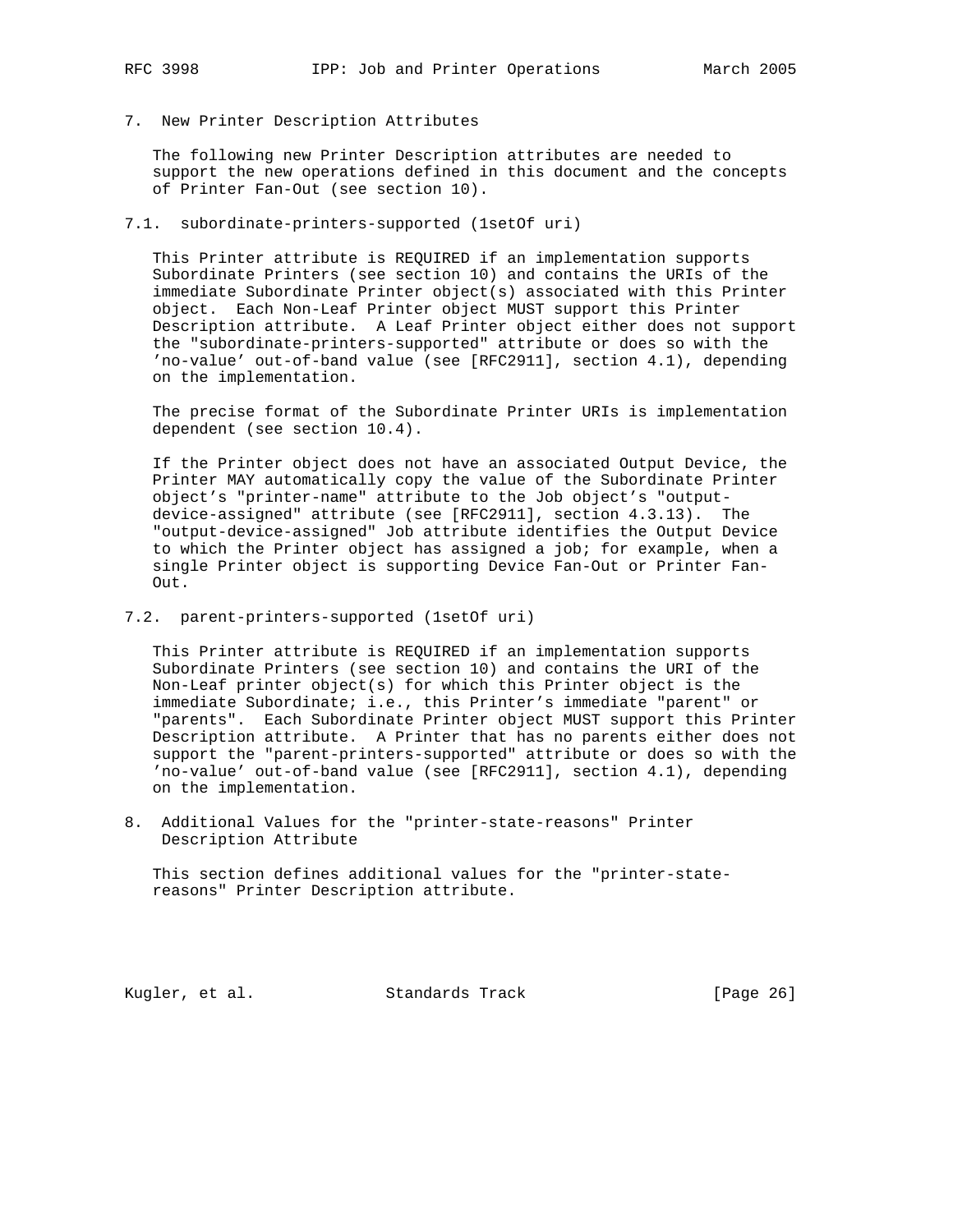# 8.1. 'hold-new-jobs' Value

- 'hold-new-jobs': The operator has issued the Hold-New-Jobs operation (see section 3.3.1) or other means, but the output-device(s) are taking an appreciable time to stop. Later, when all output has stopped, the "printer-state" becomes 'stopped', and the 'paused' value replaces the 'moving-to-paused' value in the "printer state-reasons" attribute. This value MUST be supported if the Hold-New-Jobs operation is supported and the implementation takes significant time to pause a device in certain circumstances.
- 8.2. 'deactivated' Value
	- 'deactivated': A client has issued a Deactivate-Printer operation for the Printer object (see section 3.4.1), and the Printer is in the process of becoming deactivated or has become deactivated. The Printer MUST reject all requests except for Activate-Printer, queries (Get-Printer-Attributes, Get-Job-Attributes, Get-Jobs, etc.), Send-Document, and Send-URI (so that partial job submission can be completed; see section 3.1.1), and then return the 'server-error-service-unavailable' status code.
- 9. Additional Values for the "job-state-reasons" Job Description Attribute

 This section defines additional values for the "job-state-reasons" Job Description attribute.

- 9.1. 'job-suspended' Value
	- 'job-suspended': While job processing has been suspended by the Suspend-Current-Job operation, other jobs can be processed on the Printer. The Job can be resumed with the Resume-Job operation, which removes this value.
- 10. Use of the Printer Object to Represent IPP Printer Fan-Out and IPP Printer Fan-In

 This section defines how the Printer object MAY be used to represent IPP Printer Fan-Out and IPP Printer Fan-In. In Fan-Out, an IPP Printer is used to represent other IPP Printer objects. In Fan-In, several IPP Printer objects are used to represent another IPP Printer object.

Kugler, et al. Standards Track [Page 27]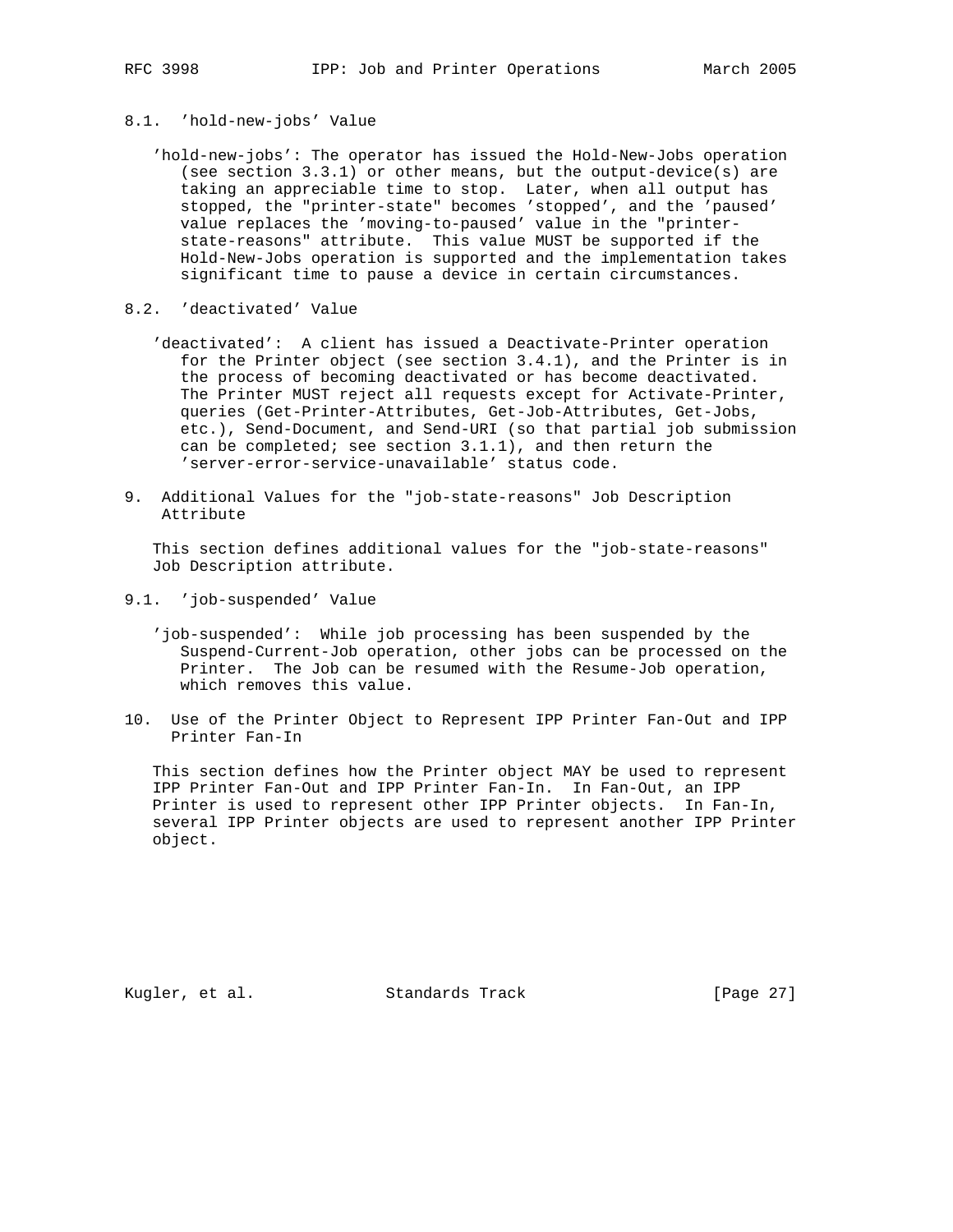## 10.1. IPP Printer Fan-Out

 The IPP/1.1 Model and Semantics introduces the semantic concept of an IPP Printer object that represents more than one Output Device (see [RFC2911], section 2.1). This concept is called "Output Device Fan- Out". However, with Fan-Out there was no way to represent the individual states of the Output Devices or to perform operations on a specific Output Device. This document generalizes the semantics of the Printer object to represent Subordinate Fan-Out Output Devices such as IPP Printer objects. This concept is called "Printer object Fan-Out". A Printer object that has a Subordinate Printer object is called a Non-Leaf Printer object. Thus, a Non-Leaf Printer object supports one or more Subordinate Printer objects in order to represent Printer object Fan-Out. A Printer object that does not have any Subordinate Printer objects is called a Leaf Printer object.

 Each Non-Leaf Printer object submits jobs to its immediate Subordinate Printers and otherwise controls the Subordinate Printers by using IPP or other protocols. Whether pending jobs are kept in the Non-Leaf Printer until a Subordinate Printer can accept them or are kept in the Subordinate Printers depends on implementation and/or configuration policy. Furthermore, a Subordinate Printer object MAY, in turn, have Subordinate Printer objects. Thus a Printer object can be both a Non-Leaf Printer and a Subordinate Printer.

 A Subordinate Printer object MUST be a conforming Printer object, so it MUST support all of the REQUIRED [RFC2911] operations and attributes. However, with access control, the Subordinate Printer MAY be configured so that end-user clients are not permitted to perform any operations (or just Get-Printer-Attributes) while one or more Non-Leaf Printer object(s) are permitted to perform any operation.

10.2. IPP Printer Fan-In

 The IPP/1.1 Model and Semantics did not preclude the semantic concept of multiple IPP Printer objects that represent a single Output Device (see [RFC2911], section 2.1). However, there was no way for the client to determine whether there was a Fan-In configuration; nor was there a way to perform operations on the Subordinate device. This specification generalizes the semantics of the Printer object to allow several Non-Leaf IPP Printer objects to represent a single Subordinate Printer object. Thus a Non-Leaf Printer object MAY share a Subordinate Printer object with one or more other Non-Leaf Printer objects in order to represent IPP Printer Fan-In.

 As with Fan-Out (see section 10.1), when a Printer object is a Non- Leaf Printer, it MUST NOT have an associated Output Device. As with

Kugler, et al. Standards Track [Page 28]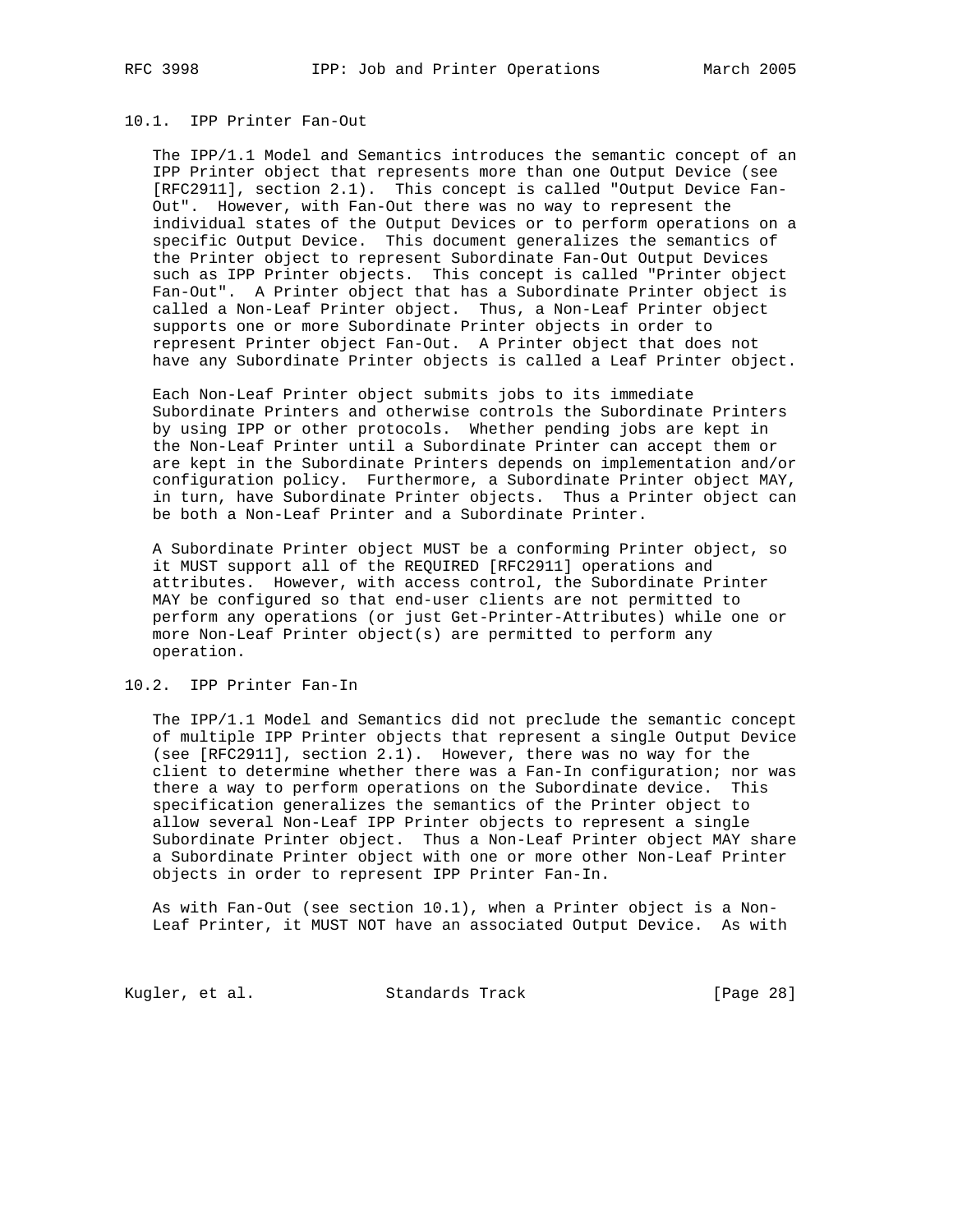Fan-Out, a Leaf Printer object has one or more associated Output Devices. As with Fan-Out, the Non-Leaf Printer objects submit jobs to their Subordinate Printer objects and otherwise control the Subordinate Printer. As with Fan-Out, whether pending jobs are kept in the Non-Leaf Printers until the Subordinate Printer can accept them or are kept in the Subordinate Printer depends on the implementation and/or configuration policy.

10.3. Printer Object Attributes Used to Represent Printer Fan-Out and Printer Fan-In

 The following Printer Description attributes are defined to represent the relationship between Printer object(s) and their Subordinate Printer object(s):

- 1. "subordinate-printers-supported" (1setOf uri) Contains the URI of the immediate Subordinate Printer object(s).
- 2. "parent-printers-supported (1setOf uri) Contains the URI of the Non-Leaf printer object(s) for which this Printer object is the immediate Subordinate; i.e., this Printer's immediate "parent" or "parents".

#### 10.4. Subordinate Printer URI

 Each Subordinate Printer object has a URI used as the target of each operation on the Subordinate Printer. The means to configure URIs for Subordinate Printer objects is implementation-dependent, as are all URIs. However, there are two distinct approaches:

- a. When the implementation seeks to make sure that no operation on a Subordinate Printer object "sneaks by" the parent Printer object (or that no Subordinate Printer is fronting for a device that is not networked), the host part of the URI specifies the host of the parent Printer. Then the parent Printer object can easily reflect the state of the Subordinate Printer objects in the parent's Printer object state and state reasons as the operation passes "through" the parent Printer object.
- b. When the Subordinate Printer is networked and the implementation allows operations to go directly to the Subordinate Printer (with proper access control) without knowledge of the parent Printer object, the host part of the URI is different from the host part of the parent Printer object. In this a case, the parent Printer object MAY keep its "printer-state" and "printer-state-reasons" up to date, either by polling the Subordinate Printer object or by subscribing to events with the Subordinate Printer object (see [RFC3995] for

Kugler, et al. Standards Track [Page 29]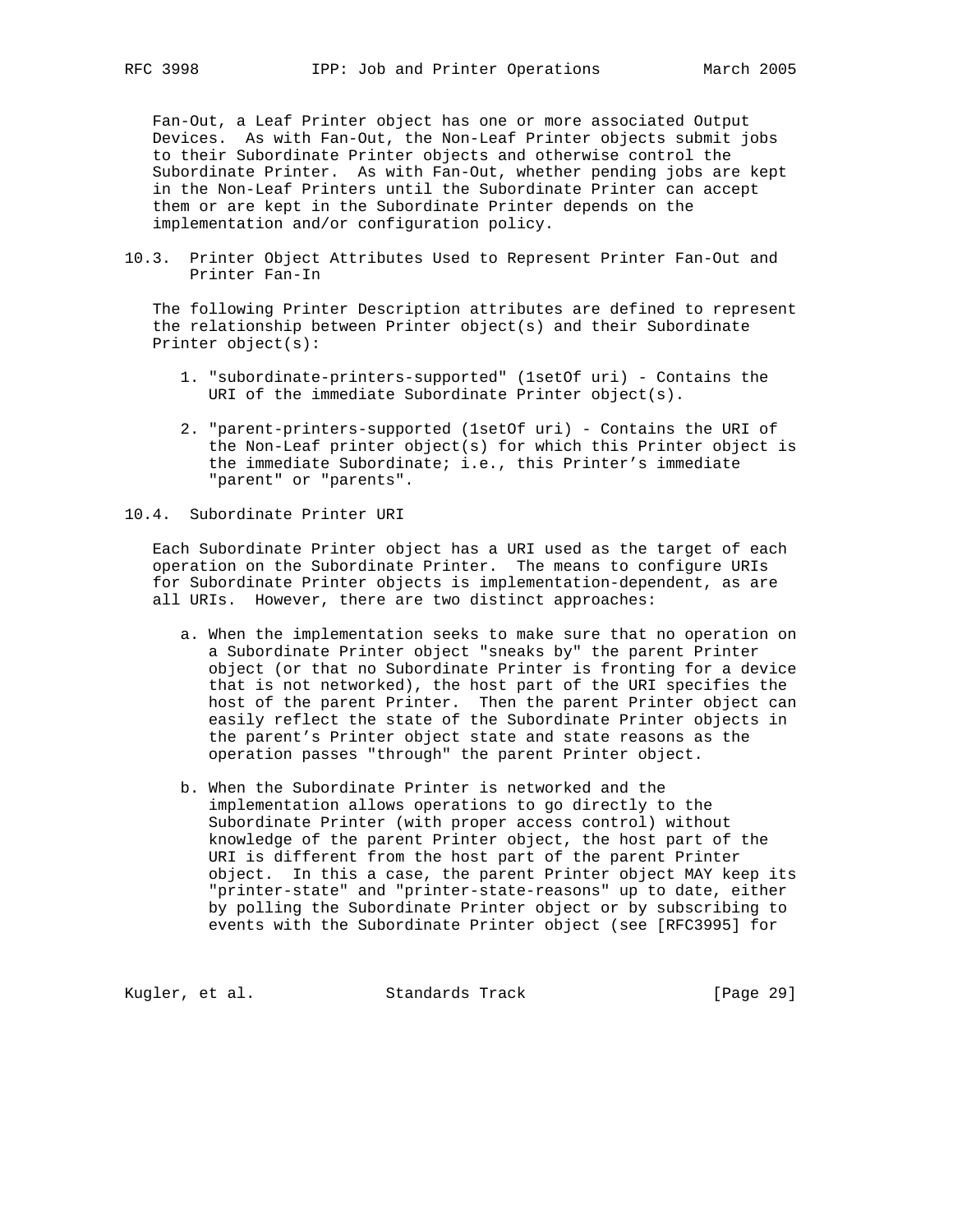means to subscribe to event notification when the Subordinate Printer object supports IPP notification). Alternatively, the parent Printer MAY wait until its "printer-state" and "printer-state-reasons" attributes are queried and then query all its Subordinate Printers in order to return the correct values.

10.5. Printer Object Attributes Used to Represent Output Device Fan-Out

 Only Leaf IPP Printer objects are allowed to have one or more associated Output Devices. Each Leaf Printer object MAY support the "output-devices-supported" (1setOf name(127)) to indicate the user friendly name(s) of the Output Device(s) that the Leaf Printer object represents. It is RECOMMENDED that each Leaf Printer object have only one associated Output Device, so that the individual Output Devices can be represented completely and controlled completely by clients. In other words, the Leaf Printer's "output-devices supported" attribute SHOULD have only one value.

 Non-Leaf Printer MUST NOT have associated Output Devices. However, a Non-Leaf Printer SHOULD support an "output-devices-supported" (1setOf name(127)) Printer Description attribute that contains all the values of its immediate Subordinate Printers. As these Subordinate Printers MAY be Leaf or Non-Leaf, the same rules apply to them. Thus any Non-Leaf Printer SHOULD have an "output-devices-supported" (1setOf name(127)) attribute that contains all the values of the Output Devices associated with Leaf Printers of its complete sub-tree.

 When a configuration of Printers and Output Devices is added, moved, or changed, there can be moments when the tree structure is not consistent; i.e., times when a Non-Leaf Printer's "subordinate printers-supported" does not agree with the Subordinate Printer's "parent-printers-supported". Therefore, the operator SHOULD first Deactivate all Printers being configured in this way, update all pointer attributes, and then reactivate them. A useful client tool would validate a tree structure before Activating the Printers involved.

10.6. Figures to Show All Possible Configurations

 Figures 1, 2, and 3 are taken from [RFC2911] to show the configurations possible with IPP/1.0 and IPP/1.1 where all Printer objects are Leaf Printer objects. The remaining figures show additional configurations using Non-Leaf and Leaf Printer objects.

Kugler, et al. Standards Track [Page 30]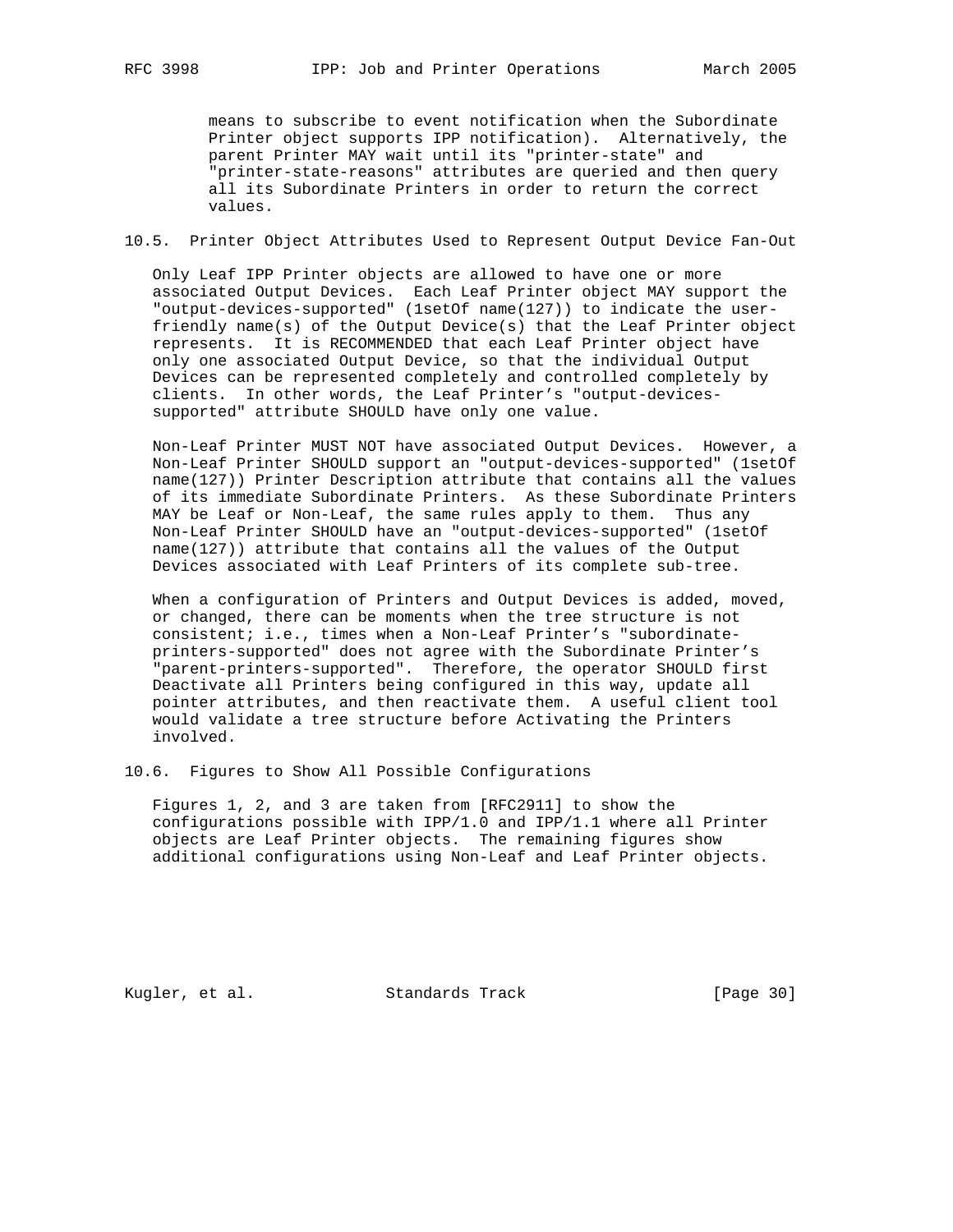Legend:

- ----> indicates a network protocol with the direction of its requests
- ##### indicates a Printer object that is either embedded in an Output Device, or hosted in a server. The Printer object might or might not be capable of queuing/spooling.
- any indicates any network protocol or direct connect, including IPP.

|        | Output Device                                                        |
|--------|----------------------------------------------------------------------|
| client | ********<br># (Leaf) #<br>-># Printer #<br># Object #<br>*********** |



|            | J########                              | Output Device |  |
|------------|----------------------------------------|---------------|--|
|            | # (Leaf) #                             |               |  |
| $/ \wedge$ | client  ---IPP----># Printer #---any-> |               |  |
|            | # object #                             |               |  |
|            | ㅠㅠㅠㅠㅠㅠㅠㅠㅠ                              |               |  |

Figure 2. Hosted Printer Object







Kugler, et al. Standards Track [Page 31]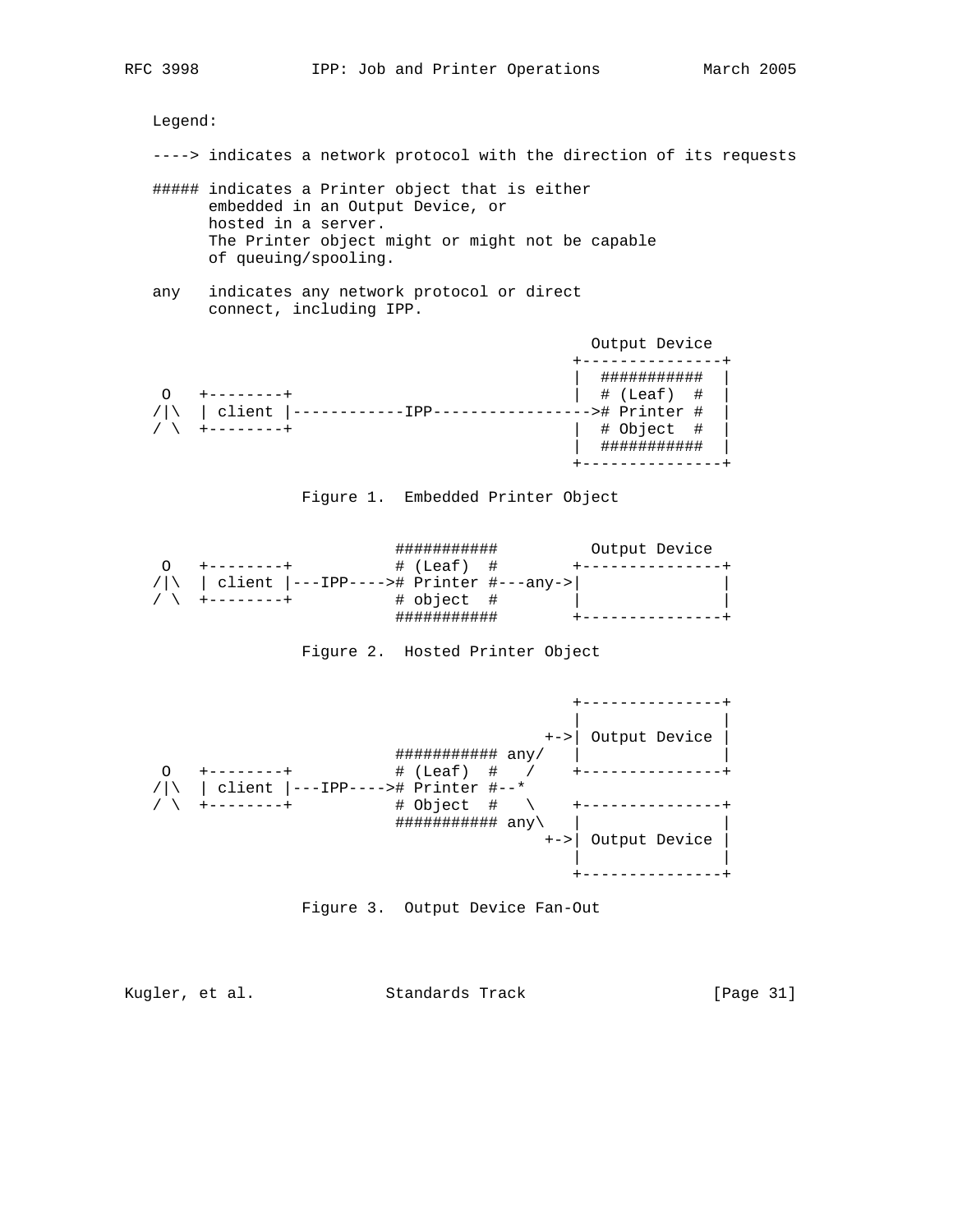|  |                                                             | ########### |  | ########### |  |
|--|-------------------------------------------------------------|-------------|--|-------------|--|
|  | $+ - - - - - - - +$                                         | # Non-Leaf# |  | # subord. # |  |
|  | /  \   client  ---IPP----># Printer #---IPP----># Printer # |             |  |             |  |
|  | / \ +--------+                                              | # object #  |  | # object #  |  |
|  |                                                             | ########### |  | ########### |  |

 The Subordinate Printer can be a Non-Leaf Printer, as in Figures 4 through 6, or can be a Leaf Printer, as in Figures 1 through 3.

Figure 4. Chained IPP Printer Objects



 The Subordinate Printer can be a Non-Leaf Printer, as in Figures 4 through 6, or can be a Leaf Printer, as in Figures 1 through 3.

Figure 5. IPP Printer Object Fan-Out

Kugler, et al. Standards Track [Page 32]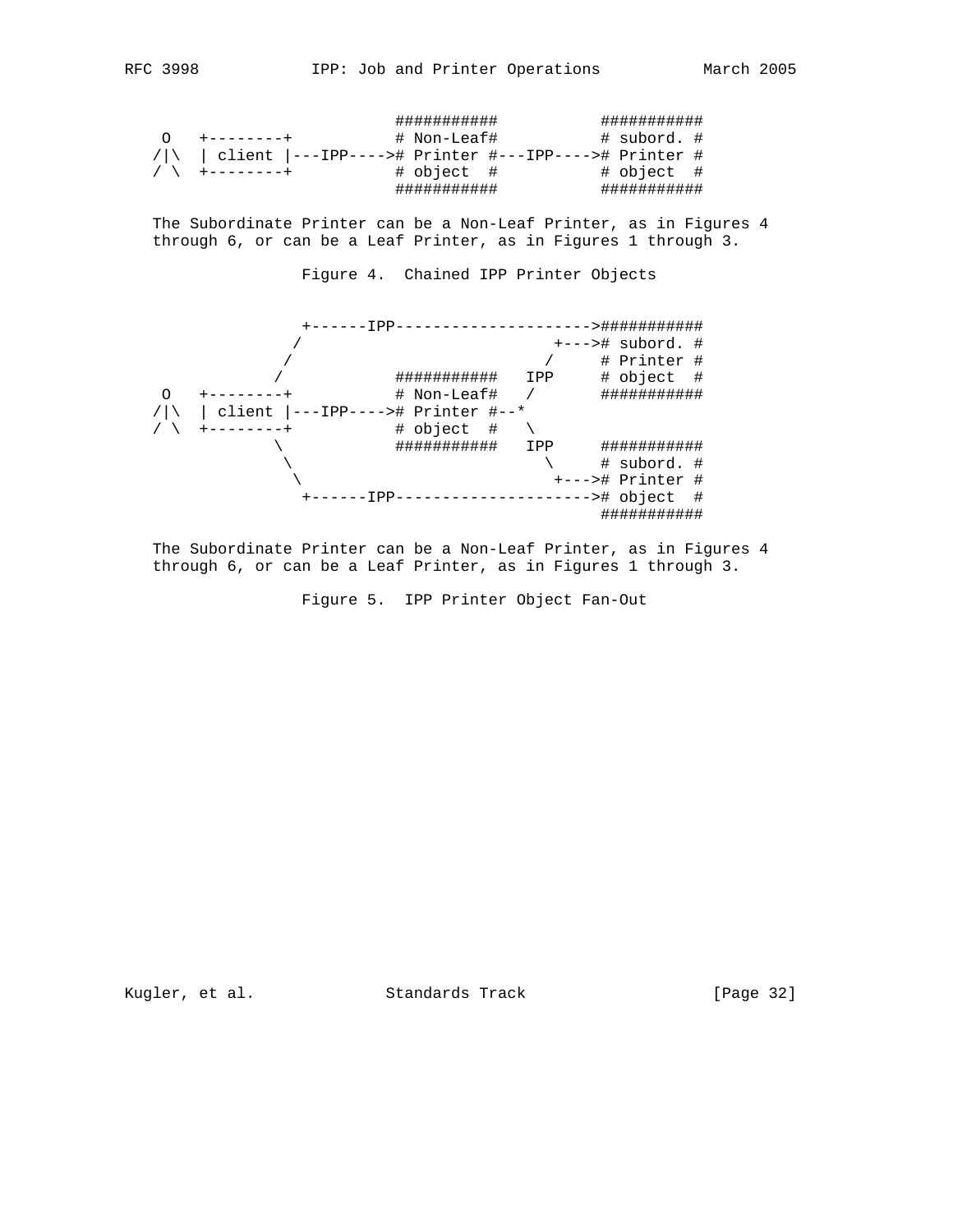########### # Non-Leaf# +---># Printer #-+  $\sqrt{2}$  # object #  $\sqrt{2}$  IPP ########### \ ########### O +--------+ / +-IPP-># subord. # /|\ | client |--+-----------IPP---------------># Printer # / \ +--------+ \ +-IPP-># object # IPP ########### / ###########  $\searrow$   $\qquad$  # Non-Leaf# / +---># Printer #-+ # object # ###########

 The Subordinate Printer can be a Non-Leaf Printer, as in Figures 4 through 6, or can be a Leaf Printer, as in Figures 1 through 3.

Figure 6. IPP Printer Object Fan-In

10.7. Forwarding Requests

 This section describes the forwarding of Job and Printer requests to Subordinate Printer objects.

10.7.1. Forwarding Requests that Affect Printer Objects

 In Printer Fan-Out, Printer Fan-In, and Chained Printers, the Non- Leaf IPP Printer object MUST NOT forward the operations that affect Printer objects to its Subordinate Printer objects. If a client seeks to explicitly target a Subordinate Printer, the client MUST specify the URI of the Subordinate Printer. The client can determine the URI of any Subordinate Printers by querying the Printer's "subordinate-printers-supported (1setOf uri) attribute (see section 7.1).

 Table 7 lists the operations that affect Printer objects and the forwarding behavior that a Non-Leaf Printer MUST exhibit to its immediate Subordinate Printers. Operations that affect jobs have a different forwarding rule (see section 10.7.2 and Table 8):

Kugler, et al. Standards Track [Page 33]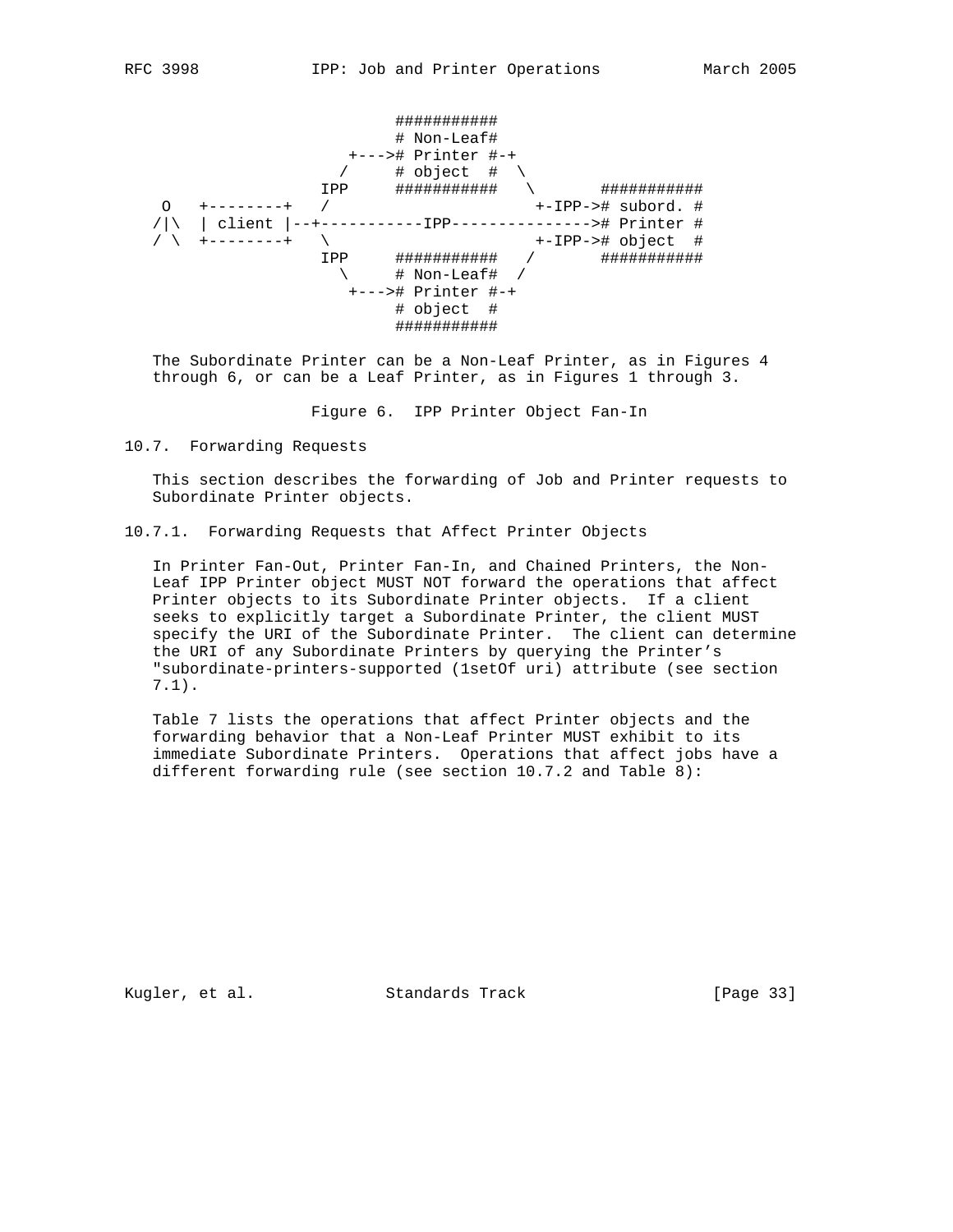| Table 7. Forwarding Operations that Affect Printer Objects |                      |  |  |                                            |
|------------------------------------------------------------|----------------------|--|--|--------------------------------------------|
| Printer Operation Mon-Leaf Printer Action                  |                      |  |  |                                            |
| Printer Operations:                                        |                      |  |  |                                            |
| Enable-Printer                                             | Printers             |  |  | MUST NOT forward to any of its Subordinate |
| Disable-Printer                                            | Printers             |  |  | MUST NOT forward to any of its Subordinate |
| Hold-New-Jobs                                              | Printers             |  |  | MUST NOT forward to any of its Subordinate |
| Release-Held-New-<br>Jobs                                  | Printers             |  |  | MUST NOT forward to any of its Subordinate |
| Deactivate-Printer                                         | Printers             |  |  | MUST NOT forward to any of its Subordinate |
| Activate-Printer                                           | Printers             |  |  | MUST NOT forward to any of its Subordinate |
| Restart-Printer                                            | Printers             |  |  | MUST NOT forward to any of its Subordinate |
| Shutdown-Printer                                           | Printers             |  |  | MUST NOT forward to any of its Subordinate |
| Startup-Printer                                            | Printers             |  |  | MUST NOT forward to any of its Subordinate |
| IPP/1.1 Printer<br>Operations:                             | See [RFC2911]        |  |  |                                            |
| Get-Printer-                                               |                      |  |  | MUST NOT forward to any of its Subordinate |
| Attributes<br>Pause-Printer                                | Printers<br>Printers |  |  | MUST NOT forward to any of its Subordinate |
| Resume-Printer                                             | Printers             |  |  | MUST NOT forward to any of its Subordinate |

Set Operations: See [RFC3380]

 Set-Printer- MUST NOT forward to any of its Subordinate Attributes Printers

Kugler, et al. Standards Track [Page 34]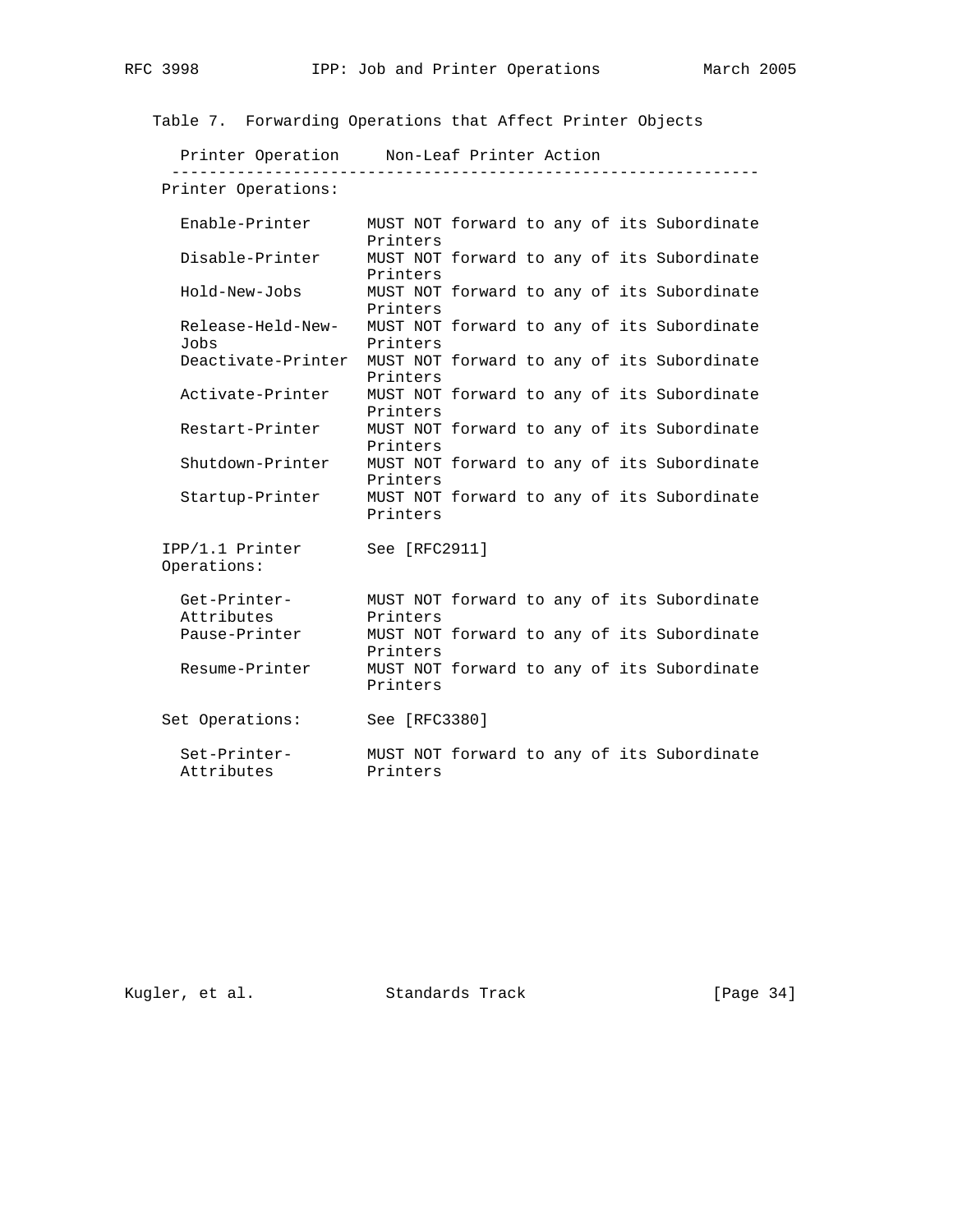## 10.7.2. Forwarding Requests that Affect Jobs

 Unlike Printer Operations that only affect Printer objects (see section 10.7.1), a Non-Leaf Printer object MUST forward operations that directly affect jobs to the appropriate Job object(s) in one or more of its immediate Subordinate Printer objects. Forwarding is REQUIRED since the purpose of this Job operation is to affect the indicated job, which may have been forwarded itself. This forwarding MAY be immediate or queued, depending on the operation and the implementation. For example, a Non-Leaf Printer object MAY queue/spool jobs, feeding a job at a time to its Subordinate Printer(s), or MAY forward jobs immediately to one of its Subordinate Printers. In either case, the Non-Leaf Printer object forwards Job Creation operations to one of its Subordinate Printers. Only the time of forwarding of the Job Creation operations depends on whether the policy is to queue/spool jobs in the Non-Leaf Printer or the Subordinate Printer.

 When a Non-Leaf Printer object creates a Job object in its Subordinate Printer, whether that Non-Leaf Printer object keeps a fully formed Job object or just keeps a mapping from the "job-ids" that it assigned to those assigned by its Subordinate Printer object is IMPLEMENTATION-DEPENDENT. In either case, the Non-Leaf Printer MUST be able to accept and carry out future Job operations that specify the "job-id" that the Non-Leaf Printer assigned and returned to the job submitting client.

 Table 8 lists the operations that directly affect jobs and the forwarding behavior that a Non-Leaf Printer MUST exhibit to its Subordinate Printers.

Kugler, et al. Standards Track [Page 35]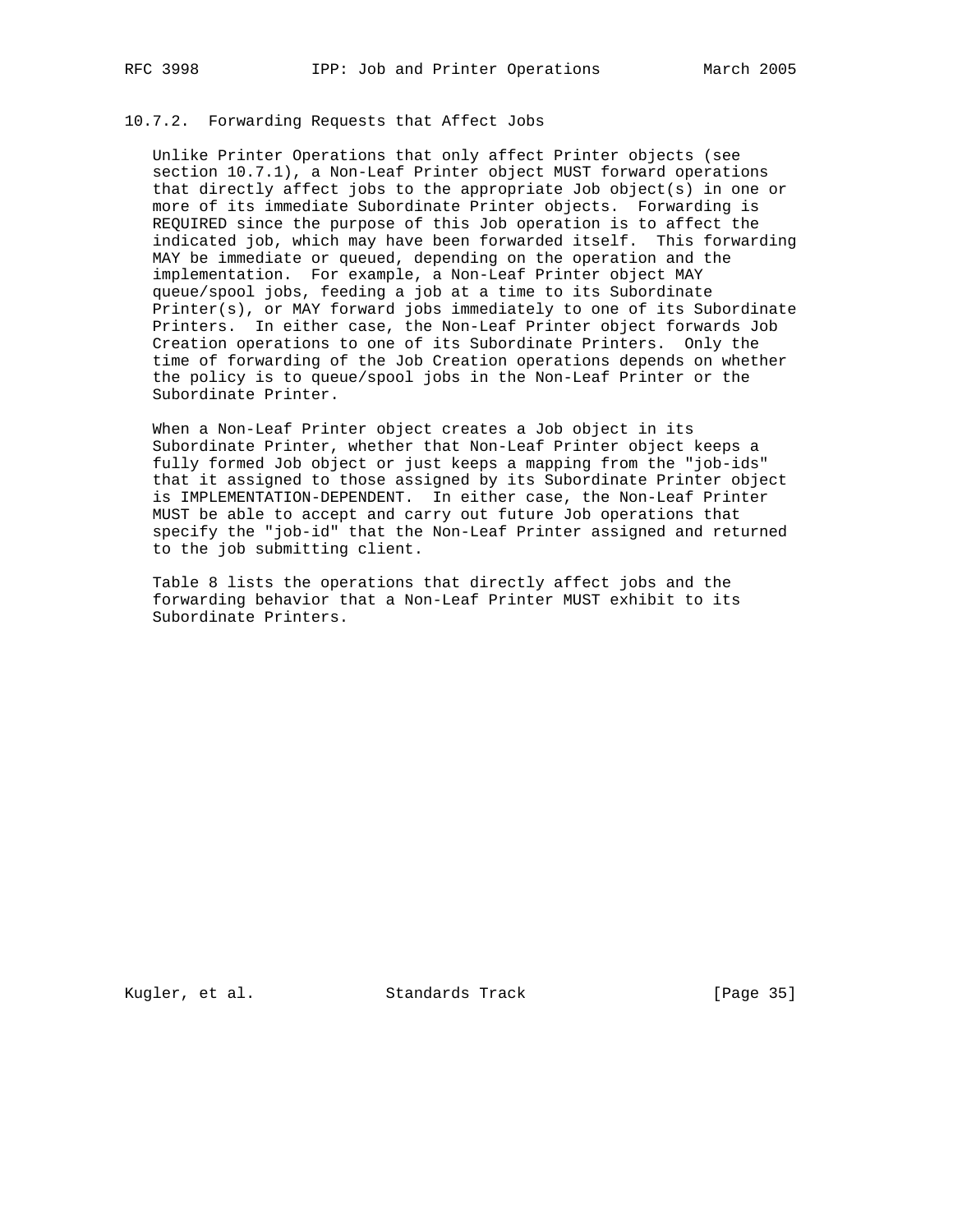Table 8. Forwarding Operations that Affect Jobs Objects Operation Non-Leaf Printer action --------------------------------------------------------------- Job operations: Reprocess-Job MUST forward to the appropriate Job in one of its Subordinate Printers Cancel-Current- MUST NOT forward Job Resume-Job MUST forward to the appropriate Job in one of its Subordinate Printers<br>Promote-Job MUST forward to the appro Promote-Job MUST forward to the appropriate Job in one of its Subordinate Printers IPP/1.1 Printer operations: Print-Job MUST forward immediately or queue to the appropriate Subordinate Printer Print-URI MUST forward immediately or queue to the appropriate Subordinate Printer Validate-Job MUST forward to the appropriate Subordinate Printer Create-Job MUST forward immediately or queue to the appropriate Subordinate Printer Get-Jobs MUST forward to all its Subordinate Printers Purge-Jobs MUST forward to all its Subordinate Printers IPP/1.1 Job operations: Send-Document MUST forward immediately or queue to the appropriate Job in one of its Subordinate Printers Send-URI MUST forward immediately or queue to the appropriate Job in one of its Subordinate Printers Cancel-Job MUST forward to the appropriate Job in one of its Subordinate Printers Get-Job- MUST forward to the appropriate Job in one of Attributes its Subordinate Printers if the Non-Leaf Printer doesn't know the complete status of the Job object Hold-Job MUST forward to the appropriate Job in one of its Subordinate Printers Release-Job MUST forward to the appropriate Job in one of its Subordinate Printers

Kugler, et al. Standards Track [Page 36]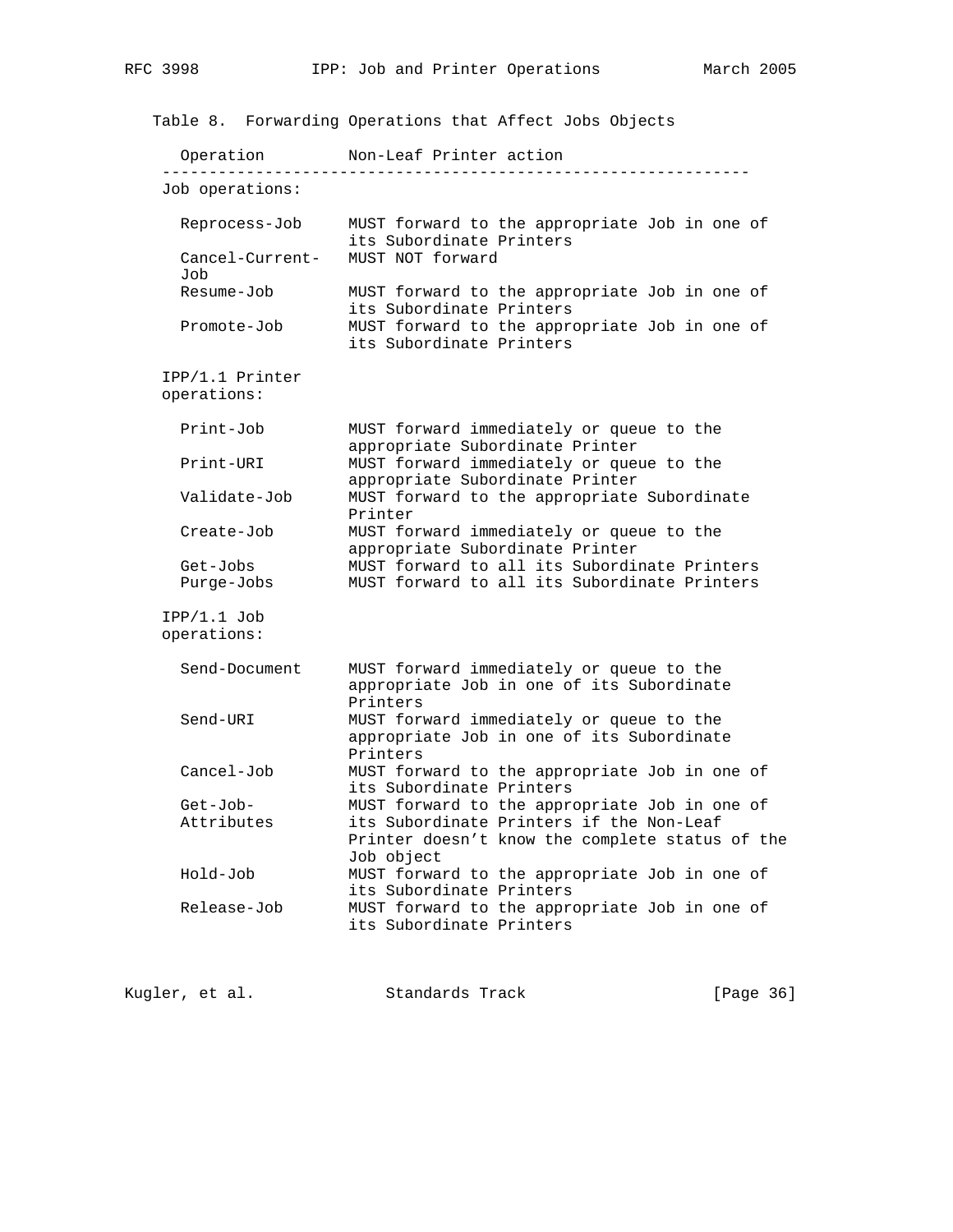Restart-Job MUST forward to the appropriate Job in one of its Subordinate Printers

IPP Set operations: See [RFC3380]

| Set-Job-   | MUST forward to the appropriate Job in one of |  |
|------------|-----------------------------------------------|--|
| Attributes | its Subordinate Printers                      |  |

 When a Printer receives a request that REQUIRES forwarding, it does so on a "best efforts basis" and returns a response to its client without waiting for responses from any of its Subordinate Printers. Such forwarded requests could fail.

10.8. Additional Attributes to Help with Fan-Out

 The following operation and Job Description attributes are defined to help represent Job relationships for Fan-Out and forwarding of jobs.

10.8.1. output-device-assigned (name(127)) Job Description Attribute from [RFC2911]

 [RFC2911] defines "output-device-assigned" as follows: "This attribute identifies the Output Device to which the Printer object has assigned this job. If an Output Device implements an embedded Printer object, the Printer object NEED NOT set this attribute. If a print server implements a Printer object, the value MAY be empty (zero-length string) or not returned until the Printer object assigns an Output Device to the job. This attribute is particularly useful when a single Printer object supports multiple devices (so called "Device Fan-Out" see [RFC2911] section 2.1)." See also section 10.1 in this specification.

10.8.2. original-requesting-user-name (name(MAX)) Operation and Job Description Attribute

 The operation attribute containing the user name of the original user; i.e., corresponding to the "requesting-user-name" operation attribute (see [RFC2911], section 3.2.1.1) that the original client supplied to the first Printer object. The Printer copies the "original-requesting-user-name" operation attribute to the corresponding Job Description attribute.

Kugler, et al. Standards Track [Page 37]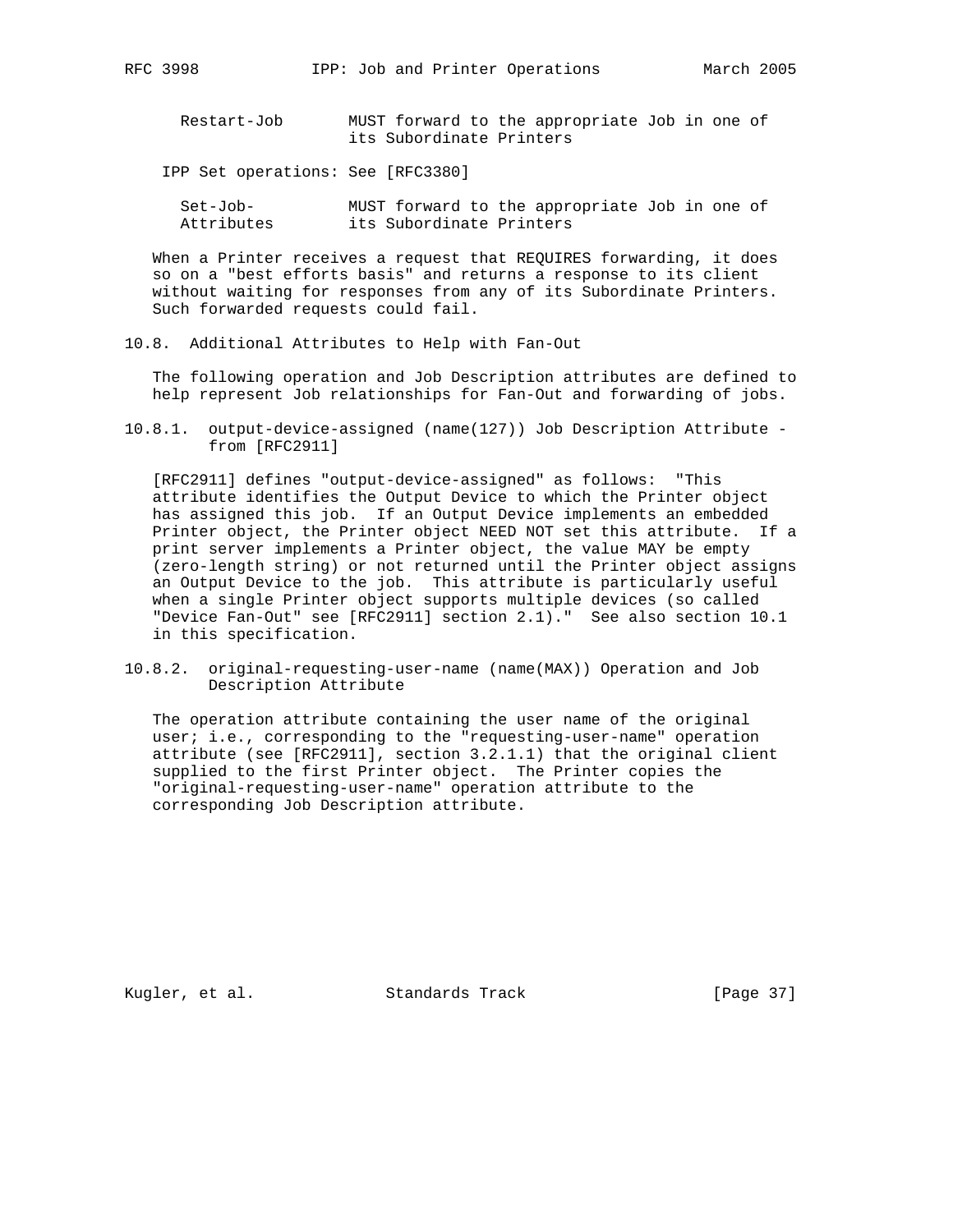10.8.3. requesting-user-name (name(MAX)) Operation Attribute - Additional Semantics

 The IPP/1.1 "requesting-user-name" operation attribute (see [RFC2911] section 3.2.1.1) is updated by each client to be itself on each hop; i.e., the "requesting-user-name" represents the client forwarding the request, not the original client.

10.8.4. job-originating-user-name (name(MAX)) Job Description Attribute - Additional Semantics

 The "job-originating-user-name" Job Description attribute (see [RFC2911], section 4.3.6) remains as the authenticated original user, not the parent Printer's authenticated host, and is forwarded by each client without changing the value.

11. Conformance Requirements

 The Job and Printer Administrative operations defined in this document are OPTIONAL operations. However, some operations MUST be implemented if others are implemented, as shown in Table 9.

Table 9. Conformance Requirement Dependencies for Operations

| Operations REQUIRED                                      | If any of these operations are<br>supported:      |
|----------------------------------------------------------|---------------------------------------------------|
| Enable-Printer                                           | Disable-Printer                                   |
| Disable-Printer                                          | Enable-Printer                                    |
| Pause-Printer                                            | Resume-Printer                                    |
| Resume-Printer                                           | Pause-Printer,<br>Pause-Printer-After-Current-Job |
| Hold-New-Jobs                                            | Release-Held-New-Jobs                             |
| Release-Held-New-Jobs                                    | Hold-New-Jobs                                     |
| Activate-Printer,<br>Disable-Printer,                    | Deactivate-Printer                                |
| Pause-Printer-After-Current-Job                          |                                                   |
| Deactivate-Printer,<br>Enable-Printer,<br>Resume-Printer | Activate-Printer                                  |
| Restart-Printer                                          | none                                              |
| Shutdown-Printer                                         | none                                              |
| Startup-Printer                                          | none                                              |
| Reprocess-Job                                            | none                                              |
| Cancel-Current-Job                                       | none                                              |
| Resume-Job                                               | Suspend-Current-Job                               |
| Suspend-Current-Job                                      | Resume-Job                                        |

Kugler, et al. Standards Track [Page 38]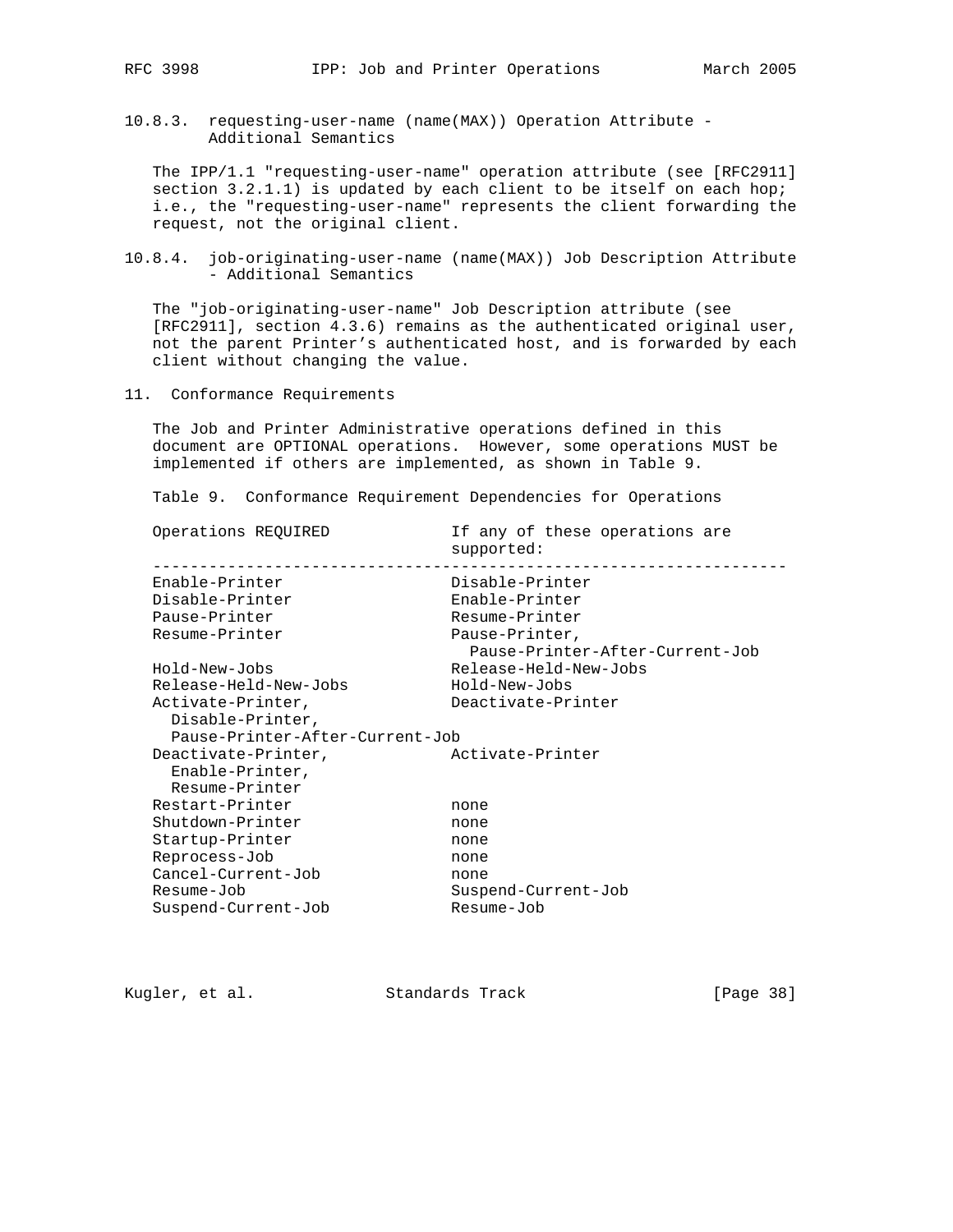Promote-Job none Schedule-Job-After Promote-Job

 Tables 10 and 11 list the "printer-state-reasons" and "job-state reasons" values that are REQUIRED if the indicated operations are supported.

 Table 10. Conformance Requirement Dependencies for "printer-state-reasons" Values

| "printer-state-<br>reasons" values: | Conformance<br>Requirement | If any of the following Printer<br>Operations are supported:                |
|-------------------------------------|----------------------------|-----------------------------------------------------------------------------|
| 'paused'                            | REOUIRED                   | Pause-Printer,<br>Pause-Printer-After-Current-Job,<br>or Deactivate-Printer |
| 'hold-new-jobs'                     | REOUIRED                   | Hold-New-Jobs                                                               |
| 'moving-to-paused'                  | OPTIONAL                   | Pause-Printer,                                                              |
|                                     |                            | Pause-Printer-After-Current-Job,<br>Deactivate-Printer                      |
| 'deactivated'                       | REOUIRED                   | Deactivate-Printer                                                          |
|                                     |                            |                                                                             |

 Table 11. Conformance Requirement Dependencies for "job-state reasons" Values

| "job-state-reasons" | Conformance | If any of the following Job |
|---------------------|-------------|-----------------------------|
| values:             | Requirement | operations are supported:   |
| 'iob-suspended'     | REOUIRED    | Suspend-Current-Job         |
| 'printer-stopped'   | REOUIRED    | Always REQUIRED             |

12. Normative References

 [RFC2119] Bradner, S., "Key words for use in RFCs to Indicate Requirement Levels", BCP 14, RFC 2119, March 1997.

- [RFC2246] Dierks, T. and C. Allen, "The TLS Protocol Version 1.0", RFC 2246, January 1999.
- [RFC2616] Fielding, R., Gettys, J., Mogul, J., Frystyk, H., Masinter, L., Leach, P., and T. Berners-Lee, "Hypertext Transfer Protocol -- HTTP/1.1", RFC 2616, June 1999.
- [RFC2910] Herriot, R., Butler, S., Moore, P., Turner, R., and J. Wenn, "Internet Printing Protocol/1.1: Encoding and Transport", RFC 2910, September 2000.

Kugler, et al. Standards Track [Page 39]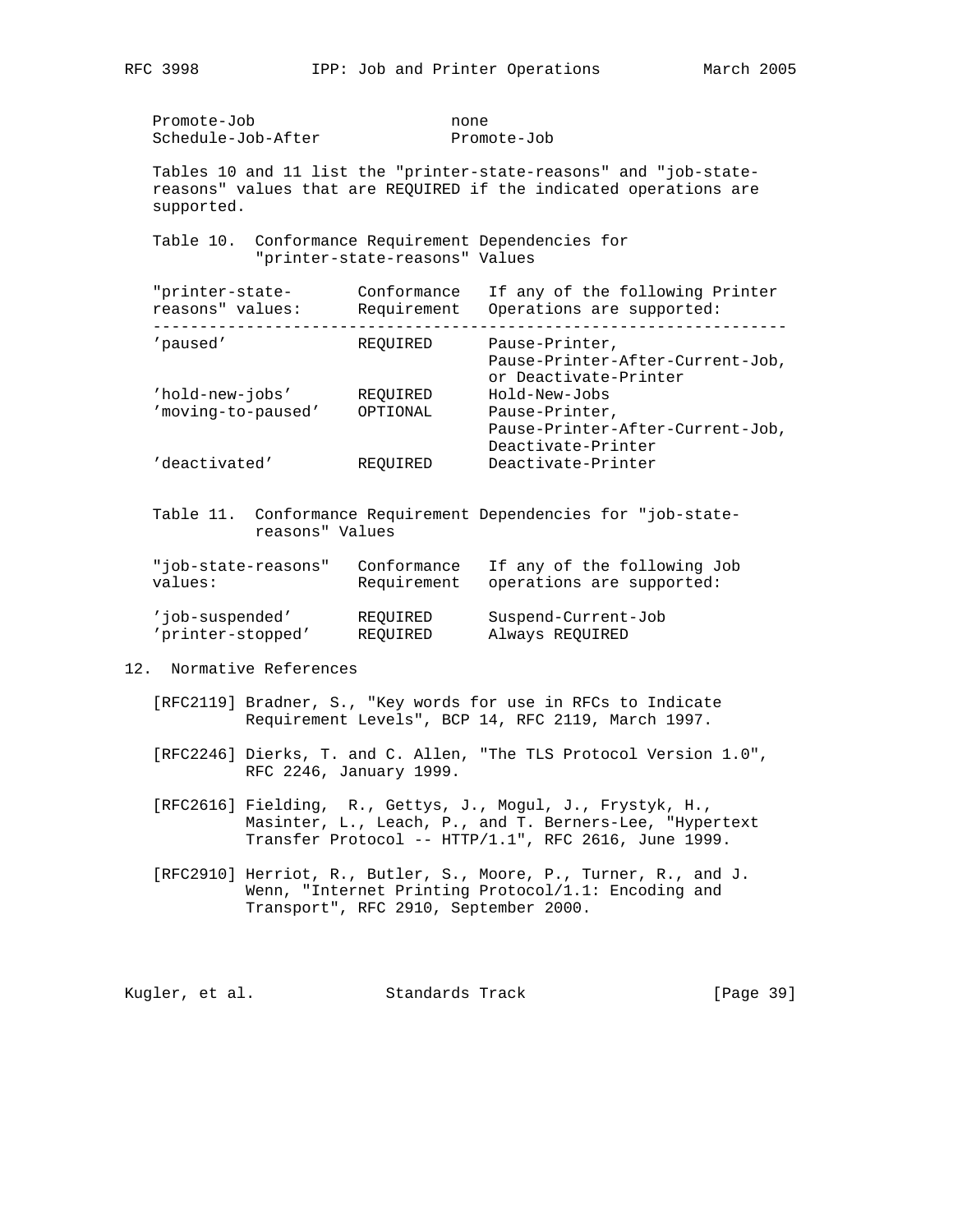- [RFC2911] Hastings, T., Herriot, R., deBry, R., Isaacson, S., and P. Powell, "Internet Printing Protocol/1.1: Model and Semantics", RFC 2911, September 2000.
- [RFC3380] Hastings, T., Herriot, R., Kugler, C., and H. Lewis, "Internet Printing Protocol (IPP): Job and Printer Set Operations", RFC 3380, September 2002.
- 13. Informative References
	- [RFC2567] Wright, F., "Design Goals for an Internet Printing Protocol", RFC 2567, April 1999.
	- [RFC2568] Zilles, S., "Rationale for the Structure of the Model and Protocol for the Internet Printing Protocol", RFC 2568, April 1999.
	- [RFC2569] Herriot, R., Hastings, T., Jacobs, N., and J. Martin, "Mapping between LPD and IPP Protocols", RFC 2569, April 1999.
	- [RFC3196] Hastings, T., Manros, C., Zehler, P., Kugler, C., and H. Holst, "Internet Printing Protocol/1.1: Implementor's Guide", RFC 3196, November 2001.
	- [RFC3239] Kugler, C., Lewis, H., and T. Hastings, "Internet Printing Protocol (IPP): Requirements for Job, Printer, and Device Administrative Operations", RFC 3239, February 2002.
	- [RFC3995] Herriot, R. and T. Hastings, "Internet Printing Protocol (IPP): Event Notifications and Subscriptions", RFC 3995, February 2005.
- 14. IANA Considerations

 This section contains the registration information that IANA added to the IPP Registry according to the procedures defined in [RFC2911], section 6, to cover the definitions in this document. The resulting registrations have been published as additions to the http://www.iana.org/assignments/ipp-registrations file.

Kugler, et al. Standards Track [Page 40]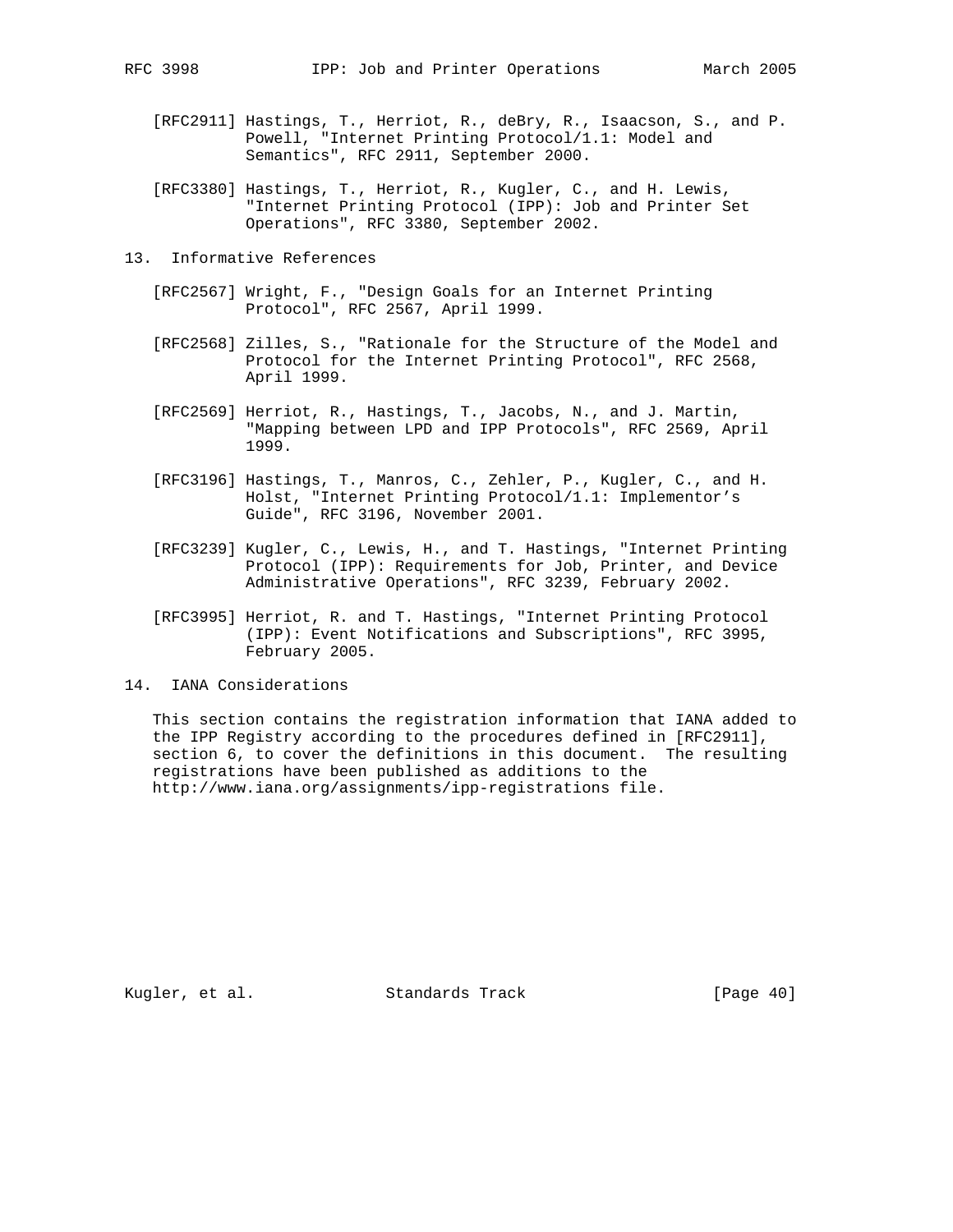## 14.1. Attribute Registrations

 The following table lists all the attributes defined in this document. These have been registered according to the procedures in [RFC2911], section 6.2.

| Name                                                                                                                       | Reference Section          |     |
|----------------------------------------------------------------------------------------------------------------------------|----------------------------|-----|
|                                                                                                                            |                            |     |
| Job Description attributes:<br>original-requesting-user-name (name(MAX))                                                   | [RFC3998] 10.8.2           |     |
| Printer Description attributes:<br>subordinate-printers-supported (1set Of uri)<br>parent-printers-supported (1set Of uri) | [RFC3998]<br>[RFC3998] 7.2 | 7.1 |
| Operation attributes:<br>original-requesting-user-name (name(MAX))                                                         | [RFC3998] 10.8.2           |     |

### 14.2. Attribute Value Registrations

 This section lists the additional values defined in this document for existing attributes.

| Attribute                                  |                   |  |
|--------------------------------------------|-------------------|--|
| Value                                      | Reference Section |  |
|                                            |                   |  |
| job-state-reasons (1set of type 2 keyword) |                   |  |
| job-suspended                              | $[RFC3998]$ 9.1   |  |

| printer-state-reasons (1setOf type2 keyword) |  |               |  |
|----------------------------------------------|--|---------------|--|
| hold-new-jobs                                |  | [RFC3998] 8.1 |  |
| deactivated                                  |  | [RFC3998] 8.2 |  |

## 14.3. Additional Enum Attribute Value Registrations

 The following table lists all the new enum attribute values defined in this document. These have been registered according to the procedures in [RFC2911], section 6.1.

Kugler, et al. Standards Track [Page 41]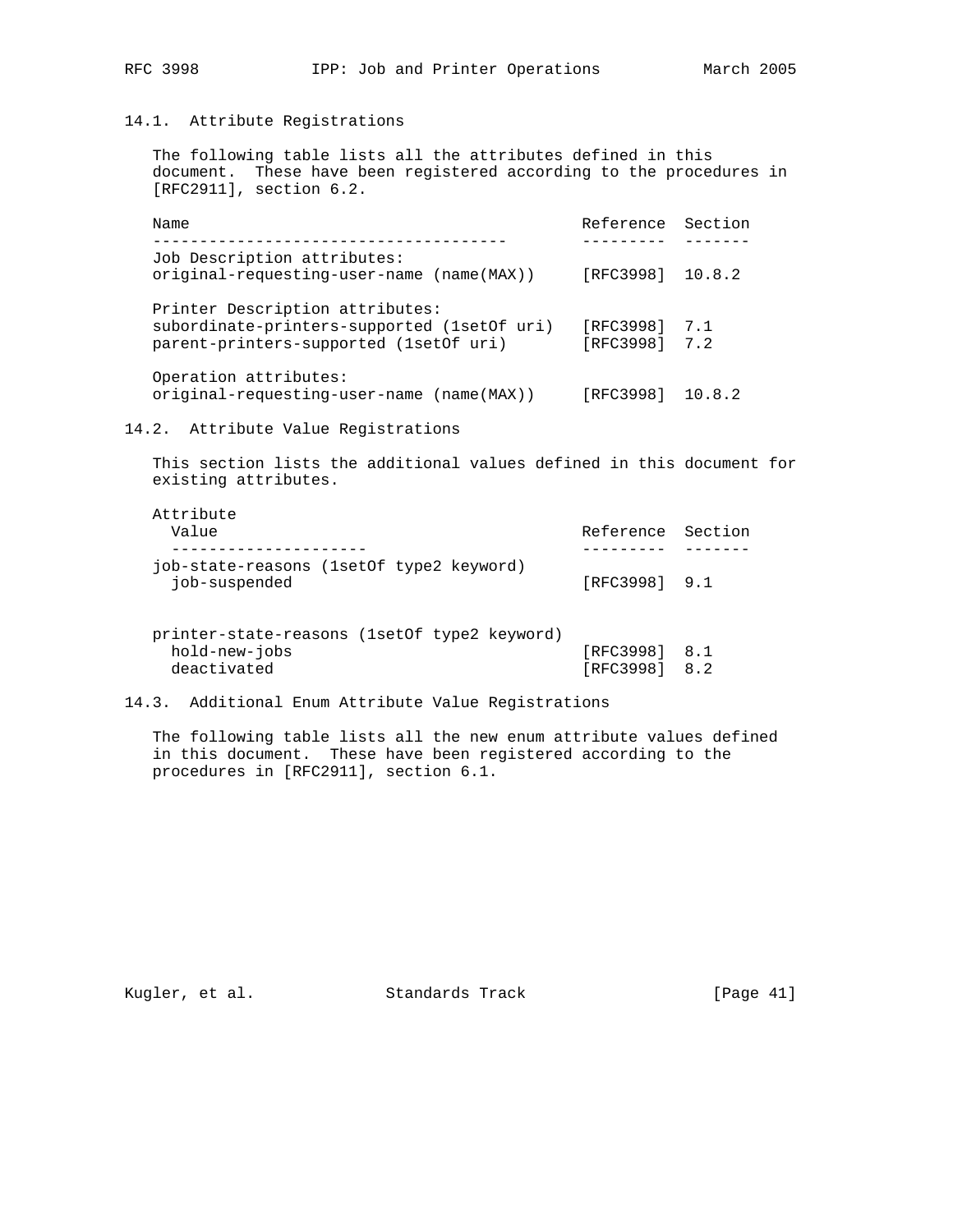|--|

| Value            | Attribute (attribute syntax)<br>Name       | Reference | Section |
|------------------|--------------------------------------------|-----------|---------|
|                  |                                            |           |         |
|                  | operations-supported (1set Of type 2 enum) | [RFC2911] | 4.4.1   |
| $0 \times 0022$  | Enable-Printer                             | [RFC3998] | 3       |
| $0 \times 0023$  | Disable-Printer                            | [RFC3998] | 3       |
| $0 \times 0024$  | Pause-Printer-After-Current-Job            | [RFC3998] | 3       |
| $0 \times 0025$  | Hold-New-Jobs                              | [RFC3998] | 3       |
| $0 \times 0026$  | Release-Held-New-Jobs                      | [RFC3998] | 3       |
| $0 \times 0027$  | Deactivate-Printer                         | [RFC3998] | 3       |
| $0 \times 0028$  | Activate-Printer                           | [RFC3998] | 3       |
| $0 \times 0029$  | Restart-Printer                            | [RFC3998] | 3       |
| $0 \times 002$ A | Shutdown-Printer                           | [RFC3998] | 3       |
| $0 \times 002B$  | Startup-Printer                            | [RFC3998] | 3       |
| $0 \times 002C$  | Reprocess-Job                              | [RFC3998] | 4       |
| $0 \times 002D$  | Cancel-Current-Job                         | [RFC3998] | 4       |
| $0 \times 002E$  | Suspend-Current-Job                        | [RFC3998] | 4       |
| $0 \times 002F$  | Resume-Job                                 | [RFC3998] | 4       |
| 0x0030           | Promote-Job                                | [RFC3998] | 4       |
| 0x0031           | Schedule-Job-After                         | [RFC3998] | 4       |

## 14.4. Operation Registrations

 The following table lists all the operations defined in this document. These have been registered according to the procedures in [RFC2911], section 6.4.

| Name                            | Reference | Section |
|---------------------------------|-----------|---------|
| Activate-Printer                | [RFC3998] | 3.4.2   |
| Cancel-Current-Job              | [RFC3998] | 4.2     |
| Deactivate-Printer              | [RFC3998] | 3.4.1   |
| Disable-Printer                 | [RFC3998] | 3.1.1   |
| Enable-Printer                  | [RFC3998] | 3.1.2   |
| Hold-New-Jobs                   | [RFC3998] | 3.3.1   |
| Pause-Printer-After-Current-Job | [RFC3998] | 3.2.1   |
| Promote-Job                     | [RFC3998] | 4.4.1   |
| Release-Held-New-Jobs           | [RFC3998] | 3.3.2   |
| Reprocess-Job                   | [RFC3998] | 4.1     |
| Restart-Printer                 | [RFC3998] | 3.5.1   |
| Resume-Job                      | [RFC3998] | 4.3.2   |
| Schedule-Job-After              | [RFC3998] | 4.4.2   |
| Shutdown-Printer                | [RFC3998] | 3.5.2   |
| Startup-Printer                 | [RFC3998] | 3.5.3   |
| Suspend-Current-Job             | [RFC3998] | 4.3.1   |

Kugler, et al. Standards Track [Page 42]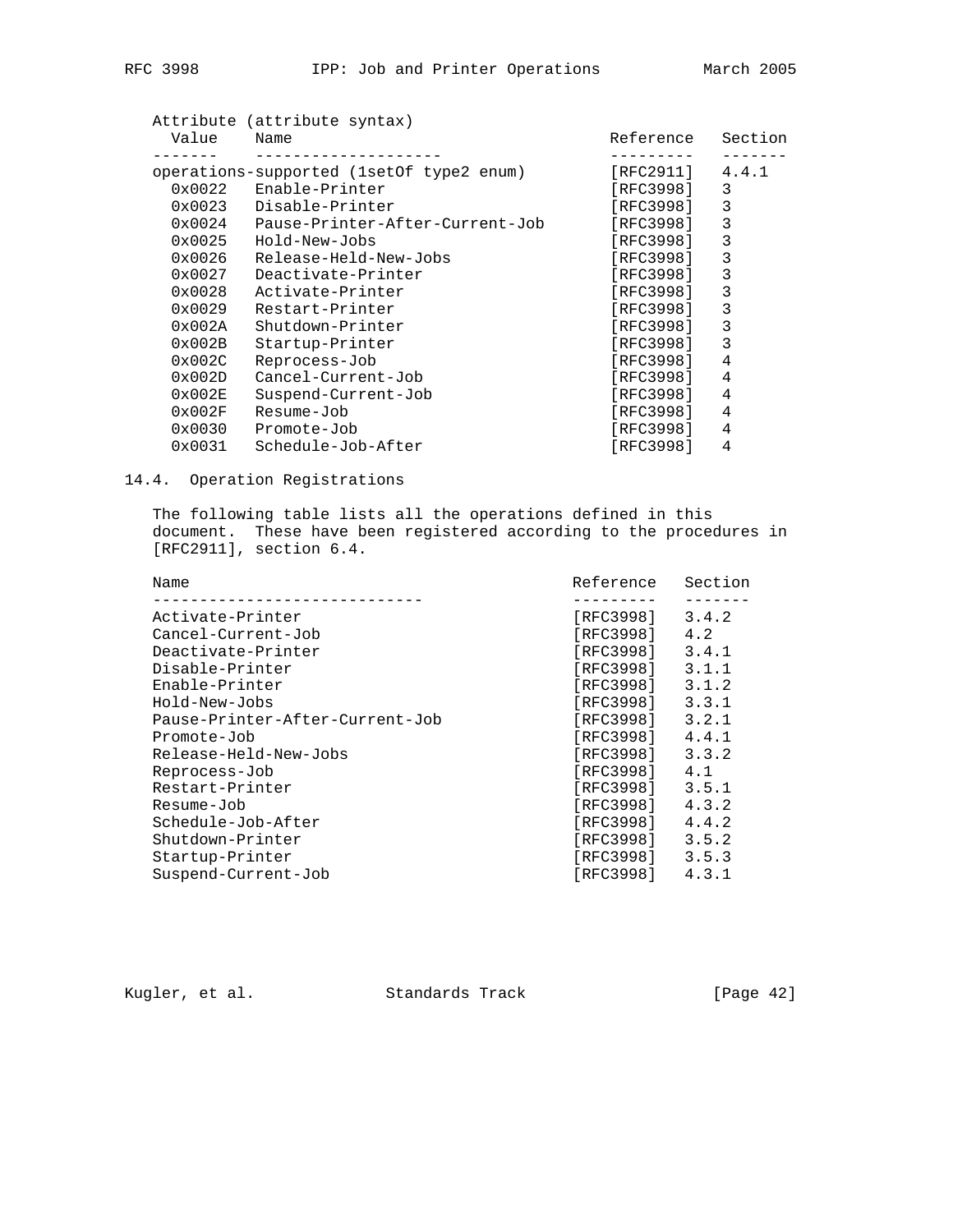## RFC 3998 IPP: Job and Printer Operations March 2005

#### 14.5. Status Code Registrations

 The following table lists the status code defined in this document. This has been registered according to the procedures in [RFC2911], section 6.6.

Value Name  $\blacksquare$  ------ ------------------------ --------- ------- 0x0000:0x00FF - "successful" none at this time 0x0100:0x01FF - "informational" none at this time 0x0300:0x03FF - "redirection" See RFC 2911 Errata none at this time 0x0400:0x04FF - "client-error" none at this time 0x0500:0x05FF - "server-error" 0x050A server-error-printer-is-deactivated [RFC3998] 5.1

#### 15. Internationalization Considerations

This document has the same localization considerations as [RFC2911].

#### 16. Security Considerations

 The IPP Model and Semantics document [RFC2911] discusses high level security requirements (Client Authentication, Server Authentication, and Operation Privacy). Client Authentication is the mechanism by which the client proves its identity to the server in a secure manner. Server Authentication is the mechanism by which the server proves its identity to the client in a secure manner. Operation Privacy is defined as a mechanism for protecting operations from eavesdropping.

 Printer operations defined in this specification (see section 3), as well as Pause-Printer, Resume-Printer, and Purge-Job (defined in [RFC2911]) are intended for use by an operator and/or administrator. Job operations defined in this specification (see section 4) and Cancel-Job, Hold-Job, and Release-Job (defined in [RFC2911]) are intended for use by the job owner, operator, or administrator of the Printer object. These operator and administrator operations affect service for all users.

Kugler, et al. Standards Track [Page 43]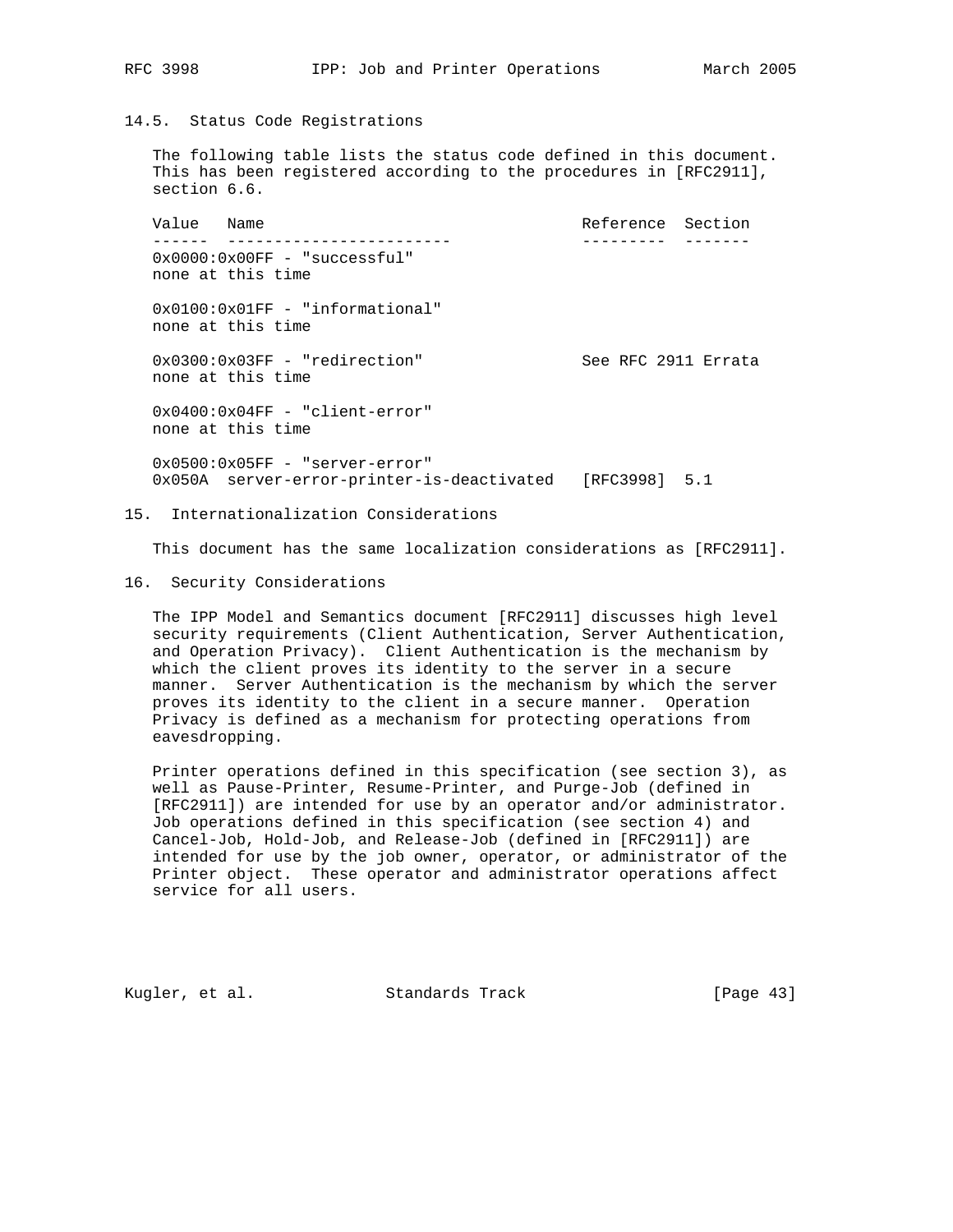Inappropriate use of an administrative operation by an unauthenticated end user can affect the quality of service for all users. Therefore, IPP Printer implementations MUST support both successful certificate-based TLS [RFC2246] client authentication and successful operator/administrator authorization (see [RFC2911], sections 5.2.7 and 8, and [RFC2910]) to perform the administrative operations defined in this document. [RFC2910] requires the IPP Printer to support the minimum cipher suite specified for TLS/1.0. The means for authorizing an operator or administrator of the Printer object are outside the scope of this specification, RFC 2910, and RFC 2911.

 The use of TLS and Client Authentication solves the Denial of Service, Man in the Middle, and Masquerading security threats.

#### 17. Summary of Base IPP Documents

The base set of IPP documents includes the following:

 Design Goals for an Internet Printing Protocol [RFC2567] Rationale for the Structure and Model and Protocol for the Internet Printing Protocol [RFC2568] Internet Printing Protocol/1.1: Model and Semantics [RFC2911] Internet Printing Protocol/1.1: Encoding and Transport [RFC2910] Internet Printing Protocol/1.1: Implementer's Guide [RFC3196] Mapping between LPD and IPP Protocols [RFC2569]

 "Design Goals for an Internet Printing Protocol" takes a broad look at distributed printing functionality, and it enumerates real-life scenarios that help clarify the features that have to be included in a printing protocol for the Internet. It identifies requirements for three types of users: end users, operators, and administrators. It calls out a subset of end user requirements that are satisfied in IPP/1.0. A few OPTIONAL operator operations have been added to IPP/1.1.

 "Rationale for the Structure and Model and Protocol for the Internet Printing Protocol" describes IPP from a high level view, defines a roadmap for the various documents that form the suite of IPP specification documents, and gives background and rationale for the IETF working group's major decisions.

 "Internet Printing Protocol/1.1: Model and Semantics" describes a simplified model with abstract objects, their attributes, and their operations that are independent of encoding and transport. It introduces a Printer and a Job object. The Job object optionally supports multiple documents per Job. It also addresses security, internationalization, and directory issues.

Kugler, et al. Standards Track [Page 44]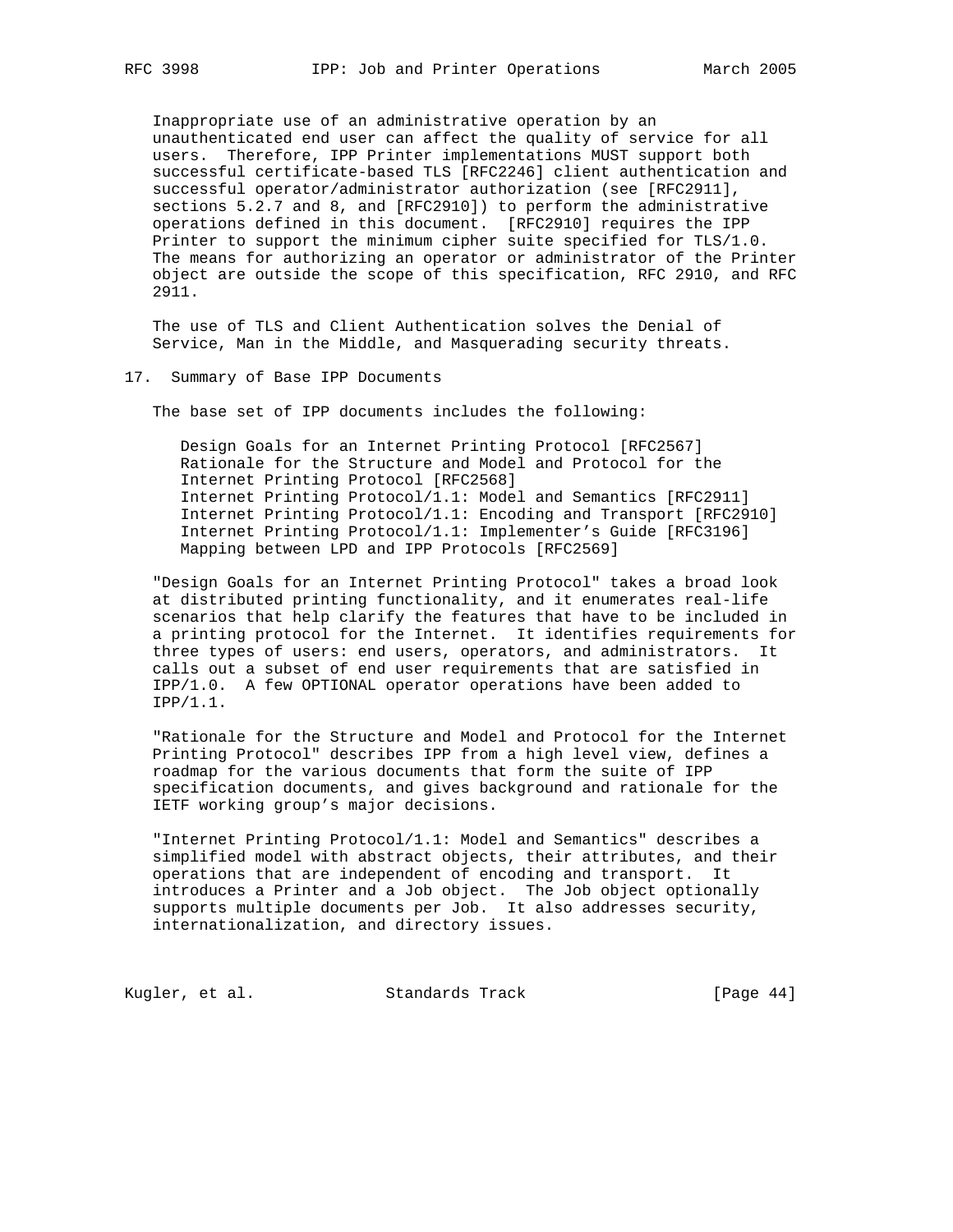"Internet Printing Protocol/1.1: Encoding and Transport" is a formal mapping of the abstract operations and attributes defined in the model document onto HTTP/1.1 [RFC2616]. It defines the encoding rules for a new Internet MIME media type called "application/ipp". This document also defines the rules for transporting over HTTP a message body whose Content-Type is "application/ipp". This document defines the 'ippget' scheme for identifying IPP printers and jobs.

 "Internet Printing Protocol/1.1: Implementer's Guide" gives insight and advice to implementers of IPP clients and IPP objects. It is intended to help them understand IPP/1.1 and some of the considerations that may assist them in the design of their client and/or IPP object implementations. For example, a typical order of processing requests is given, including error checking. Motivation for some of the specification decisions is also included.

 "Mapping between LPD and IPP Protocols" gives some advice to implementers of gateways between IPP and LPD (Line Printer Daemon) implementations.

Authors' Addresses

 Carl Kugler IBM Corporation, 003G 6300 Diagonal Hwy Boulder, CO 80301

 Phone: (303) 924-5060 EMail: kugler@us.ibm.com

 Tom Hastings, editor Xerox Corporation 701 S Aviation Blvd. ESAE 242 El Segundo, CA 90245

 Phone: 310-333-6413 Fax: 310-333-6342 EMail: hastings@cp10.es.xerox.com

 Harry Lewis IBM Corporation 6300 Diagonal Hwy Boulder, CO 80301

 Phone: (303) 924-5337 EMail: harryl@us.ibm.com

Kugler, et al. Standards Track [Page 45]